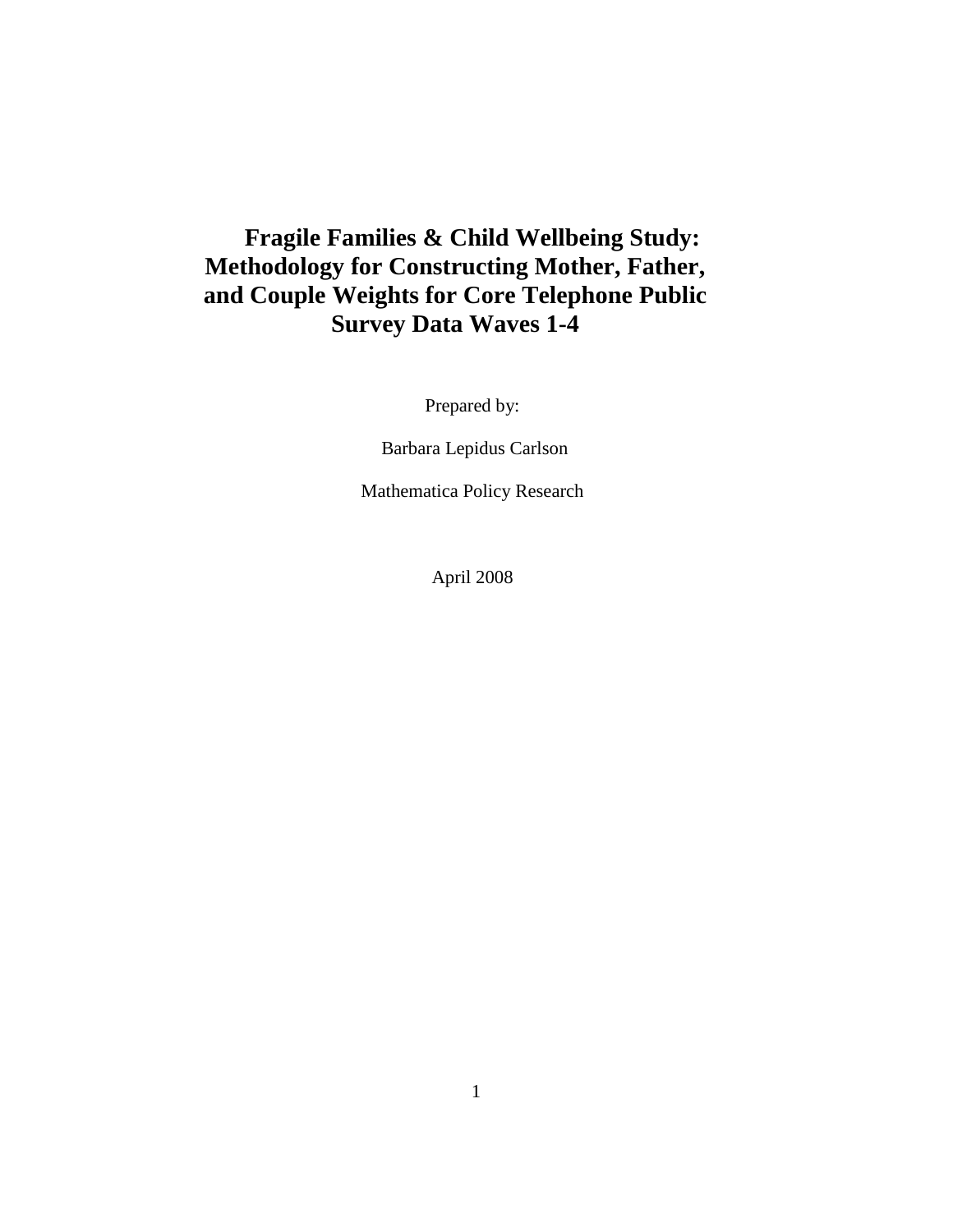## **Table of Contents**

| Section                                                             | Page |
|---------------------------------------------------------------------|------|
| 1. Mother Weights                                                   |      |
| A. Baseline Weights                                                 | 3    |
| B. Follow-up Weights                                                | 14   |
| 2. Father Weights                                                   |      |
| A. Baseline Weights                                                 | 20   |
| B. Follow-up Weights                                                | 22   |
| 3. Couple Weights                                                   |      |
| A. Baseline Weights                                                 | 28   |
| B. Follow-up Weights                                                | 28   |
| 4. Variance Estimation                                              | 36   |
| Appendix                                                            |      |
| A. Table A – Variables Used in the Response Propensity Score Models | 41   |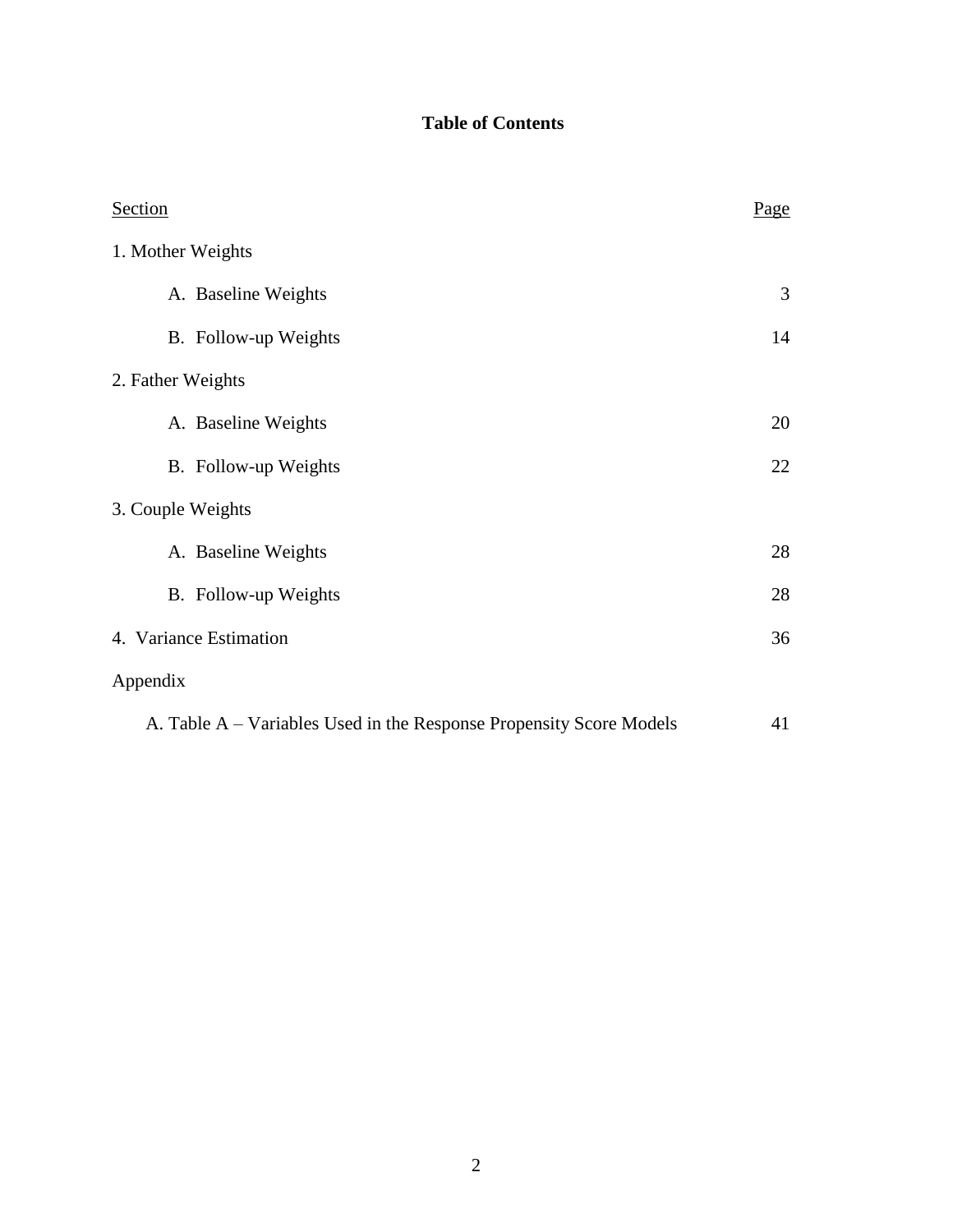#### **SECTION 1 – MOTHER WEIGHTS**

This memorandum documents the methodology for constructing the weights used for analysis of the survey data provided by mothers as part of the core data collection effort for the Fragile Families and Child Well-Being Study. The target survey population for this study can be summarized as: live births occurring in large cities, by mothers who plan to keep the child, can identify the still-living father, and speak English or Spanish.

The first part of the memorandum will cover the baseline weights, and the second will cover the weights for the follow-up surveys conducted at one year, three years, and five years after baseline. For each of these four time periods, there are three sets of weights: two for doing analysis at the national level and one for analysis at the city level. These are discussed in detail below.

The most important step was to create a set of baseline weights that make the sample of births represent all eligible births occurring in large metropolitan areas of the United States during the study period. All the follow-up weights would then sum up to this baseline total, which represents the population of children eligible for the study at baseline. For each stage of sampling and data collection, I discuss below which units are considered to be eligible respondents. Each stage of weighting follows three basic steps: (1) calculate the probability of selection, (2) adjust weights for nonresponse, and (3) poststratify weights to known totals. Issues related to variance estimation will be covered in a separate memorandum.

#### **A. BASELINE WEIGHTS**

 $\overline{a}$ 

Though the mother completed the baseline survey, the ultimate sampling unit for this study is actually a birth. The first several steps therefore involve calculating the probability of selection for the birth as the sampling unit, followed by nonresponse adjustments related to the mother as a data collection unit. This was a multistage sample, where the first stage of selection was the city, the second stage the hospital, and the third the birth. The final weight for the birth (which accounts for the probability of selection and nonresponse at various stages) is cumulative across these three stages. (See *Fragile Families: Sample and Design* by Reichman et al. for more details on the sampling methodology at each stage.<sup>1</sup>)

**Selecting Cities.** There were 77 cities on the sampling frame. These included all U.S. cities with a population of 200,000 or more in 1994.<sup>2</sup> These cities were classified into 9 strata: 8 strata with 1 selection each, and 1 stratum with 8 selections. These 16 cities were selected with probability proportional to size (1994 population). Two (Santa Ana and Birmingham) were later considered to be "nonparticipating" cities, and were replaced (non-probabilistically) by other cities in the same strata: San Jose and Baltimore, respectively. These two cities were treated as certainty selections for the purpose of making national estimates. Four additional cities were not selected randomly but were included in the study because of interest to funders. Because it was not decided *a priori* that these four cities would be included with certainty, but that they would be included only after they were not randomly selected, we could not assign them a probability of selection of 1. So these non-probabilistically selected cities would be included only for cityspecific, not national, analyses.

<sup>1</sup>*Children and Youth Services Review,* Vol. 23, nos. 4/5, pp. 303-26, 2001, available at [www.fragilefamilies. princeton.edu/surveys/Reichman\_et\_al\_2001.pdf].

<sup>&</sup>lt;sup>2</sup>In this memorandum, the term *national* refers to all 77 U.S. cities with 1994 populations of 200,000 or more.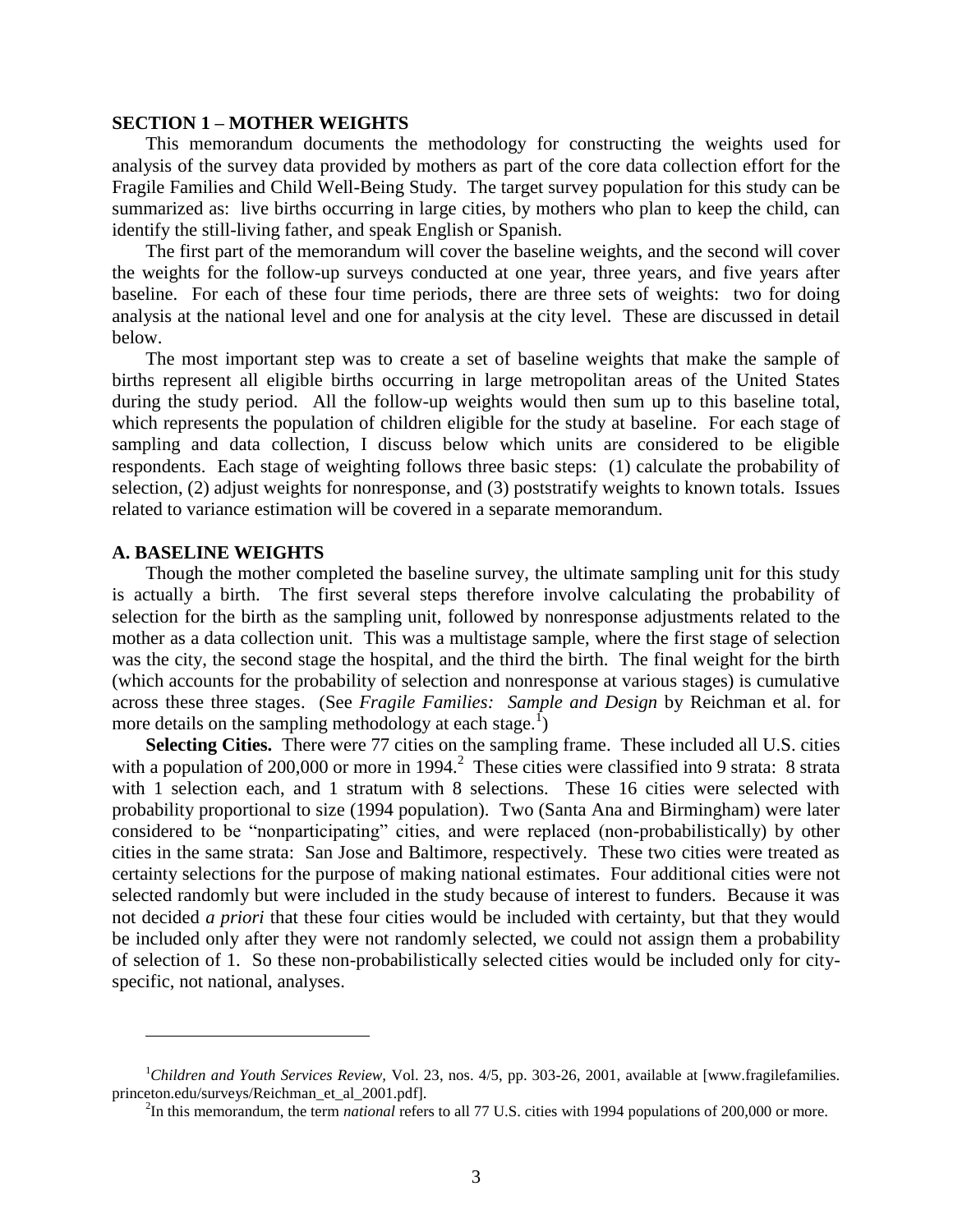To summarize, we selected 22 cities to be in the study, 2 of which were considered to be nonparticipants within the national sample. Among the 20 participating cities, 16 were considered part of the national sample (including San Jose and Baltimore). The first 2 participating cities started baseline data collection in 1998. The next 5 cities started in 1999. And the final 13 started data collection in 2000.

For the 16 cities involved in national estimates, we calculated the probability of selection as:

$$
p_c = \frac{pop94_c \cdot n_h}{\sum_{\text{cities } c \text{ in } h} pop94_c}
$$
, where  $n_h$  is the number of cities selected in stratum *h* and  $pop94_c$  is the

city's population in 1994. (San Jose and Baltimore were given a probability of selection equal to 1, and the probability of selection of other selections in their strata were adjusted so that San Jose or Baltimore was excluded from the  $n_h$  and the sum in the denominator.)

We then did a nonresponse adjustment for the two nonparticipating cities. Two weighting cells were formed: one comprising the 8 sampling strata from which 1 city was selected in each, and one comprising the sampling strata from which 8 cities were selected. Using the inverse of the probability of selection (calculated using the formula above), the nonresponse adjustment was the inverse of the weighted response (participation) rate within each cell.

$$
cityadj_{cell} = \frac{\sum_{\text{selected cities in cell}} (1/p_c)}{\sum_{\text{participating cities in cell}} (1/p_c)}
$$

Princeton University also asked us to create a series of weights that treated City X like a nonparticipating city, along with Santa Ana and Birmingham. This was because City X, being the first city in the study, did not have the same data collected as other cities. For analyses that involved the data not collected for City X, these weights would be appropriate. Using the same methodology as outlined above, we used the inverse of the participation rate within cells to construct a weight that considered City X as a nonparticipating city. So in addition to cityspecific weights for each of the 20 cities in the study, there are two sets of national weights, one in which City X is considered a participating city, and one in which it is not. Below is the nonresponse adjustment factor excluding City X.

$$
cityadj2_{cell} = \frac{\sum_{\text{selected cities in cell}} (1/p_c)}{\sum_{\text{participating cities in cell, excluding Austin}} (1/p_c)}
$$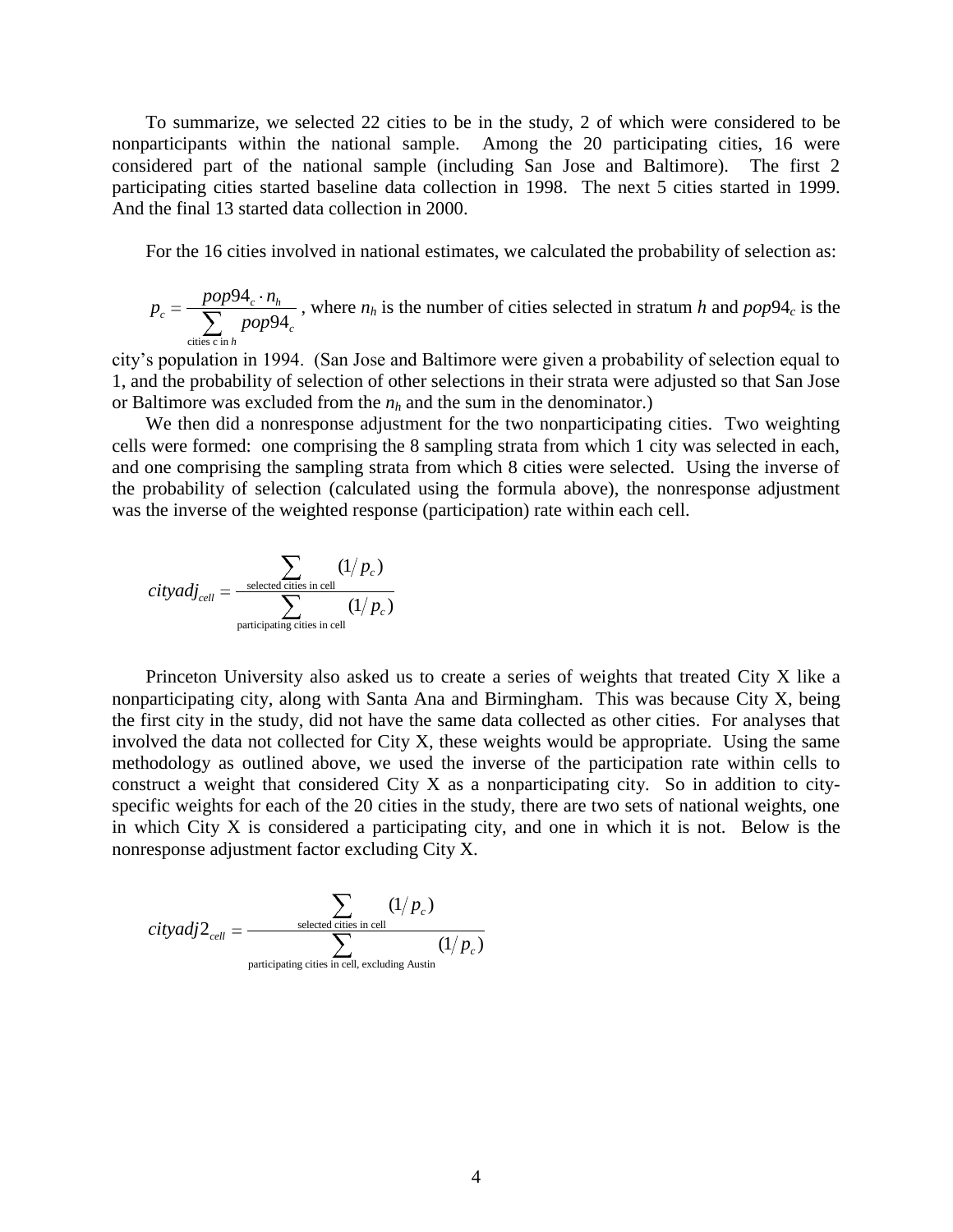The final weight for cities that are part of the national sample can be calculated as:

 $citywt = 1/p_c \cdot cityadj_{cell}$  and  $citywt2_c = 1/p_c \cdot cityadj2_{cell}$ .

**Selecting Hospitals.** In the 5 smallest cities, all hospitals were selected for inclusion in the study. In the 13 largest cities (other than New York and Chicago), the hospitals with the largest number of births to nonmarried parents ("nonmarital births") were included, such that 75 percent of such births occurred in these hospitals. Because this was a non-probabilistic sample, we decided to treat the hospitals in the city as having been selected with certainty (as in the 5 smallest cities), but with undercoverage in the frame, to be taken care of with poststratification. In New York and Chicago, a random sample of hospitals with 1,000 or more nonmarital births per year was selected. We constructed a sampling weight accounting for the random selection, and then accounted for the births in hospitals with fewer than 1,000 nonmarital births using poststratification at the birth level. For cities other than New York and Chicago, the probability of selection of each hospital *s* was set to 1. For New York and Chicago, the probability of selection of each hospital *s* was set to:

number of hospitals selected in city  $p_s = \frac{\text{number of hospitals selected in city}}{\text{number of hospitals in city eligible for selection}}$ 

There were 210 hospitals in the 20 participating cities, and there were 82 hospitals selected for the core study and 128 hospitals not selected according to the methods described above. Among the 82 selected hospitals, 72 participated in the study. There were 9 hospitals that did not agree to participate, and 1 considered to be ineligible. We adjusted the hospital sampling weight to account for nonresponse among eligible hospitals, using the city as the weighting cell.

$$
hospadj_c = \frac{\sum_{\text{eligible sampled hospitals in city}} (1/p_s)}{\sum_{\text{participating sampled hospitals in city}} (1/p_s)}
$$

The hospital weight can then be calculated as:

 $hospwt_s = 1/p_s \cdot hospital_j$ .

This weight can be used as is for city-specific estimates about hospitals. For national estimates about hospitals, the weights that account for the probability of selection and participation status of the city would be calculated as:

 $hospwt_s(nat) = citywt_c \cdot hospwt_s$ <br>  $hospwt_s(nat2) = citywt_2 \cdot hospwt_s$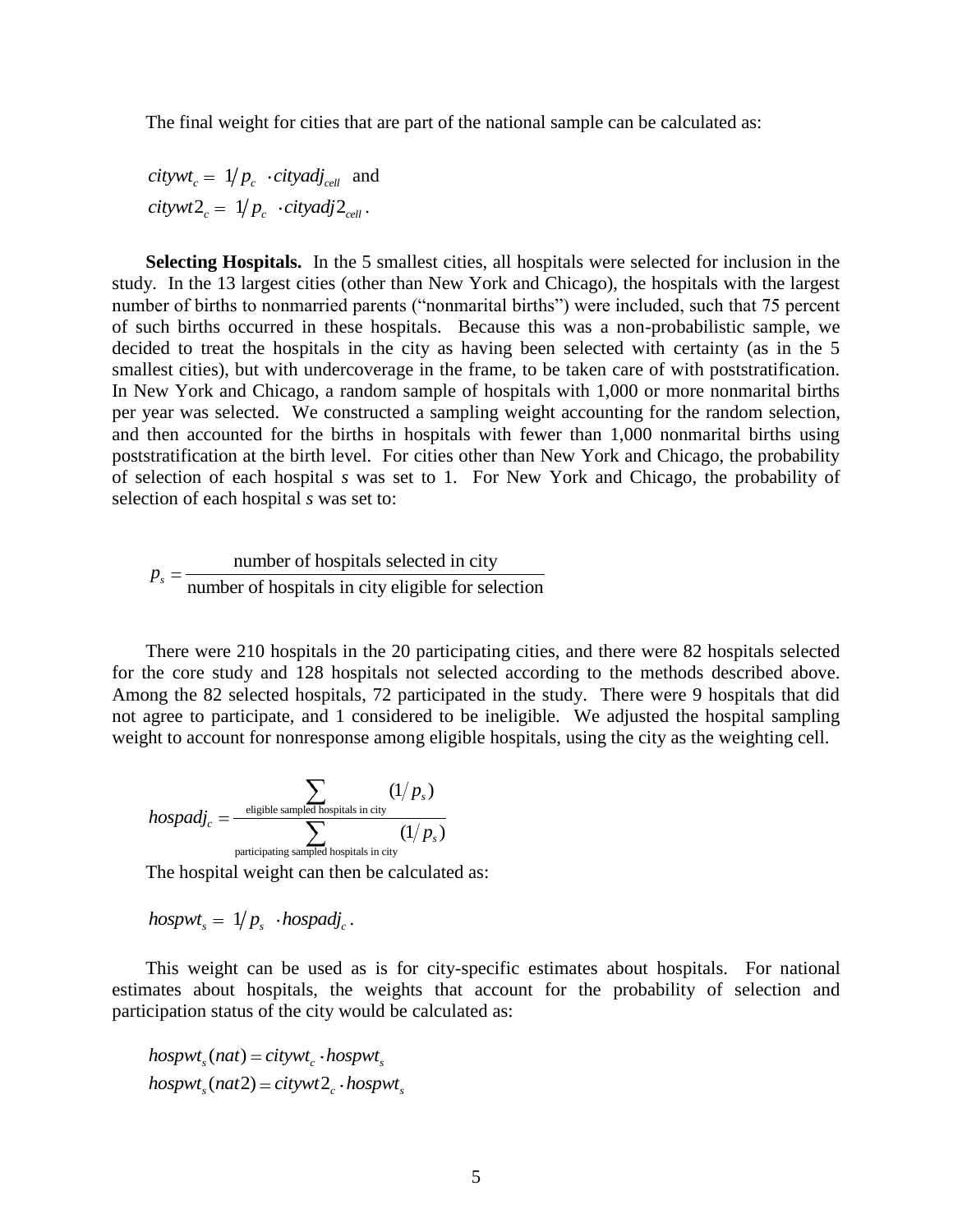**Selecting Births.** Within each of the selected hospitals, during the time period the study was ongoing, we selected all nonmarital and marital births until their respective quotas were achieved. For each hospital or city, there were quotas set for the number of nonmarital and marital births to be selected. The quota for marital births was set as 23 or 25 percent of the quota for all births. Because there was no quantifiable probability of selection for births, we used the following method to calculate a weight given the available information.

For each selected city, we had available some vital statistics (number of births) by hospital and marital status that were from 1996, two to four years old (depending on the city) at the time of baseline data collection. For the hospitals selected for inclusion in this study—but not for the non-selected hospitals—we also had available the total number of births from the year prior to data collection, but not by marital status. Using the number of baseline completes by hospital and marital status, we constructed a base weight using the procedures described below.

First, we used the marital and nonmarital *proportions* found in the older vital statistics for each hospital, and applied these hospital-specific proportions to the more current number of births for each selected hospital. We then created a preliminary weight that was equal to the estimated number of births divided by the number of completes (by hospital and marital status). This preliminary weight partially accounts for both selection probability and response rate. (We did not have available the total number of eligible births, the number of selected births, or the number of selected but ineligible births by hospital and marital status. These would have allowed us to calculate a probability of selection and then perform a nonresponse adjustment to the sampling weight.)

s,m , s,m estimated annual births 1  $BASEWT1_{s,m} = \frac{\text{estimated annual orr}}{\text{baseline completes}}$ 

We then looked at the coverage rate of births by marital status; that is, what percent of births in a city were covered by the selected hospitals. This was based on the older vital statistics data that we had for all hospitals in a city.

 $m = \frac{\text{otherwise in selected city inspirals}_{m}}{\text{births in all either he carrieds}}$ m births in selected city hospitals  $\textit{COVGRATE}_{c,m} = \frac{\text{births in selected city hospital}}{\text{births in all city hospitals}}$ 

s,m , c,m BASEWT1 2  $BASEWT2_{s,m} = \frac{B1B2W11_{s,m}}{COVGRAPH}$ 

 $\overline{a}$ 

We then looked at the eligibility rate within city; that is, what percent of selected births in a city were eligible at baseline, and applied this to the coverage-adjusted weight.<sup>3</sup> The counts for various status codes were aggregated into categories as follows:

<sup>&</sup>lt;sup>3</sup> Note that this was not done within marital status because the majority of the ineligible births had unknown marital status and the eligibility rate formula includes ineligible births in the denominator. For the first two cities, the eligibility rate was not available, and so was imputed as .85, which was the mean eligibility rate from the other 18 cities.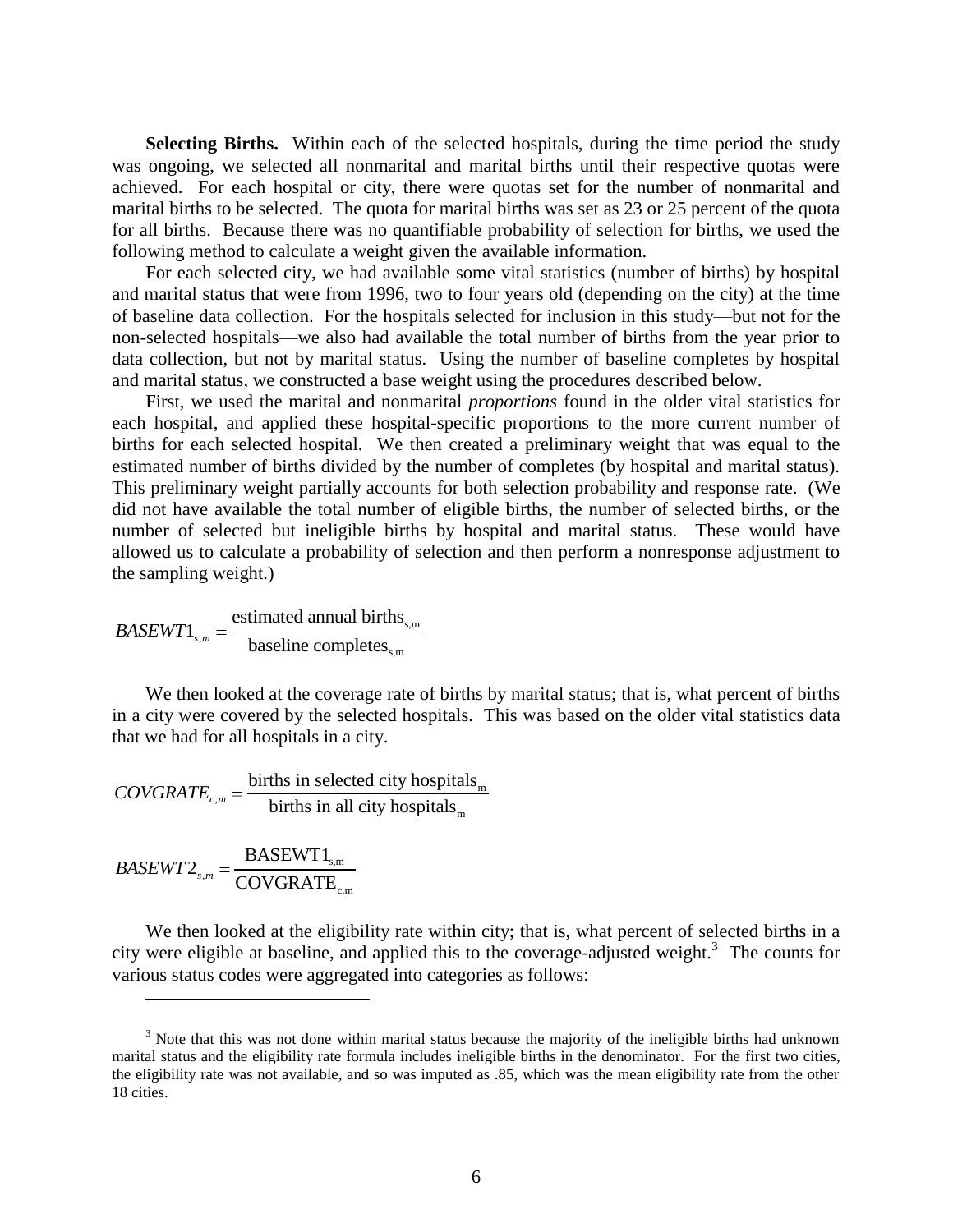| How<br><b>Statuses</b><br>Were |                                                                          |
|--------------------------------|--------------------------------------------------------------------------|
| Aggregated in Counts           |                                                                          |
| Used for Calculating           |                                                                          |
| <b>Eligibility Rate</b>        | <b>Status of Mother Baseline Survey</b>                                  |
| Eligible                       | Complete                                                                 |
|                                | refused interview/screening complete                                     |
|                                | mother too ill/screening complete                                        |
|                                | mother left hospital after screening                                     |
| Ineligible                     | does not speak English or Spanish                                        |
|                                | baby to be adopted                                                       |
|                                | baby's father is deceased                                                |
|                                | mother is a minor (in hospitals not agreeing to interview minor parents) |
|                                | baby was stillborn                                                       |
| Noncompletes<br>with           | refused screening                                                        |
| Undetermined                   | mother too ill for screening                                             |
| Eligibility (Excluded          | mother left hospital before screening                                    |
| from Eligibility Rate          | mother about to leave hospital before screening                          |
| Calculation)                   | hospital denied permission                                               |
|                                | married—quota already met                                                |
|                                | births not considered part of the core study                             |

count of eligible sampled births in city  $ELIGRATE<sub>c</sub> = \frac{\text{count of eligible sampled on this in city}}{\text{count of eligible + in eligible sampled births in city}}$ 

 $BASEWTS_{s,m} = BASEWTZ_{s,m} \cdot ELIGRATE_{c}$ 

Finally, we adjusted for sampling in the presence of multiple births. If a woman had twins or triplets, one child was randomly selected to be part of the study.

 $BIRTHWT_i = BASEWT3_{s,m} \cdot NUMBERIS_i$ 

To construct city-specific birth weights that account for the probability of selection and participation status of both the hospital and the birth/mother (*i*), we multiply the final hospital weight by the birth weight.

 $birthwt_i(city) = hospwt_i \cdot birthwt_m$ 

To construct national birth weights that further account for the probability of selection and participation status of the city (with and without City X), we add one more factor to the product: the final city weight.

 $birthwt_i(nat) = citywt_c \cdot hospwt_s \cdot birthwt_m$ <br>  $birthwt_i(nat2) = citywt_2 \cdot hospwt_s \cdot birthwt_m$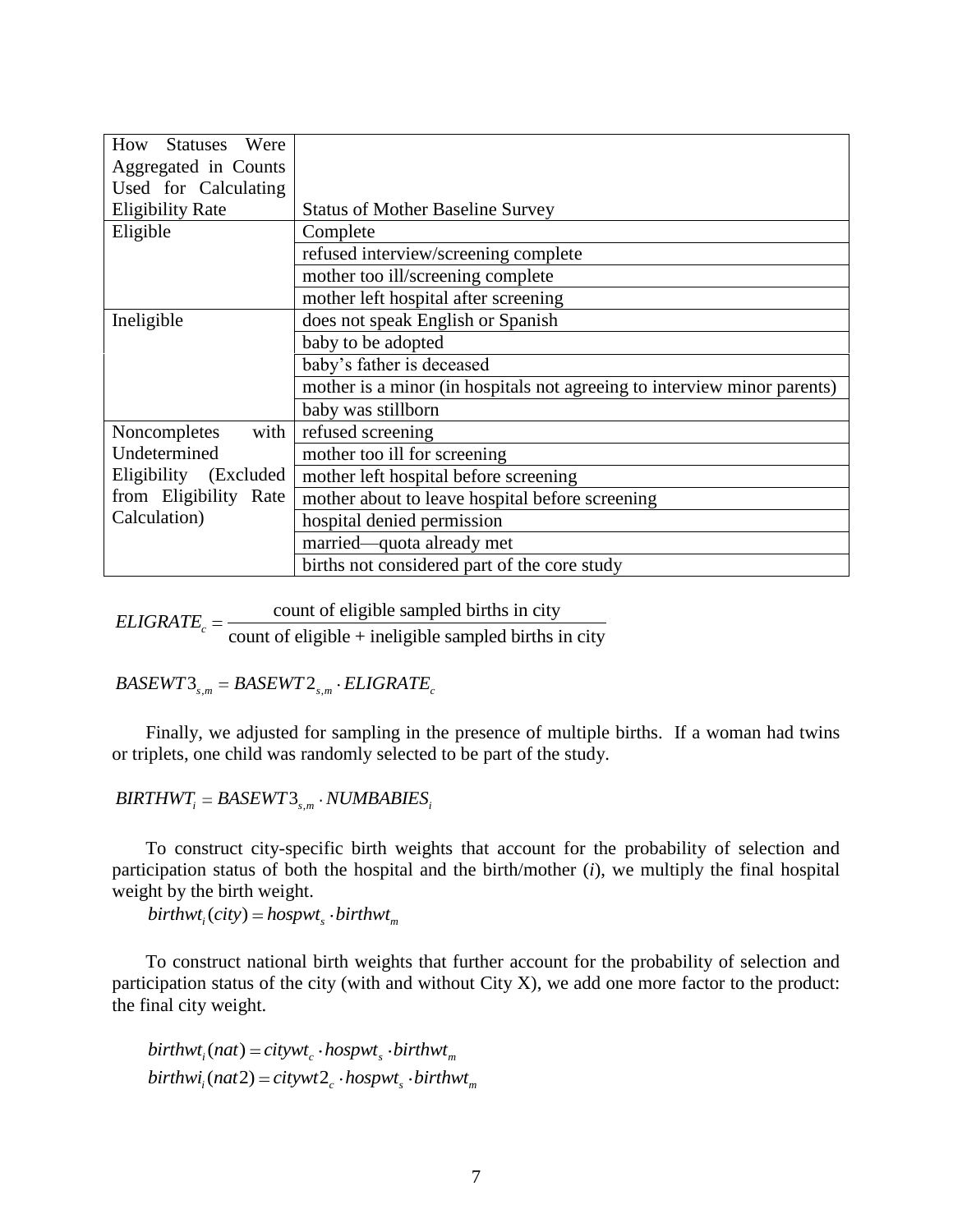The final number of eligible responding baseline mother interviews (births) that were part of the core study was 4,789.

**Challenges.** There were several difficulties encountered in calculating the mother baseline (birth) weights. At certain stages of sampling, the lack of available information on selection probabilities and dispositions posed challenges in the weighting process.

At the city level, most of the cities were selected with probability proportional to size. Others were added purposively after the random selection, either to replace selected but nonparticipating cities or for other reasons. All but two of the non-randomly selected cities are included in the study for city-specific estimates only. (See earlier discussion of San Jose and Baltimore being included in national estimates, even though those cities were not selected probabilistically.)

At the hospital level, the various methods used to include hospitals in the sample were not probabilistic (unless all hospitals were selected, as in the smallest cities). For the largest cities (other than New York and Chicago), a cumulative quota-type selection was used, which meant that a probability of selection could not be used to calculate a weight. Instead, the hospitals that were excluded (because 75 percent of nonmarital births in the state were covered by the included hospitals, which had more nonmarital births) would be accounted for in the final poststratification adjustments. While New York and Chicago had a probabilistic way of selecting hospitals, this was done only among those hospitals with a minimum annual number of nonmarital births, so the same undercoverage issue exists for the smaller hospitals in these two cities. Extra hospitals were included in the study, but they are not considered to be part of the core study and were excluded from the weighting process. Finally, there was some uncertainty about whether certain hospitals were "released" into the sample.

At the birth level, the lack of information about the number eligible for selection, the number selected, and the number of births later coded as ineligible--by hospital and marital status--required us to combine the sampling weight (accounting for the probability of selection) and the nonresponse adjustment into one factor, using population counts estimated from various sources (some as many as four years old as of the baseline data collection period). The weights also treated the sampled births as though they were a random sample from births in a hospital across the entire year when in fact they were a quota sample collected over a specific time period of several weeks that varied from hospital to hospital. We then had to account for coverage rates for selected hospitals and eligibility rates among selected births. These coverage rates differed from city to city, and by marital status within city.

The previous weighting steps take into account unequal selection probabilities and response rates across cities, hospitals, and births. However, the weighted estimates produced with these weights could, because of certain sampling features, over- or underestimate the true number in the Fragile Families population. For example, we knew about the coverage issue at the hospital level and the lack of sampling probabilities at the birth level. Thus, the distributions of characteristics in the sample may fail to reflect those in the population, even after adjustments. When we looked at the weighted number of births after all these adjustments, it was clear that the weighting to this point—that is, the sampling weights--did not fully account for the coverage, sampling, and nonresponse issues.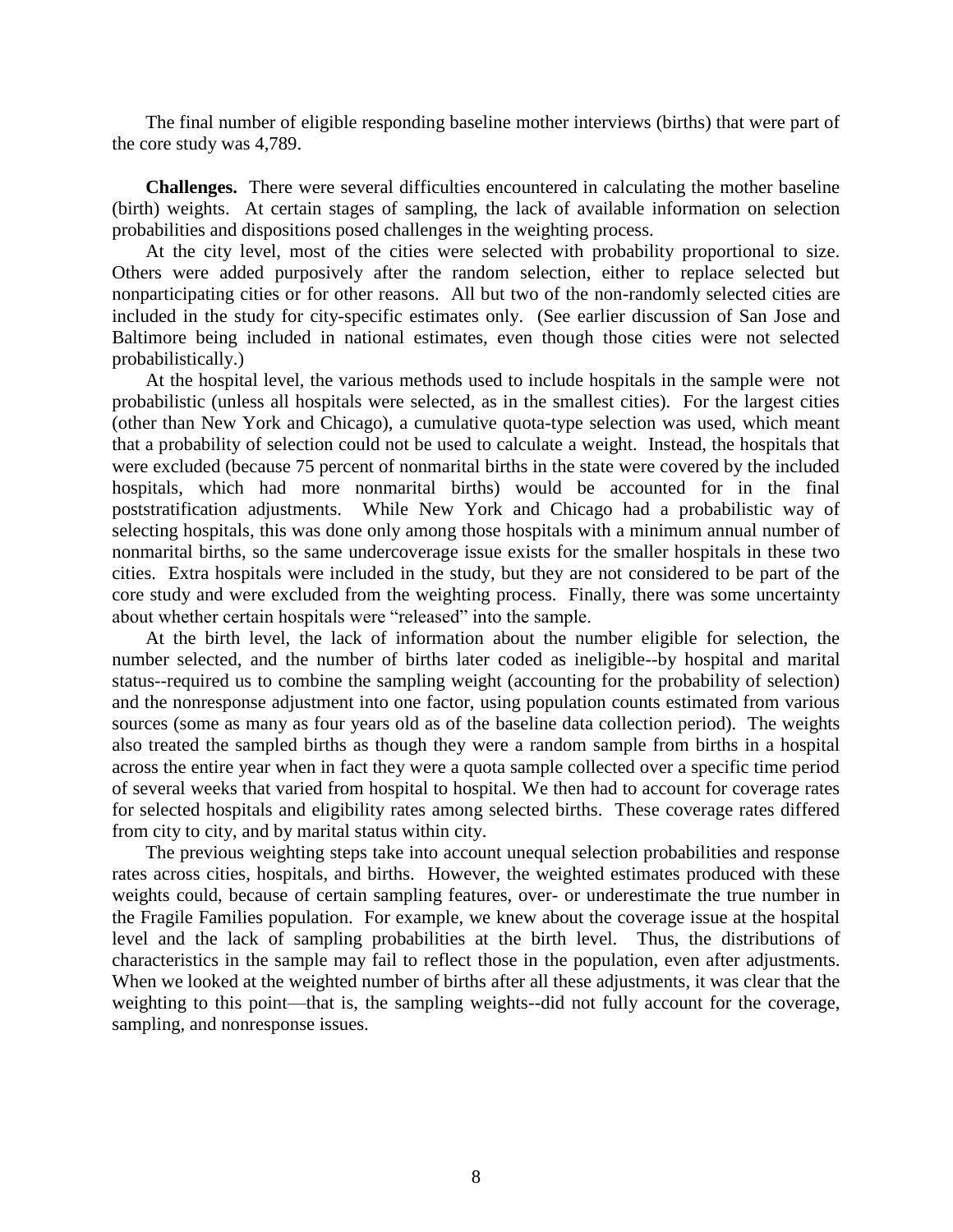**Raking.**<sup>4</sup> The accuracy of the estimates might be improved if we know the population's distribution and are able to adjust the individual survey weights to it. The adjusted weights would properly represent births in the population. The most commonly used adjustment method is known as poststratification, or *raking.* Because of the challenges outlined above, the raking adjustments to external totals of births by city became crucial for making up for the deficiencies in the weights described above. The basic nonrespondent-adjusted sampling weights are used as an input for the raking process. Raking adjusts these weights by aligning the total sum of the weights for selected variables, which are considered as risk factors in the study.

Unfortunately, raking posed its own difficulties. The external totals that would be required for such an adjustment would be the number of marital and nonmarital births occurring in each of the 20 cities in the study (during 1998, 1999, or 2000, depending on the city).<sup>5</sup> Unfortunately, such numbers do not readily exist. The Centers for Disease Control and Prevention (CDC) provides annual natality data on a Natality Detail public use file. These data contain important characteristics, such as mother's marital status, race/ethnicity, age, and education. In addition to demographic variables, the CDC natality file has variables that represent geographical location for both the birth's occurrence and the mother's residency. This information may be used to match an individual CDC birth record to a geographical area. Each record can be identified by city, county, and state codes for the mother's residence. Unfortunately, city codes are not available for the birth's place of occurrence. So while one can find annual birth counts by the city of mother's residence, by the county of mother's residence, and by the county in which the birth occurred, one cannot find in these data what we need for our weighting purposes here: the counts by the city of occurrence. After we looked at our survey data and found substantial numbers of mothers whose city of residence did not match the city in which she gave birth, we determined that using the counts by city of mother's residence as a substitute for counts by city of birth occurrence was not a viable option.

If the city and county boundaries are one and the same, we can use the counts by the county of birth occurrence. Similarly, if no hospitals in a county are outside the city boundaries (discerned from American Hospital Association data), then we can use the counts by the county of birth occurrence. For all other situations, we had to create a synthetic estimate of the number of births occurring in a city.

First, more about raking in general. It is a method of poststratifying the weights to ensure that the weighted counts of the sample are consistent with the known counts of the population within raking cell. In this study, the variables used for the raking process are given in Table 1.1. Even though the adjustment was done within individual raking cells, the raking process requires only known marginal population totals for a single variable, rather than totals for individual cells in which multiple variables are crossed. We therefore do not need to worry about empty or very small cells formed by crossing all the variables used in the poststratification process.

<sup>&</sup>lt;sup>4</sup>Acknowledgement: The section of this memorandum describing the raking procedure was originally drafted by Mary Edith Bozylinsky (formerly of Mathematica) and Amang Sukasih and Donsig Jang of Mathematica.

<sup>5</sup>Note that this still does not precisely match the *survey* target population defined on the first page of this memorandum, because these birth counts would not exclude those who do not plan to keep the child, those who cannot identify the still-living father, and those who speak a language other than English or Spanish. By raking to the total number of births in these cities, we make any estimated *totals* from the survey match a slightly larger population of births. If we assume that the *distribution* of key outcome variables is similar between the survey target population and these slightly larger outside totals, then distributional estimates should be reasonable after raking.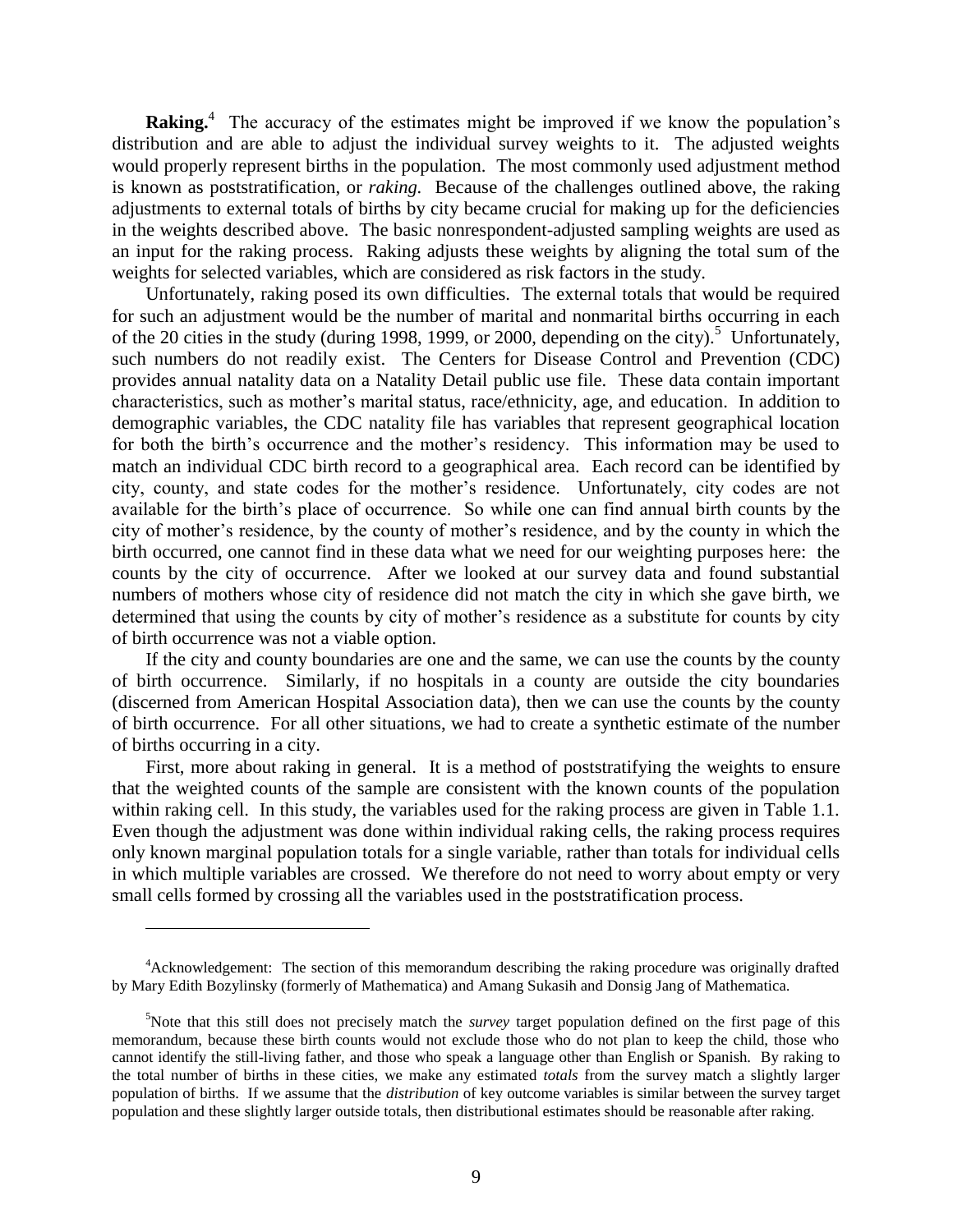## TABLE 1.1

#### LIST OF RAKING VARIABLES

| Variable Name         | Description              | Levels |
|-----------------------|--------------------------|--------|
| <b>Marital Status</b> | Mother's Marital Status  |        |
| Education             | Mother's Education Level |        |
| Race/Ethnicity        | Mother's Race/Ethnicity  | 4      |
| Age                   | Mother's Age             |        |

Raking is an iterative process in which adjustments are made to scale the weights to the known marginal population totals for each raking variable. In each step, the weights are adjusted so that the weighted counts equal the population totals for each level of a particular raking variable. After each step, however, the weighted counts and the population counts may not be equal for the levels of other variables, so the adjustment process is repeated in an iterative manner until the differences between the weights in the previous iteration and the current iteration converge to a predetermined value. We implemented the raking algorithm using a SAS macro.

For this study, raking adjusts the weights attached to individual sampled births, so that the sums of these weights match population counts. The goal is to produce three sets of weights individual city-level, national-level with all cities part of the national sample, and national-level excluding City X—so we need population counts for the 77 cities that were eligible for sampling. As mentioned in the previous section, city information is not available in CDC data for the birth's occurrence; thus, population birth counts are not available on the city level. Population birth counts are available for county level, however, and other useful information from the CDC natality file is city and county information for the mother's residency. We estimated the total number of births for the city level using the information available from the sample data and from the CDC natality file as follows:

(1) Even though city information is not available for the birth's occurrence, certain cities may use the county's information in place of the missing city information. Two types of cities qualify: (a) those that have boundaries identical to those of their county, and (b) others that contain all the hospitals for their county. For these cities, we may use county birth totals as city birth totals. Table 1.2 presents a list of the cities from the sample that are type (a) or (b).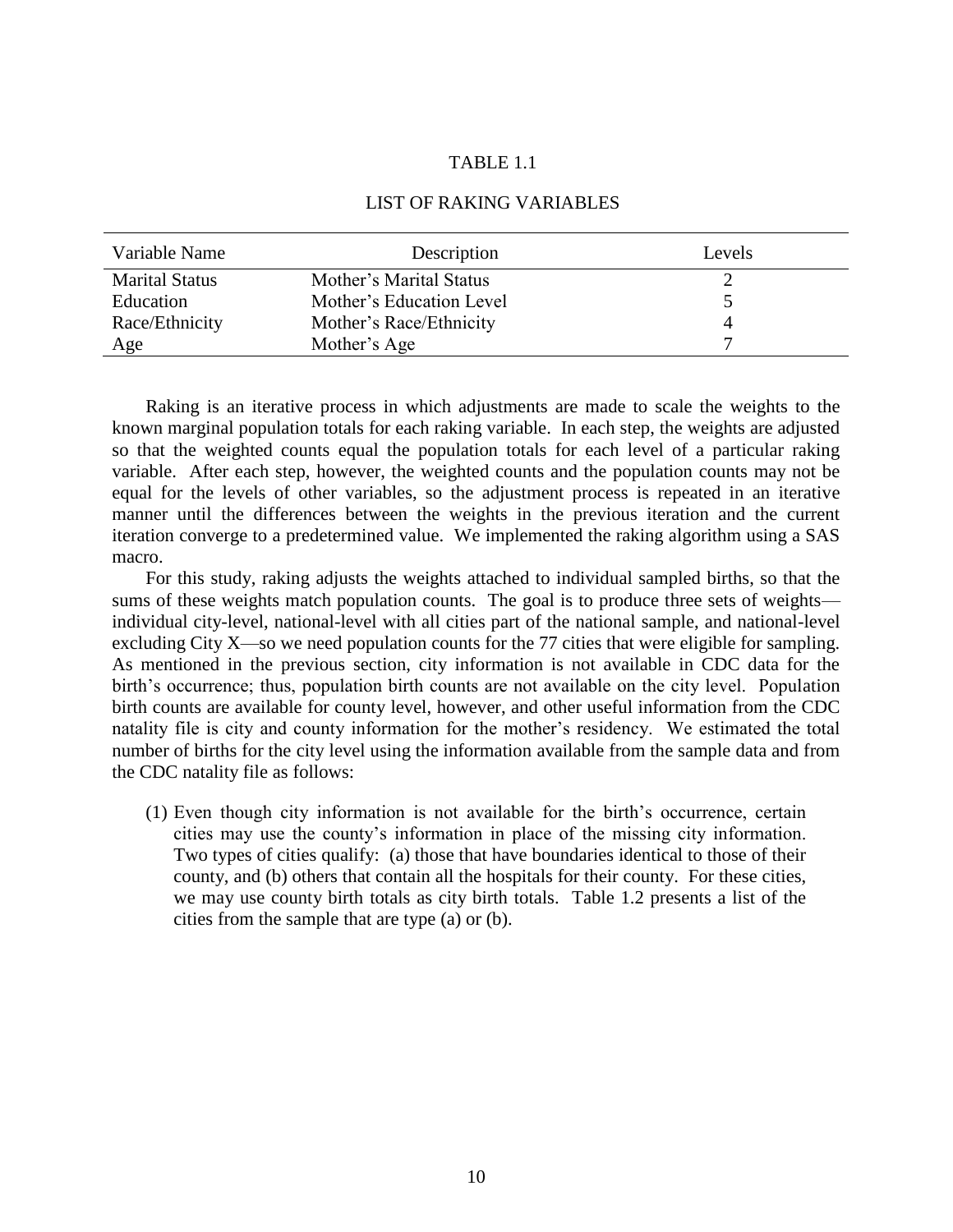#### TABLE 1.2

## LIST OF CITIES OF TYPE (A) OR (B)

| <b>Type</b>                                                              | <b>Fragile Families City</b>                                        |
|--------------------------------------------------------------------------|---------------------------------------------------------------------|
| Cities that have boundaries identical to those<br>(a)<br>of their county | New York<br>Norfolk<br><b>Baltimore</b><br>Philadelphia<br>Richmond |
| Other cities that contain all the hospitals<br>(b)<br>for their county   | Corpus Christi<br>San Antonio                                       |

- (2) For the remaining cities, we estimated the number of births for each city using both mother's residence and birth occurrence information. For each of the counties containing the 77 cities eligible for the Fragile Families study ("the FF cities"), we partitioned the county-level birth count (sum of births occurring within the county) into three parts:
	- $A =$  total number of births given by mothers living in the FF city,
	- $B =$  total number of births given by mothers living in a different city, but in the same county as the FF city,
	- $C =$  total number of births given by mothers living in a county not associated with the FF city.

The estimate of FF city-level birth count is computed as

$$
(1) \qquad D = rA + sB + tC
$$

where

- $D =$  estimate of total number of births in the FF city,
- $r =$  among births in county given by mothers living in FF city, proportion of births occurring in the FF city,
- *s* = among births in county given by mothers living in the county (but not in FF city), proportion of births occurring in the FF city,
- *t* = among births in county given by mothers living outside the county, proportion of births occurring in the FF city.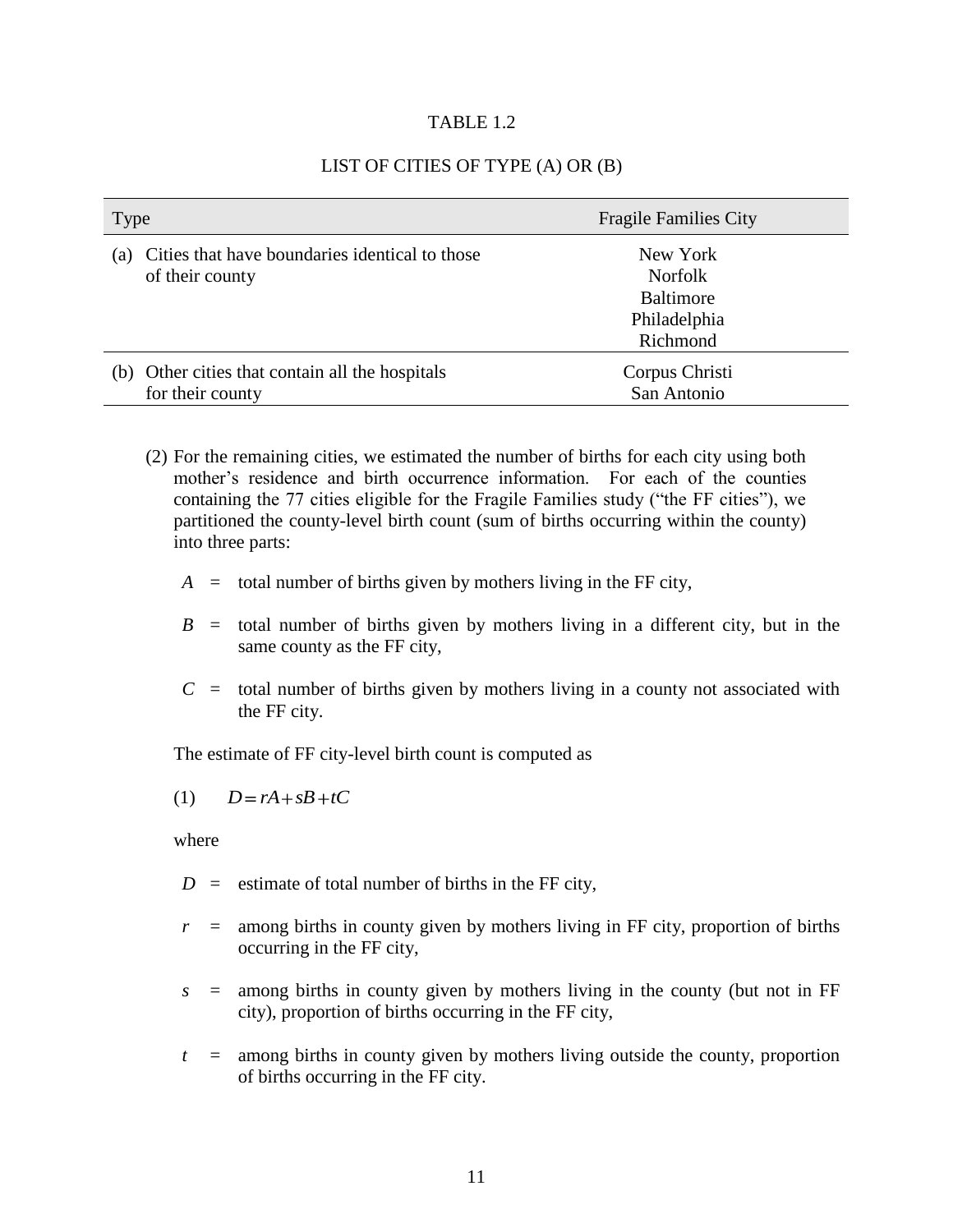The value of *r* is assumed to be large  $(0.9 < r < 1)$ , since it is reasonable to assume that, in general, mothers who live in a particular city give birth in a hospital within the same city, especially for large cities such as those in this study.

Intuitively, *s* should be larger than *t.* In this case, however, there is no compelling reason to treat non-FF cities differently regardless of their locality within or outside an FF county; therefore, the values of *s* and *t* are assumed to be equal. Under this assumption, the above equation can be simplified into

$$
(2) \qquad D = rA + u(B+C)
$$

where

 $u =$  among births in county given by mothers living outside the FF city, proportion of births occurring in the FF city.

Now, among the births occurring in a particular FF city, the proportion of births where the mother lives in the FF city is:

$$
(3) \qquad P = \frac{rA}{rA + u(B+C)}
$$

The value of *P* can be estimated from the study sample (comprising mothers giving birth in the FF cities), because the survey questionnaire asks for the mother's city of residence. Suppose *p* denotes such a proportion from the sample data. The values of *p* as obtained from the survey data are shown in Table 1.3 for the 13 cities not of type (a) or (b) above.

Hence, the estimate of  $u$  can be obtained by replacing  $P$  with  $p$  in (3) and solving it for  $u$  as follows:

$$
(4) \qquad u = \frac{\left(\frac{1}{p} - 1\right) rA}{B + C}
$$

For purposes of raking, we assumed  $r = 0.9$ , we estimated  $p$  from the survey data as above, and we obtained the values of *A*, *B*, and *C* from the CDC data (1998, 1999, or 2000, as appropriate for the particular city). Plugging the values back into equation (2), we get an estimate of  $D_{level}$ , the number of births occurring within a particular FF city for a particular level of a raking variable. (For cities of type (a) or (b) above, we set *D* equal to  $A+B+C$ .)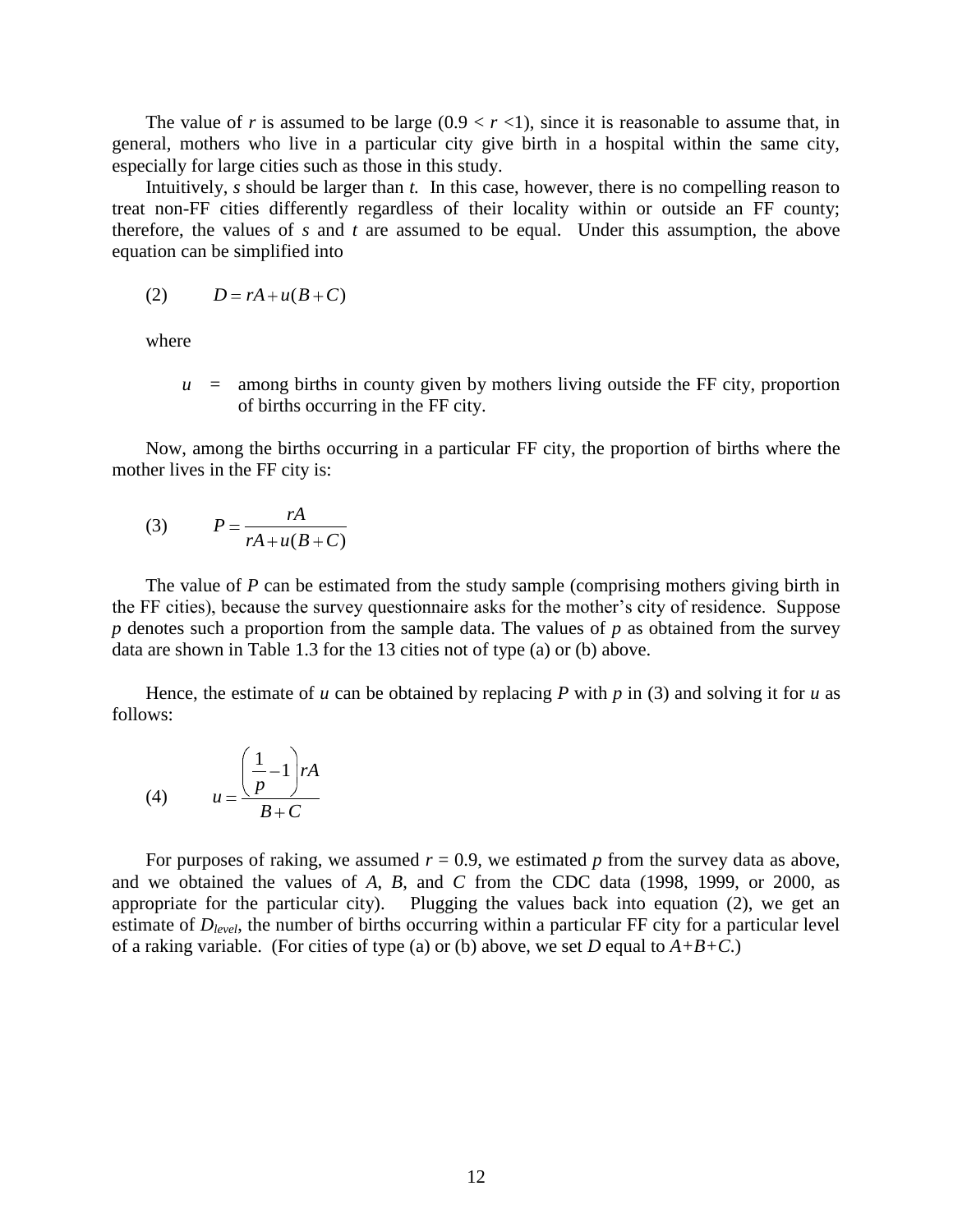## TABLE 1.3

## ESTIMATE OF PROPORTION OF BIRTHS GIVEN BY MOTHERS LIVING IN THE FF CITY, AMONG ALL BIRTHS OCCURRING IN THE FF CITY (*p*)

| FF City       | Proportion of Mothers Living in the<br>City of Interview $(p)$ |
|---------------|----------------------------------------------------------------|
| Austin        | 0.90                                                           |
| <b>Boston</b> | 0.79                                                           |
| Chicago       | 0.85                                                           |
| Detroit       | 0.86                                                           |
| Indianapolis  | 0.78                                                           |
| Jacksonville  | 0.89                                                           |
| Milwaukee     | 0.83                                                           |
| Nashville     | 0.56                                                           |
| <b>Newark</b> | 0.64                                                           |
| Oakland       | 0.95                                                           |
| Pittsburgh    | 0.80                                                           |
| San Jose      | 0.72                                                           |
| Toledo        | 0.65                                                           |

Source: FF survey data

A series of raking adjustments across various raking variables would then be calculated as:

$$
rakedj_{level} = \frac{D_{level}}{\sum_{s,m \in level} raking\text{-adjusted birthwt}_{s,m}}
$$

Applying the series of raking adjustments to the nonresponse-adjusted birth weights, we get:

\n
$$
\text{birthwtrake}_{\text{citycell}}(\text{city}) = \text{birthwt}_{s,m}(\text{city}) \cdot \prod_{\text{levels}} \text{rakedj}_{\text{level}}
$$
\n

\n\n $\text{birthwtrake}_{\text{natedl}}(\text{nat}) = \text{birthwt}_{s,m}(\text{nat}) \cdot \prod_{\text{levels}} \text{rakedj}_{\text{level}}$ \n

\n\n $\text{birthwtrake}_{\text{natedl}}(\text{nat2}) = \text{birthwt}_{s,m}(\text{nat2}) \cdot \prod_{\text{levels}} \text{rakedj}_{\text{level}}$ \n

**Trimming.** After raking the weights as described above, we trimmed them to remove any outliers that may have occurred due to a large adjustment factor or combination of factors. For each of the three types of baseline weights, we determined the mean *(M)* and the standard deviation *(S)* of each weight, by marital status *(i)*. We set the trim value for marital status *i* to  $M_i + 4S_i$ . That is, we considered any weights that were more than four standard deviations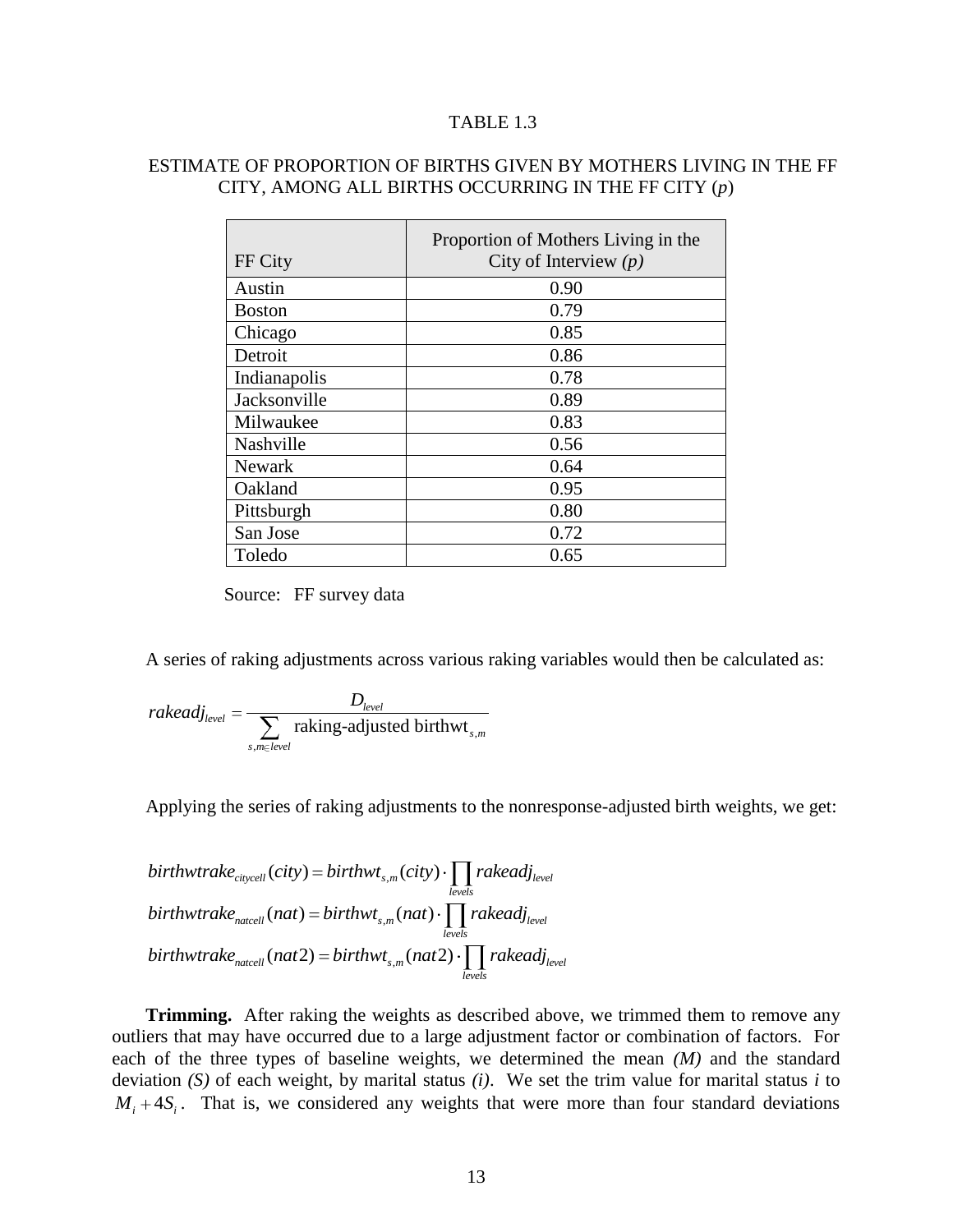higher than the mean weight value to be outliers and trimmed them to that maximum value. After trimming, we re-raked the weights. To give an example of the level of trimming, for one of the national weights (including City X), we ended up trimming 25 out of 4,789 weights, or 0.5 percent.

**City-Level Weights.** The birth weights for individual FF city-level (**m1citywt**) were developed to provide users of the mother baseline survey data with final survey weights for analyses within individual cities. Using the methods explained in the previous section, we adjusted/raked these weights so that they are consistent with total population counts of births in large U.S. cities based on CDC data.

**National Weights.** The national-level weights are the final survey weights attached to individual births for analyses that pool records for the 16 national-sample cities within the sample. The analysis generalizes to births occurring in the 77 large cities defined as the FF population. The weights were developed based on national weights (computed in the earlier steps), which were in turn raked to total (population) birth counts in the 77 cities based on CDC data.

We computed two sets of national-level weights: one based on all 16 of the national-sample cities in the sample, with all 77 cities as the population being targeted (**m1natwt**), and the other based on only 15 cities (City X is excluded) in the sample, with all 77 cities as the population being targeted (**m1natwtx**).<sup>6</sup>

#### **B. FOLLOW-UP WEIGHTS**

 $\overline{a}$ 

The final baseline weight serves as the anchor for all the follow-up weights. Because there is no subsampling at the various follow-ups, we concern ourselves mainly with nonresponse adjustments and re-raking to the baseline totals.

There was much discussion about how to define the eligible population at each stage of follow-up. But the final decision was that a case was ineligible at follow-up only if the child associated with the sampled birth died. (We also treated as ineligible those cases that were released to the sample in error, because they were duplicates.) Because of the rarity of this type of situation, we consider all sample members to have known eligibility status; that is, even if we are unable to locate a sample member, we assume the case is still eligible unless we learn otherwise.

Other types of situations were those in which a survey was not intended to be conducted, according to study protocol, because the questions did not apply. These included cases in which the child was adopted, neither parent had custody of the child, or one of the parents died. While no survey was completed (or only a few questions of the survey were answered), we decided that we would still consider these cases part of the target population, and that these situations (custody and parental death) were a type of outcome. Because we obtained all the needed information from the case as part of the disposition code, these cases were considered to be completes for weighting purposes. Princeton University constructed separate indicators (**cm***W***samp** flags, where *W* is the wave) to indicate whether some or all of a questionnaire was completed, among those considered to be part of the eligible completes within the sample. All other final dispositions were considered to be eligible noncompletes, subclassified as located or

<sup>&</sup>lt;sup>6</sup>National analyses using **m1natwtx** should include only samples in the 15 cities, while analyses using **m1natwt** should include all records in the 16 national-sample cities.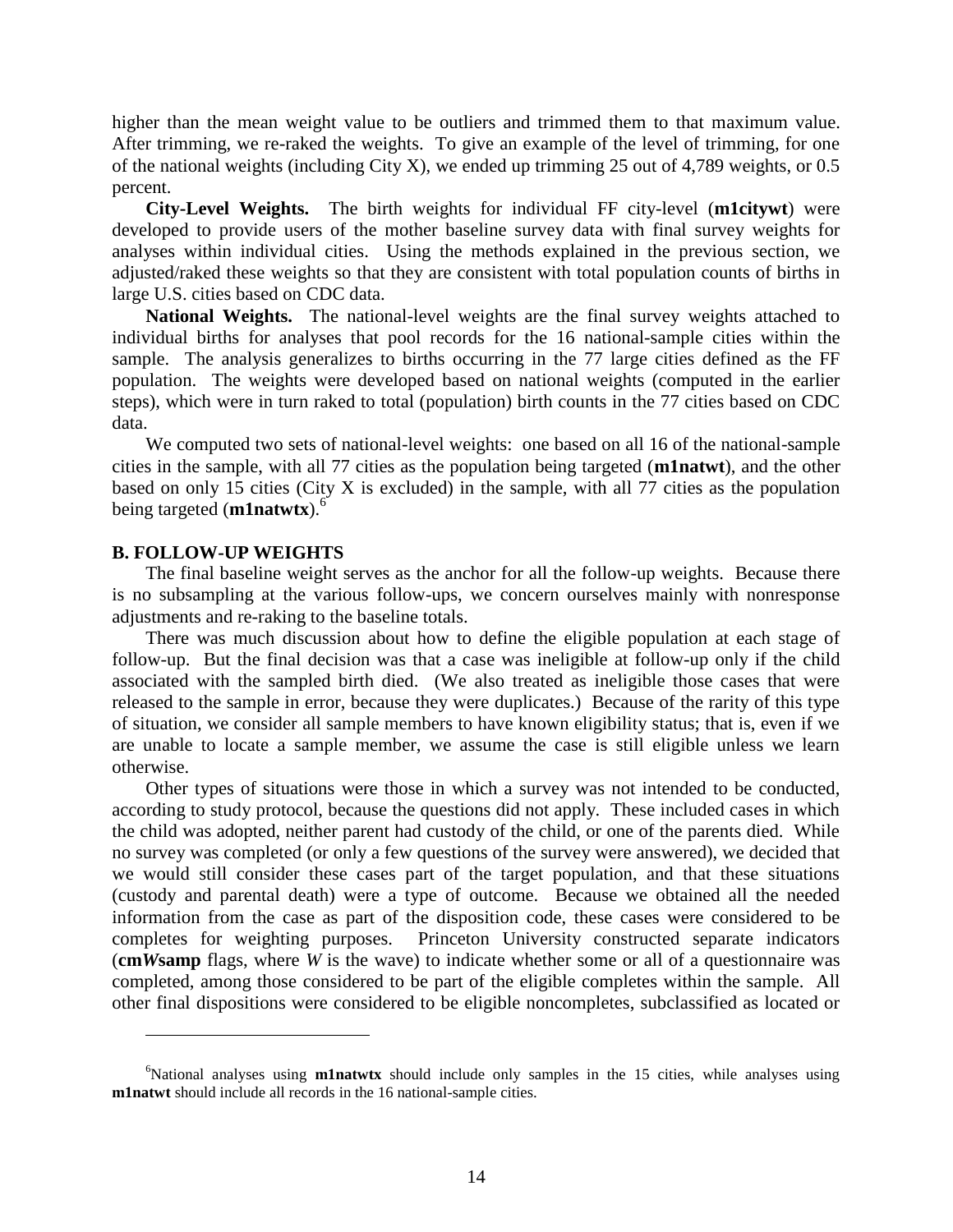unlocated. Table 1.4 shows how the various disposition codes were classified for weighting purposes, and Table 1.5 shows how the classification variables were assigned values.

#### TABLE 1.4

#### CLASSIFICATION OF FINAL DISPOSITION CODES FOR MOTHER WEIGHTING PURPOSES

| <b>Classification for Weighting Purposes</b> |                                  | <b>Final Disposition Code</b>                                                                                                                                                                                                                                               |  |  |
|----------------------------------------------|----------------------------------|-----------------------------------------------------------------------------------------------------------------------------------------------------------------------------------------------------------------------------------------------------------------------------|--|--|
| Eligible<br>With Survey Data<br>Complete     |                                  | 01-Complete callout<br>05-HC Comp-field<br>06-HC Comp-field-incarcerated<br>07-Comp-field call in<br>08-Comp-incarcerated call in                                                                                                                                           |  |  |
|                                              | Without Survey Data <sup>7</sup> | 40-Deceased<br>42-Child adopted<br>46-Neither Parent had custody                                                                                                                                                                                                            |  |  |
| Ineligible $8$                               |                                  | 43-Child deceased<br>48-Duplicate                                                                                                                                                                                                                                           |  |  |
| Eligible<br>Noncomplete                      | Located                          | 20-Hung up during intro<br>21-Refusal<br>30-Language barrier<br>31-Ill/other barrier<br>32-Incarcerated<br>39-Other eligible<br>49-Other ineligible<br>54-Moved out of state<br>65-Maximum calls<br>66-Case retired<br>67-Marr dad/no field eff<br>69-Out of area/no effort |  |  |
|                                              | Unlocated                        | 59-Cannot locate                                                                                                                                                                                                                                                            |  |  |

 $7$ There were some cases that started to respond to the survey, but whose survey responses early in the questionnaire indicated that the child was adopted or that neither parent had custody, at which point the survey was terminated. The final disposition codes for these cases were changed from "complete" to "child adopted" or ―neither parent had custody.‖ 8 If a previous round of the survey indicated ineligibility (child deceased or duplicate), then the current round

was classified as ineligible, regardless of the current disposition code.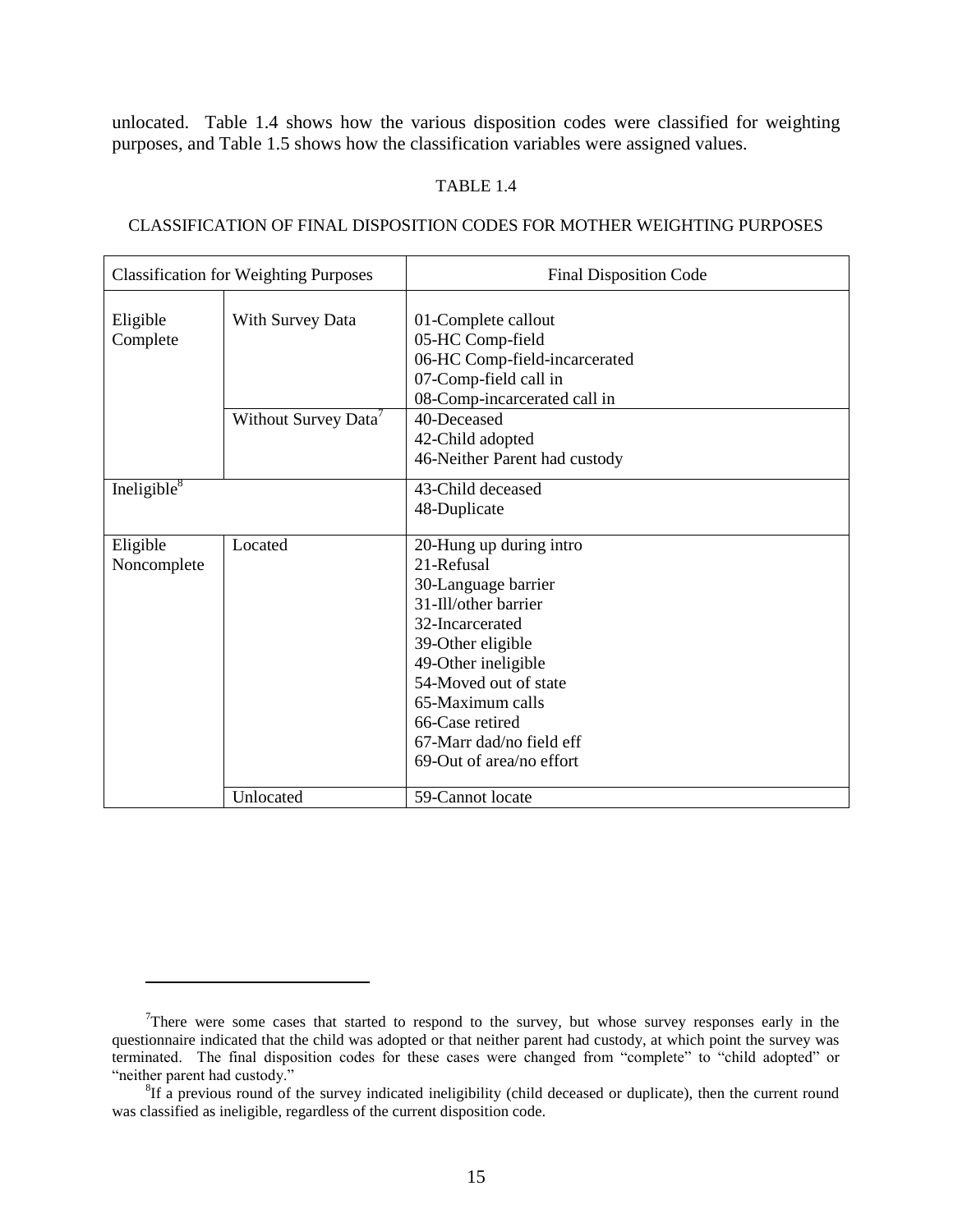#### TABLE 1.5

|                                       | LOC Mi<br>Located<br><b>Status</b> | ELIG Mi<br>Eligibility<br><b>Status</b> | ELIGD Mi<br>Eligibility<br>Determined | COMP Mi<br>Completion<br><b>Status</b> |
|---------------------------------------|------------------------------------|-----------------------------------------|---------------------------------------|----------------------------------------|
| Eligible Complete                     |                                    |                                         |                                       |                                        |
| Ineligible                            |                                    |                                         |                                       |                                        |
| Located Eligible Noncomplete          |                                    |                                         |                                       | ٠                                      |
| <b>Unlocated Eligible Noncomplete</b> |                                    |                                         |                                       |                                        |

#### VALUES ASSIGNED TO CLASSIFICATION VARIABLES FOR MOTHER WEIGHTS

Note: Subscript *i* in the variable names is equal to 2 for the 1-year follow-up, equal to 3 for the 3-year follow-up, and equal to 4 for the 5-year follow-up.

We adjust the weights of the eligible completes to account for those of the eligible noncompletes in two stages. Each follow-up weight starts with the final poststratified baseline weight (national, national without City X, or city, as appropriate). First we adjust for unlocatability; that is, we adjust the initial weights for all the eligible located cases upward to account for those of the eligible unlocated cases. Then we adjust for nonresponse among the located; that is, these adjusted weights for the eligible located completes are further adjusted upward to account for those of the eligible located noncompletes. These adjustments were made within weighting cells. (The formation of these weighting cells is described below.) Each cell comprises sample members who have similar response propensities. Once the cells are formed, the two sets of adjustments are made separately for each of the two national weights and the city weight.

To do these adjustments, we must form weighting cells within which to make the adjustments. We first modeled the propensity separately for the two types of nonresponse among eligibles: (1) unlocated, and (2) noncomplete among located. We determined a set of covariates to use as candidates for these models from among baseline survey variables, which are available for both respondents and nonrespondents in these follow-up surveys. These were baseline variables that we thought would predict response propensity. We temporarily imputed values if values were missing. We developed two separate unweighted stepwise logistic regression models to predict the two types of nonresponse. (The stepwise parameters were that the significance level for entry into the model was .15 and the significance level for staying was .20.) One of the baseline covariates was a city indicator. We separately examined whether any particular cities were significant predictors of each type of nonresponse. If so, we included them as possible covariates for the stepwise logistic regression models. After convergence of the final model, we used the propensity scores to form deciles for the national weights, and quintiles within city for the city-level weights. We used these deciles and quintiles to form the weighting cells for the nonresponse adjustments. Note that the ineligible sample members were excluded from these nonresponse adjustments and simply retained their initial weight from baseline.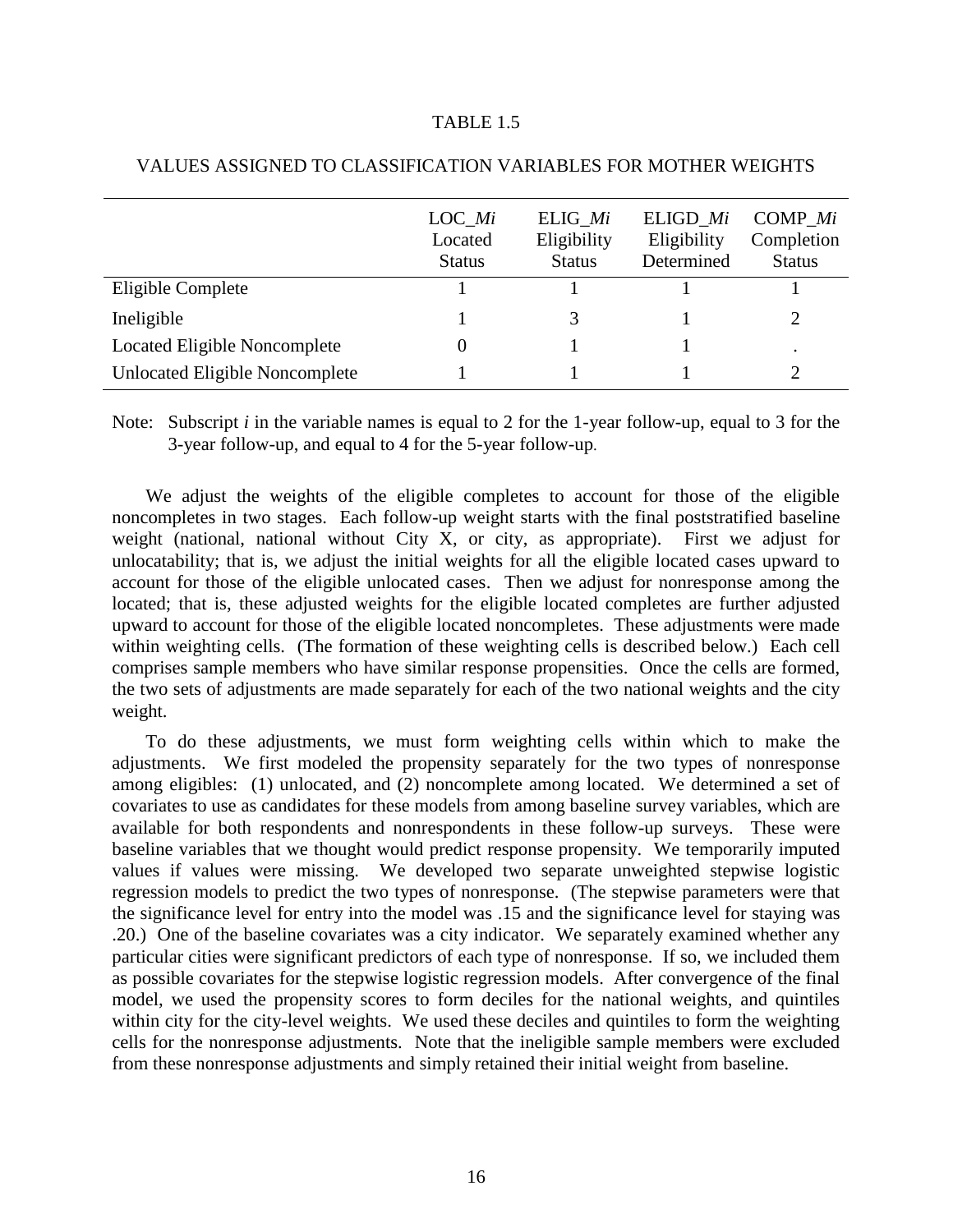Once the two national weights and the city weight were adjusted for the two types of nonresponse, we brought the ineligible weights back in. Then, as described above for the baseline weights, we rake the nonresponse-adjusted weights to their baseline totals, trim any outlier weights, and re-rake the weights.

**Checking.** After each set of weights is produced, we check them along several fronts. If we include the ineligible cases (which have positive weights for the follow-up surveys), the sum of the follow-up weight should be equal to the sum of the comparable baseline weight (national, national without City X, and city). We then classify the case according to its city; that is, whether the city is City X, or part of the national sample, or not part of the national sample. We cross that classification with the eligibility status, locatability status, and completion status, and then check whether the weight is appropriately missing or has a positive value. The city weights should all have a positive value if the case is (1) eligible and located and complete, or (2) ineligible and noncomplete. For the national weights (including and excluding  $City X$ ), the same rules apply, except for the following. For national weights including City X, those from the four cities that not part of the national sample will have zero weights. For national weights excluding City X, those from those four cities plus City X will have zero weights.

We also look at summary statistics of the ratio between the follow-up weight and its comparable baseline weight (for the city-specific weight, this is done separately by city) to see if there are any extreme values. We print out the cases with the five highest and five lowest values of this ratio, to look at the various weighting adjustment factors for valid explanations as to why these ratios were so high or so low. Table 1.6 shows the final weighting variables and the sums of the weights.<sup>9</sup>

<sup>&</sup>lt;sup>9</sup> Cases without valid survey data (except for cases who were dead/child not living with either parent) are recoded to missing in the final version of the weights so the sums in the data files will not match these sums.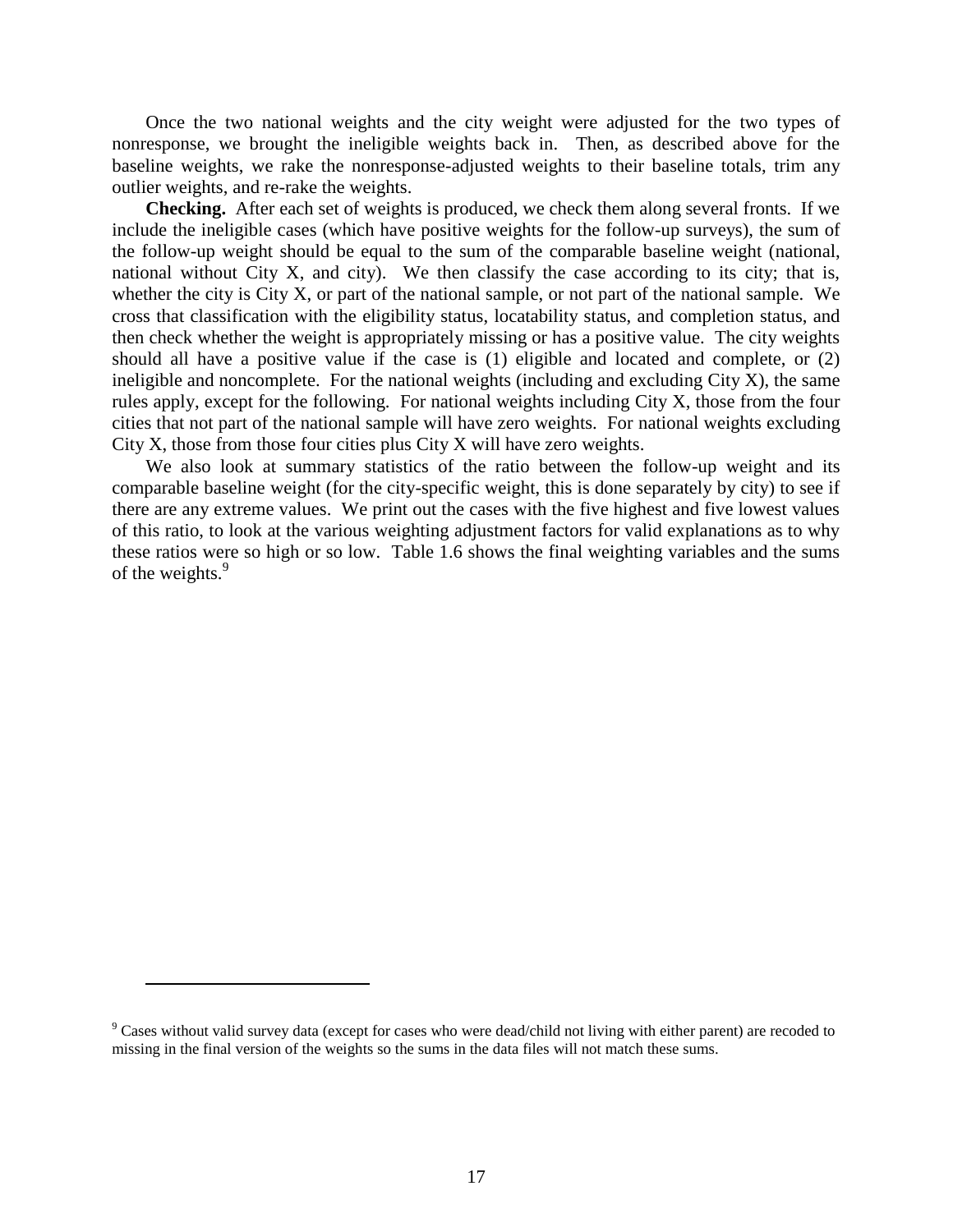## TABLE 1.6

| Final Survey Mother Weight          |                                                                             | Weight Variable Name                         | Sum of the<br>Weights                                |
|-------------------------------------|-----------------------------------------------------------------------------|----------------------------------------------|------------------------------------------------------|
| <b>National Level</b>               | <b>Baseline</b>                                                             | mlnatwt                                      | 1,131,308.36                                         |
| Including                           | 1-Year Follow-up                                                            | m2natwt                                      | 1,131,308.36                                         |
| City X                              | 3-Year Follow-up                                                            | m3natwt                                      | 1,131,308.36                                         |
| $(16 \text{ cities})$               | 5-Year Follow-up                                                            | m4natwt                                      | 1,131,308.36                                         |
| <b>National Level</b>               | <b>Baseline</b>                                                             | mlnatwtx                                     | 1,131,308.36                                         |
| Excluding                           | 1-Year Follow-up                                                            | m2natwtx                                     | 1,131,308.36                                         |
| City X                              | 3-Year Follow-up                                                            | m3natwtx                                     | 1,131,308.36                                         |
| $(15 \text{ cities})$               | 5-Year Follow-up                                                            | m4natwtx                                     | 1,131,308.36                                         |
| City Level<br>$(20 \text{ cities})$ | <b>Baseline</b><br>1-Year Follow-up<br>3-Year Follow-up<br>5-Year Follow-up | mlcitywt<br>m2citywt<br>m3citywt<br>m4citywt | 347,237.90<br>347,237.80<br>347,237.80<br>347,237.81 |

## MOTHER BASELINE AND FOLLOW-UP WEIGHTS SUMMARY

Table 1.7 shows the covariates used for each of the response propensity models, after the stepwise regression procedure, and any other differences across the various weights.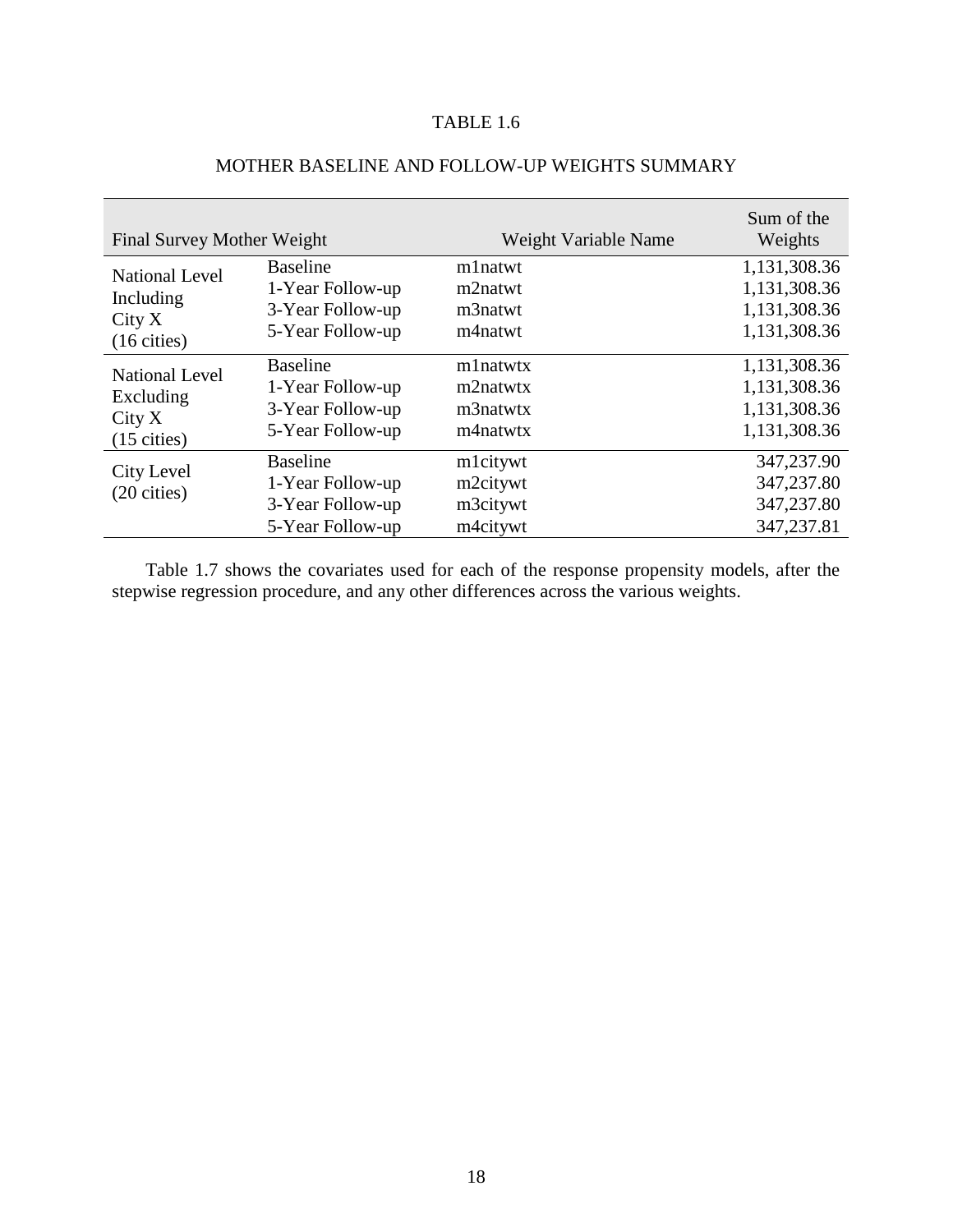| Locatability Adjustment                   |                         | Response Adjustment for Located |                                                                                                                                                                   |                         |                         |
|-------------------------------------------|-------------------------|---------------------------------|-------------------------------------------------------------------------------------------------------------------------------------------------------------------|-------------------------|-------------------------|
| 1-year                                    | 3-year                  | 5-year                          | 1-year                                                                                                                                                            | 3-year                  | 5-year                  |
| M1CITY*                                   | M1CITY*                 | M1CITY*                         | M1CITY*                                                                                                                                                           | M1CITY*                 | M1CITY*                 |
| M1A11B                                    | M1A11A                  | M1A11B                          | M1B27                                                                                                                                                             | M1B27                   | M1B27                   |
| M1B8                                      | M1A11C                  | M1B3                            | M1D2A                                                                                                                                                             | M1D2E                   | M1D1D                   |
| M1D2D                                     | M1A15                   | M1D1B                           | M1D2F                                                                                                                                                             | M1E3A                   | M1D2C                   |
| M1D2E                                     | <b>M1B8</b>             | M1D1E                           | M1D2G                                                                                                                                                             | M1E3E                   | M1E3E                   |
| M1D2F                                     | M1D2D                   | M1D2B                           | M1E4C                                                                                                                                                             | $M1I3$ (grpd)           | M1I1 (grpd)             |
| M1E3E                                     | M1D2E                   | M1D2C                           | M1F4                                                                                                                                                              | M1G1                    | $M1H3A+M1H3$            |
| M1E4A                                     | M1E4C                   | M1D2D                           | M1J3                                                                                                                                                              | M1J5                    | $M1A4+M1B2$             |
| M1I11                                     | M1F2                    | M1E3E                           | CM1AGE (grpd)                                                                                                                                                     | $M1G4$ (grpd)           | M1A9 (grpd)             |
| M1I3 (grpd)                               | M1F3                    | M1E4A                           |                                                                                                                                                                   | M1A13+M1A13A            | COMP_M1                 |
| M1F3                                      | M1F6                    | M1F6                            |                                                                                                                                                                   | COMP M1                 | COMP M3                 |
| M1J3                                      | M1G1                    | M1A13+M1A13A                    |                                                                                                                                                                   |                         |                         |
| M1J5                                      | M1I1 (grpd)             | $M1A9$ (grpd)                   |                                                                                                                                                                   |                         |                         |
| CM1AGE (grpd)                             | M1A13+M1A13A            | LOC_M1                          |                                                                                                                                                                   |                         |                         |
| M1G2 (grpd)                               | LOC_M1                  | $LOC_M3$                        |                                                                                                                                                                   |                         |                         |
| M1G3 (grpd)                               |                         |                                 |                                                                                                                                                                   |                         |                         |
| M1A13+M1A13A                              |                         |                                 |                                                                                                                                                                   |                         |                         |
| *Significant cities for this              | *Significant cities for | *Significant cities for         | *Significant cities for                                                                                                                                           | *Significant cities for | *Significant cities for |
| model:                                    | this model:             | this model:                     | this model:                                                                                                                                                       | this model:             | this model:             |
| New York                                  | Newark                  | Oakland                         | Oakland                                                                                                                                                           | New York                | Philadelphia            |
| San Jose                                  | Milwaukee               | <b>Baltimore</b>                | <b>Newark</b>                                                                                                                                                     | San Jose                | New York                |
|                                           | New York                | Philadelphia                    | New York                                                                                                                                                          |                         | San Jose                |
|                                           | San Jose                | New York                        | San Jose                                                                                                                                                          |                         | <b>Boston</b>           |
|                                           |                         | San Jose                        |                                                                                                                                                                   |                         |                         |
|                                           |                         |                                 | Note: Cities not found to be significant predictors of nonresponse for a particular model were grouped together into one value, while significant cities retained |                         |                         |
| their original identifiers for the model. |                         |                                 |                                                                                                                                                                   |                         |                         |

## INDEPENDENT VARIABLES IN FINAL PROPENSITY MODELS USED TO FORM CELLS FOR MOTHER WEIGHTS $^{10}$

TABLE 1.7

 $\overline{a}$ 

<sup>10</sup>See Appendix for what these baseline variables represent. We imputed missing values of these variables for purposes of propensity modeling only.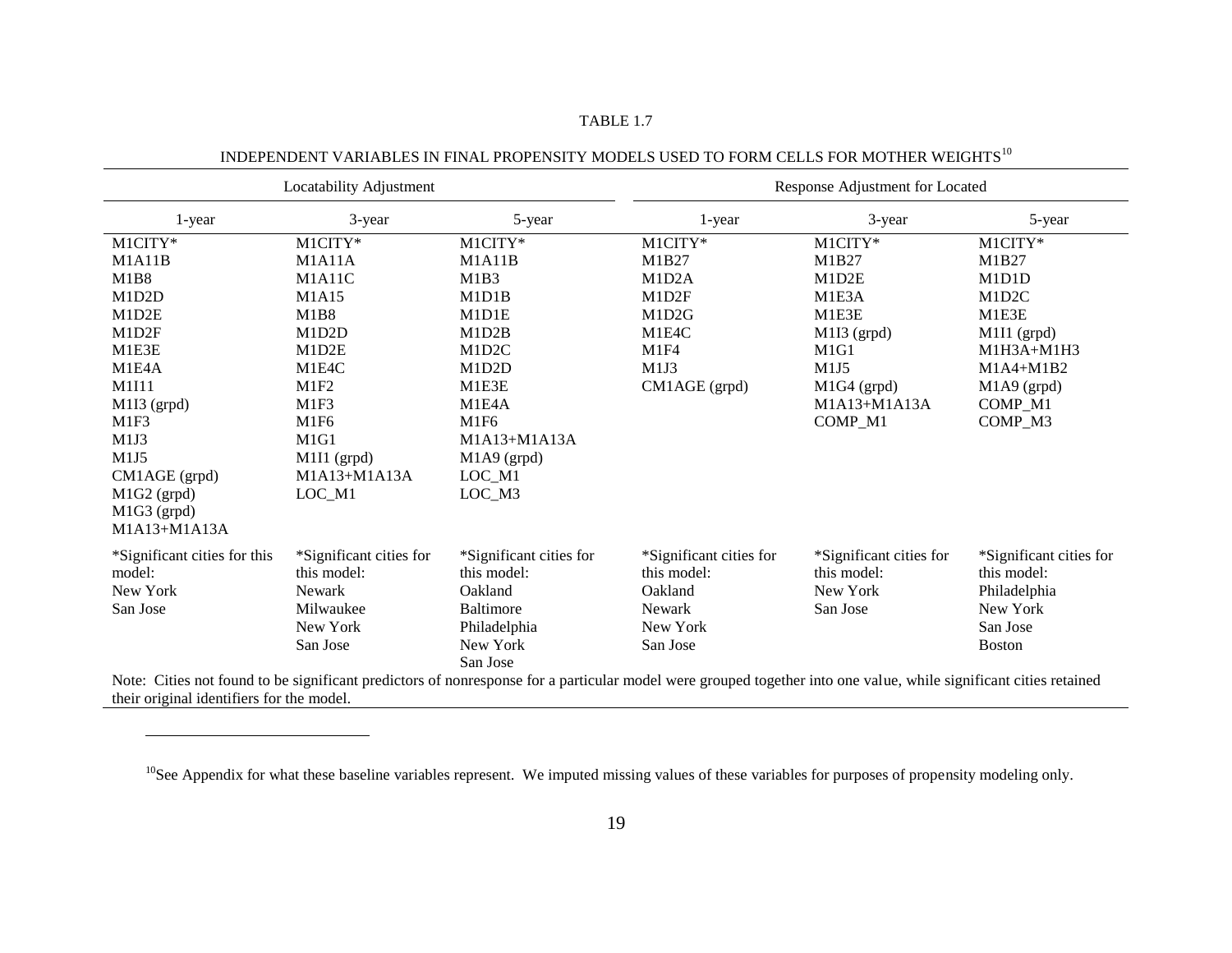#### **SECTION 2 – FATHER WEIGHTS**

See Section 1 for how we created a set of baseline weights that make the sample of births represent all eligible births occurring in large metropolitan areas of the United States during the study period. All the father weights (baseline and follow-up) would then sum up to this baseline total, which represents the population of children eligible for the study at baseline. For each stage of sampling and data collection, we discuss below which units are considered to be eligible respondents. Each stage of weighting follows three basic steps: (1) calculate the probability of selection, (2) adjust weights for nonresponse, and (3) poststratify weights to known totals. Issues related to variance estimation will be covered in a separate memorandum.

#### **A. BASELINE WEIGHTS**

All fathers associated with sampled births are part of the study, so their marginal probabilities of selection and corresponding sampling weights are equal to one. Therefore, for father baseline weights, we actually start with the final *mother* baseline weights (which represent the sampled births), and then adjust these weights for father nonresponse. The father baseline sampling weight is:

father baseline sampling weight  $=$  final *mother* baseline weight  $\cdot$  1

where the final mother baseline weight is *m1natwt*, *m1natwtx*, or *m1citywt*, depending on the type of estimate being made.

Because the baseline data collection involved more than one contractor, final baseline disposition codes for mothers and fathers were not readily available at the hospital level for many of the cities, although aggregate numbers were available by city and by marital status. For the first two cities (City X and Oakland), no disposition code information was retained, other than number of completes by city and marital status.

We classified the father baseline interview as either complete  $(COMP_F0 = 1)$  or noncomplete (COMP\_F0 = 2). All fathers were assumed to be eligible at baseline (ELIG\_F0 = 1). We calculated the survey nonresponse adjustment factor for father baseline weights as follows:

$$
respadj_{cell} = \frac{\sum_{all \text{ fathers in cell}} (father baseline sampling weight)}{\sum_{responding \text{ fathers in cell}} (father baseline sampling weight)}
$$

where the cell is defined by city and marital status, and also by race/ethnicity if the cells were large enough.

To construct the two types of national weights and city weights for fathers at baseline, we multiply the final *mother* baseline weight by the nonresponse adjustment factor calculated above.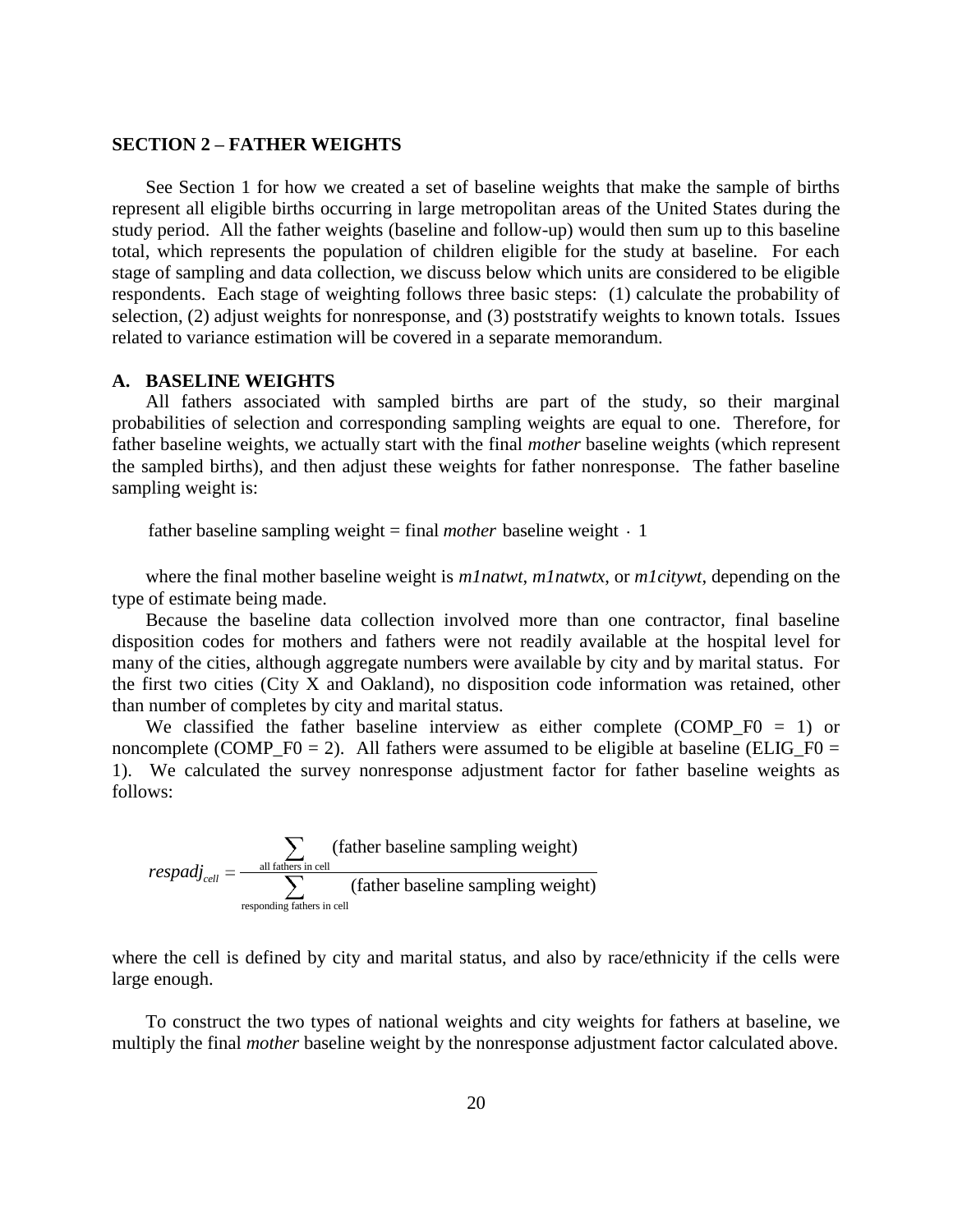For responding fathers:

father0wt(nat)=m1natwt ∙ respadj father0wt(nat2)=m1natwtx ∙ respadj father0wt(city)=m1citywt ∙ respadj

For nonresponding fathers, these weights were set equal to 0.

**Raking.** See the Section I for more information about raking in general and some specifics for this study. The variables used for the raking process are given in Table 2.1. Even though the adjustment was done within individual raking cells, the raking process requires only known marginal population totals for a single variable, rather than totals for individual cells in which multiple variables are crossed. We therefore do not need to worry about empty or very small cells formed by crossing all the variables used in the poststratification process.

#### TABLE 2.1

#### LIST OF RAKING VARIABLES FOR FATHER WEIGHTS

| Variable Name         | Description              | Levels |
|-----------------------|--------------------------|--------|
| <b>Marital Status</b> | Mother's Marital Status  |        |
| Education             | Mother's Education Level |        |
| Race/Ethnicity        | Mother's Race/Ethnicity  |        |
| Age                   | Mother's Age             |        |

The raking adjustment would be calculated as:

$$
\textit{rakedj}_{\textit{cell}} = \frac{D_{\textit{cell}}}{\displaystyle\sum_{\textit{cell}}\textit{father0wt}}\,,
$$

where *D* is the synthetic estimate (using CDC Natality data) of the number of births by marital status in the appropriate city (or nationally) and year. Applying the raking adjustment to the nonresponse-adjusted birth weights, we get:

 $\int$ father0wtrake<sub>citycell</sub> (city) = rakeadj<sub>citycell</sub>  $\cdot$  father0wt<sub>hosp</sub> maritalstatus</sub> (city)  $father0wtrake_{nateell} (nat) = rakeadj_{nateell} \cdot father0wt_{hosp, marital status} (nat)$ *father Wwtrake <sub>citycell</sub> (city)* = rakeadj <sub>citycell</sub> · father Wvt <sub>hosp</sub> <sub>, marital status</sub> (city)<br>father Wvtrake <sub>natcell</sub> (nat) = rakeadj <sub>natcell</sub> · father Wvt <sub>hosp</sub> <sub>, marital status</sub> (nat)<br>father Wvtrake <sub>natcell</sub>

**Trimming.** After raking the weights as described above, we trimmed them to remove any outliers that may have occurred due to a large adjustment factor or combination of factors. For each of the three types of baseline weights, we determined the mean *(M)* and the standard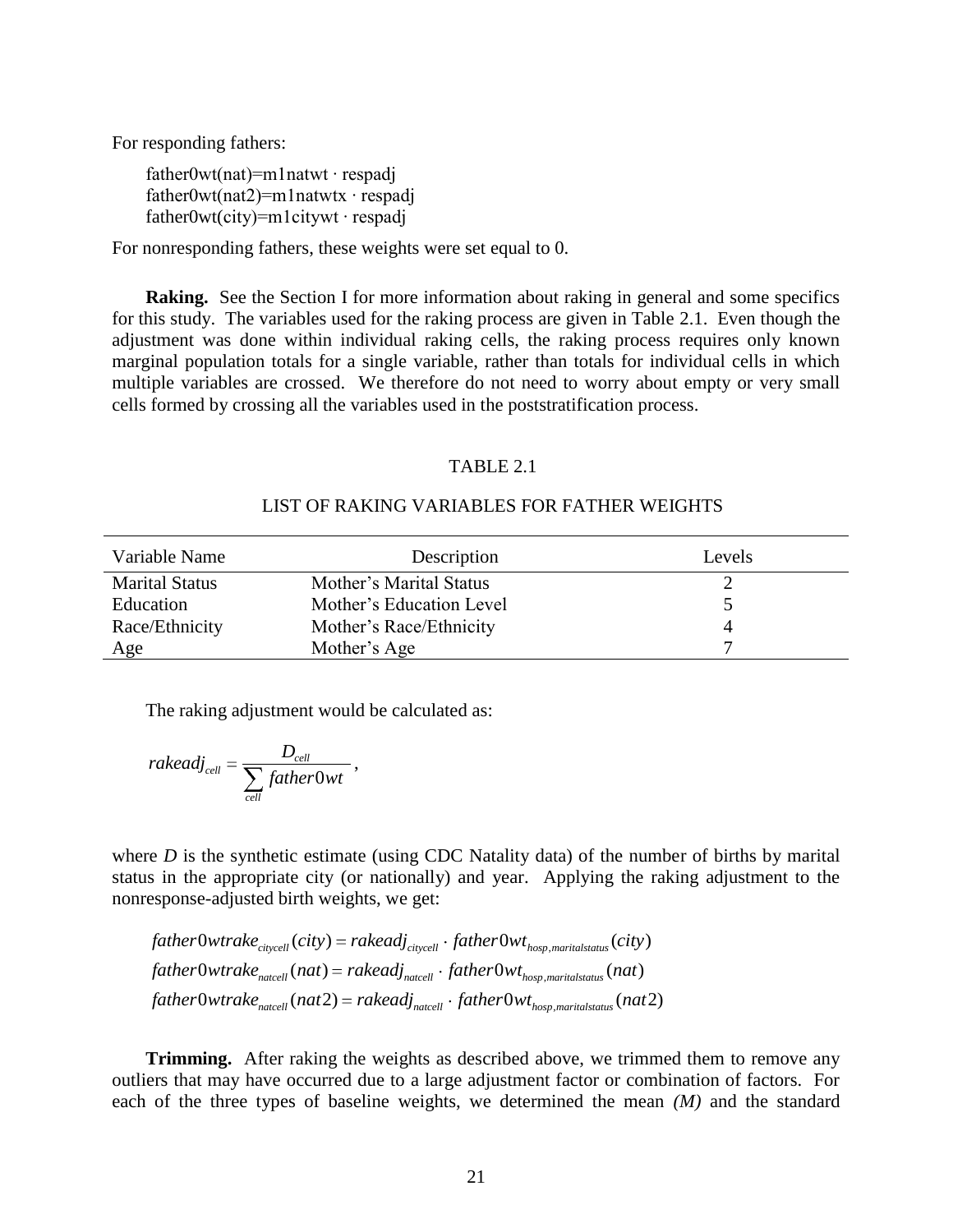deviation *(S)* of each weight, by marital status *(i)*. We set the trim value for marital status *i* to  $M_i + 4S_i$ . That is, we considered any weights that were more than four standard deviations higher than the mean weight value to be outliers and trimmed them to that maximum value. After trimming, we re-raked the weights.

**City-Level Weights.** The father baseline city-level weight (**f1citywt**) was developed to provide users of the father baseline survey data with final survey weights for analyses within individual cities. Using the methods explained in the previous section, we adjusted/raked these weights so that they are consistent with total population counts of births in the large U.S. cities in this study, based on CDC data.

**National-Level Weights.** The national-level weights are the final father baseline survey weights attached to individual births for analyses that pool records for the 16 national-sample cities within the sample. The analysis generalizes to births occurring in the 77 large cities defined as the Fragile Families population. The weights were developed based on national weights (computed in the earlier steps), which were in turn raked to total (population) birth counts in the 77 cities based on CDC data.

We computed two sets of father baseline national-level weights: one based on all 16 of the national-sample cities in the sample, with all 77 cities as the population being targeted (**f1natwt**), and the other based on only 15 cities (City X is excluded) in the sample, with all 77 cities as the population being targeted (**f1natwtx**).<sup>11</sup>

**Checking.** After the three baseline weights were produced, we checked them along several fronts. The sum of the father baseline weight should have been equal to the sum of the corresponding mother baseline weight (national, national without City X, and city). We then classified the case according to its city; that is, whether the city was City X, or part of the national sample, or not part of the national sample. We crossed that classification with the completion status, and then checked whether the weight was appropriately missing or had a positive value. The city weights should have all had a positive value if the case was complete. For the national weights (including and excluding City X), the same rules applied, except for the following. For national weights including City X, those from the four cities that were not part of the national sample should have zero weights. For national weights excluding City X, those from those four cities plus City X should have zero weights.

We also looked at summary statistics of the ratio between the father baseline weight and its comparable mother baseline weight (for the city-specific weight, this is done separately by city) to see if there were any extreme values. We printed out the cases with the five highest and five lowest values of this ratio, to look at the weighting adjustment factors for valid explanations as to why these ratios were so high or so low.

#### **B. FOLLOW-UP WEIGHTS**

 $\overline{a}$ 

The final mother baseline weight also serves as the anchor for all the father follow-up weights at one year, three years, and five years after baseline. Because there is no subsampling

<sup>11</sup> National analyses using **f1natwtx** should include only samples in the 15 cities, while analyses using **f1natwt** should include all records in the 16 national-sample cities.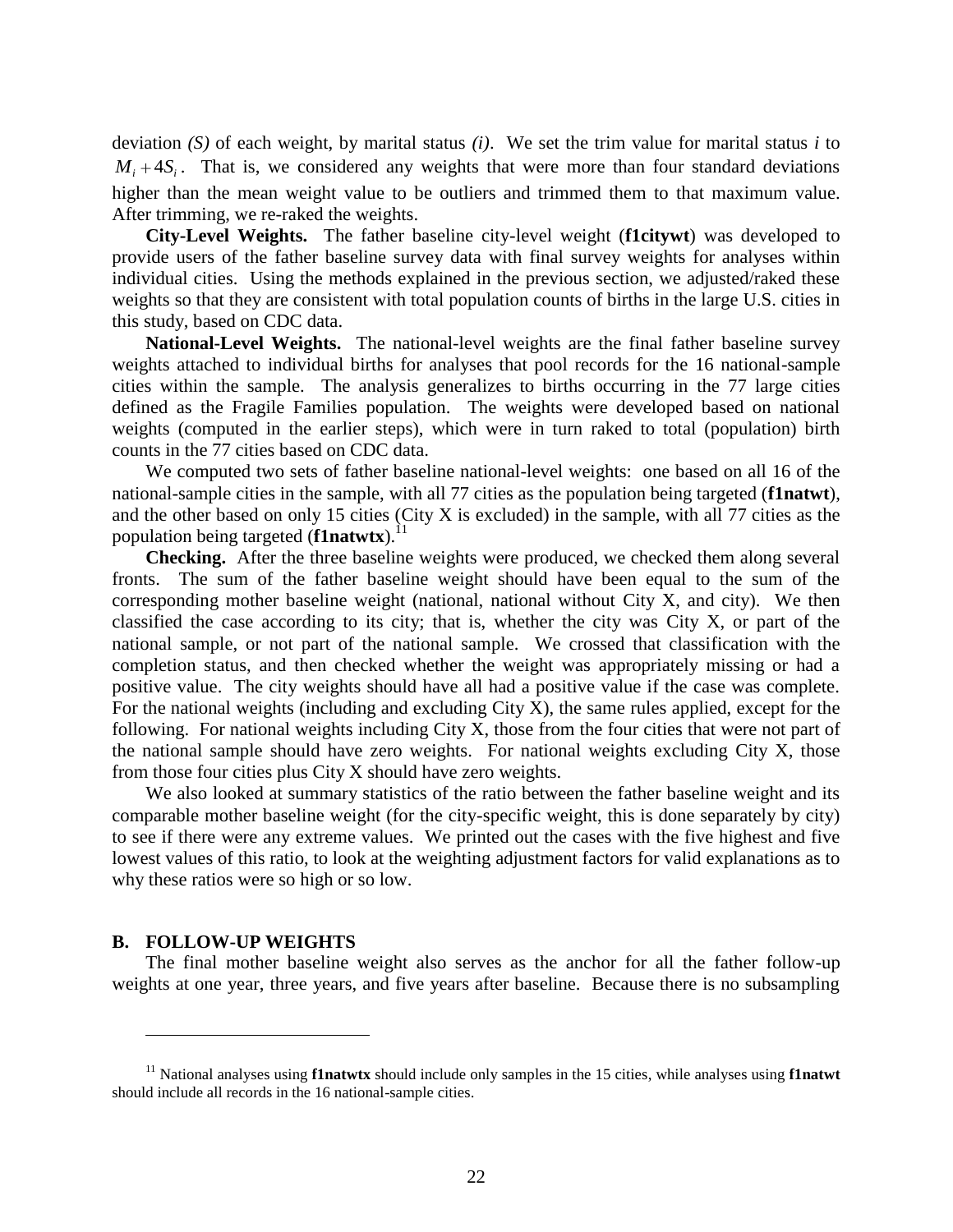at the follow-ups, we concern ourselves mainly with nonresponse adjustments and re-raking to the mother baseline totals.

There was much discussion about how to define the eligible population at each stage of follow-up. The final decision was that a case was ineligible at follow-up only if the child associated with the sampled birth had died. Because of the rarity of this type of situation, we considered all sample members to have known eligibility status; that is, even if we could not locate a sample member, we assumed the case was still eligible unless we learned otherwise. (We also treated as ineligible those cases that were released to the sample in error, because they were duplicates.)

Other types of situations were those in which a survey was not intended to be conducted, according to study protocol, because the questions did not apply. These included cases in which the child was adopted, neither parent had custody of the child, or one of the parents had died. It also included cases where the father was unknown, the father denied paternity, the father was not told of the pregnancy, or the DNA test indicated this was not the father. While no survey was completed (or only a few questions of the survey were answered) for these situations, we decided that we would still consider these cases part of the target population, and that these situations (custody and parental death) were a type of outcome. Because we obtained all the needed information from the case as part of the disposition code, these cases were considered to be completes for weighting purposes. Princeton University constructed separate indicators (**cf***W***samp** flags, where *W* is the wave) to indicate whether some or all of a questionnaire was completed, among those considered to be part of the eligible completes within the sample. All other final dispositions were considered to be eligible noncompletes, subclassified as located or unlocated. Table 2.2 shows how the disposition codes were classified for weighting purposes, and Table 2.3 shows how the classification variables were assigned values.

We adjusted the weights of the eligible completes to account for those of the eligible noncompletes in two stages. Each follow-up weight started with the final poststratified mother baseline weight (national, national without City X, or city, as appropriate). First we adjusted for unlocatability; that is, we adjusted the initial weights for all the eligible located cases upward to account for those of the eligible unlocated cases. Then we adjusted for nonresponse among the located; that is, these adjusted weights for the eligible located completes were further adjusted upward to account for those of the eligible located noncompletes. These adjustments were made within weighting cells. (The formation of these weighting cells is described below.) Each cell comprised sample members who had similar response propensities. After the cells were formed, the two sets of adjustments were made separately for each of the two national weights and the city weight.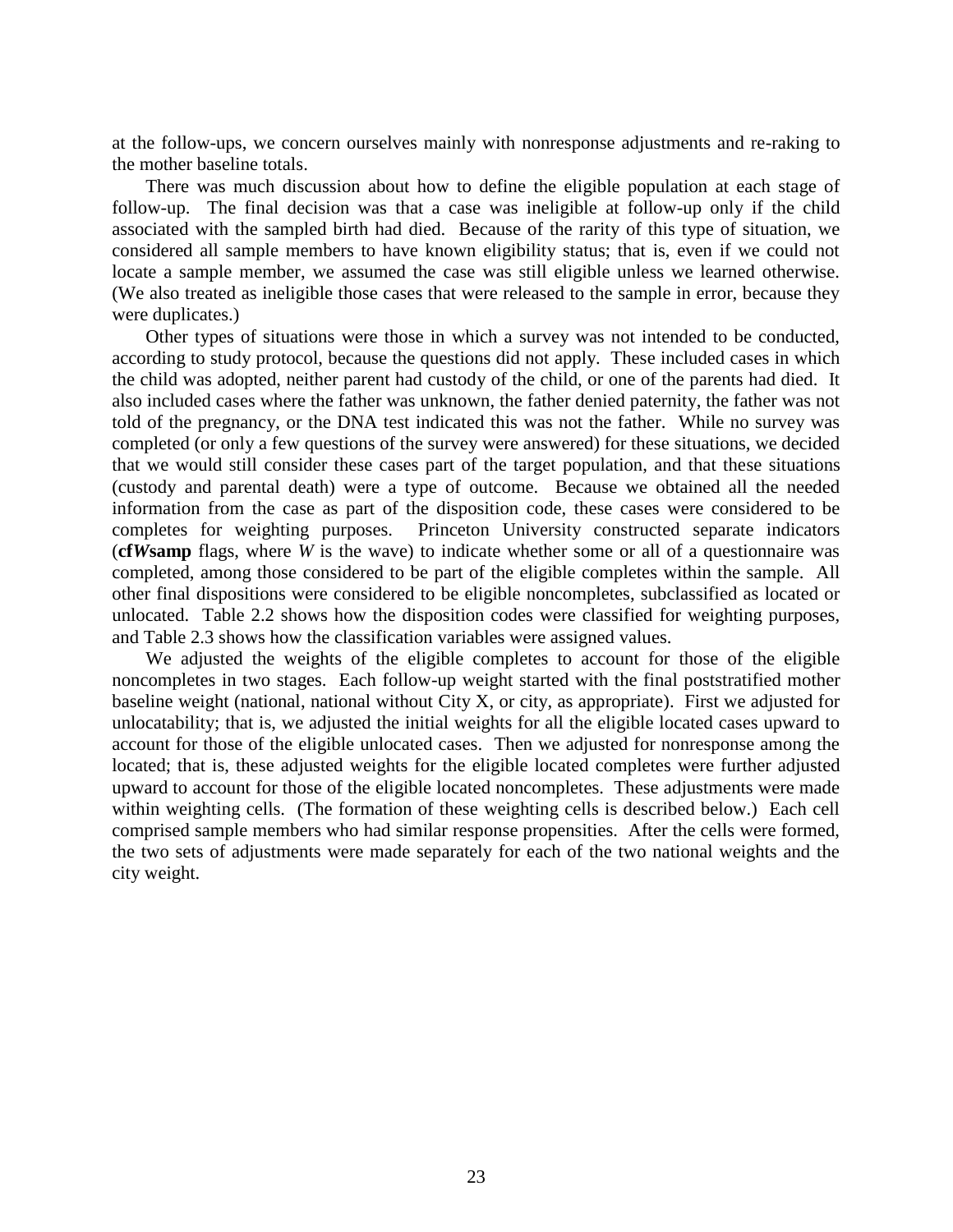#### TABLE 2.2

#### CLASSIFICATION OF FINAL DISPOSITION CODES FOR FATHER WEIGHTING PURPOSES

| <b>Classification for Weighting Purposes</b> |                                   | <b>Final Disposition Code</b>                                                                                                                                                                                                                                                                                                                                                             |  |  |
|----------------------------------------------|-----------------------------------|-------------------------------------------------------------------------------------------------------------------------------------------------------------------------------------------------------------------------------------------------------------------------------------------------------------------------------------------------------------------------------------------|--|--|
| Eligible<br>Complete                         | With Survey Data                  | 01-Complete callout<br>05-HC Comp-field<br>06-HC Comp-field-incarcerated<br>07-Comp-field call in<br>08-Comp-incarcerated call in                                                                                                                                                                                                                                                         |  |  |
|                                              | Without Survey Data <sup>12</sup> | 40-Deceased<br>41-DNA not dad<br>42-Child adopted<br>44-Father unknown<br>45-Father not told of pregnancy<br>46-Neither parent had custody<br>47-Father denies paternity                                                                                                                                                                                                                  |  |  |
| Ineligible <sup>13</sup>                     |                                   | 43-Child deceased<br>48-Duplicate                                                                                                                                                                                                                                                                                                                                                         |  |  |
| Eligible<br>Noncomplete                      | Located                           | 21-Refusal<br>28-Mother refused info on dad<br>30-Language barrier<br>31-Ill/other barrier<br>32-Incarcerated<br>33-Unavailable during field period<br>37-No prior interview – no field<br>39-Other eligible<br>49-Other ineligible<br>54-Moved out of state<br>65-Maximum calls<br>66-Case retired<br>67-Marr dad/no field eff<br>68-Mom no contact with dad<br>69-Out of area/no effort |  |  |
|                                              | Unlocated                         | 59-Cannot locate                                                                                                                                                                                                                                                                                                                                                                          |  |  |

<sup>&</sup>lt;sup>12</sup> There were some cases that started to respond to the survey, but whose survey responses early in the questionnaire indicated that the child was adopted or that neither parent had custody. At that point, the survey was terminated. The final disposition codes for these cases were changed from "complete" to "child adopted" or "neither parent had custody."

<sup>&</sup>lt;sup>13</sup> If a previous round of the survey (mother's or father's) indicated ineligibility (child deceased or duplicate), or the current mother survey indicated ineligibility, then the current round was classified as ineligible, regardless of the current disposition code.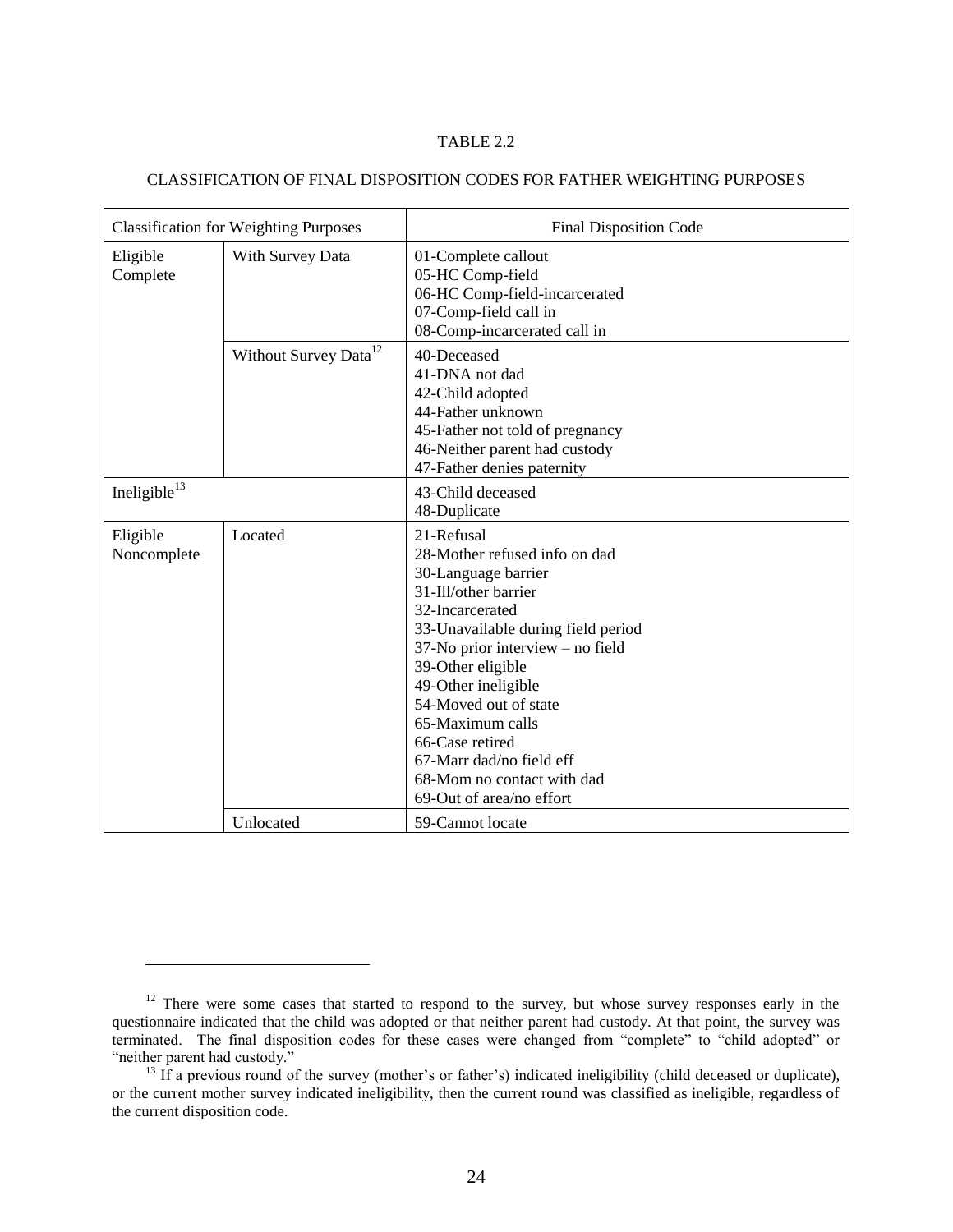#### TABLE 2.3

|                                       | LOC Fi<br>Located<br><b>Status</b> | ELIG Fi<br>Eligibility<br><b>Status</b> | ELIGD Fi<br>Eligibility<br>Determined | COMP Fi<br>Completion<br><b>Status</b> |
|---------------------------------------|------------------------------------|-----------------------------------------|---------------------------------------|----------------------------------------|
| Eligible Complete                     |                                    |                                         |                                       |                                        |
| Ineligible                            |                                    |                                         |                                       |                                        |
| Located Eligible Noncomplete          |                                    |                                         |                                       | $\bullet$                              |
| <b>Unlocated Eligible Noncomplete</b> |                                    |                                         |                                       |                                        |

#### VALUES ASSIGNED TO CLASSIFICATION VARIABLES

Note: Subscript *i* in the variable names is equal to 2 for the one-year follow-up, equal to 3 for the three-year follow-up, and equal to 4 for the five-year follow-up.

To do these adjustments, we must form weighting cells within which to make the adjustments. We first modeled the propensity separately for the two types of nonresponse among eligibles: (1) unlocated, and (2) noncomplete among located. We determined a set of covariates to use as candidates for these models from among baseline survey variables, which are available for both respondents and nonrespondents in these follow-up surveys. These were baseline variables that we thought could predict response propensity. We temporarily imputed values if values were missing. We developed two separate unweighted stepwise logistic regression models to predict the two types of nonresponse. (The stepwise parameters were that the significance level for entry into the model was .15 and the significance level for staying was .20.) One of the baseline covariates was a city indicator. We separately examined whether any particular cities were significant predictors of each type of nonresponse. If so, we included them as possible covariates for the stepwise logistic regression models. After convergence of the final model, we used the propensity scores to form deciles for the national weights, and quintiles within city for the city-level weights. We used these deciles and quintiles to form the weighting cells for the nonresponse adjustments. Note that the ineligible sample members are excluded from these nonresponse adjustments and simply retain their initial weight from baseline.

After the two national weights and the city weight have been adjusted for the two types of nonresponse, we bring the ineligible weights back in. Then, as described above for the father baseline weights, we rake the nonresponse-adjusted weights to the mother baseline totals, trim any outlier weights, and re-rake the weights.

**Checking.** After each set of follow-up weights was produced, we checked them along several fronts. If we included the ineligible cases (which have positive weights), the sum of the follow-up weight should have been equal to the sum of the corresponding mother baseline weight (national, national without City X, and city). We then classified the case according to its city; that is, whether the city was City X, or part of the national sample, or not part of the national sample. We crossed that classification with the eligibility status, locatability status, and completion status, and then checked whether the weight was appropriately missing or had a positive value. The city weights should have all had a positive value if the case was (1) eligible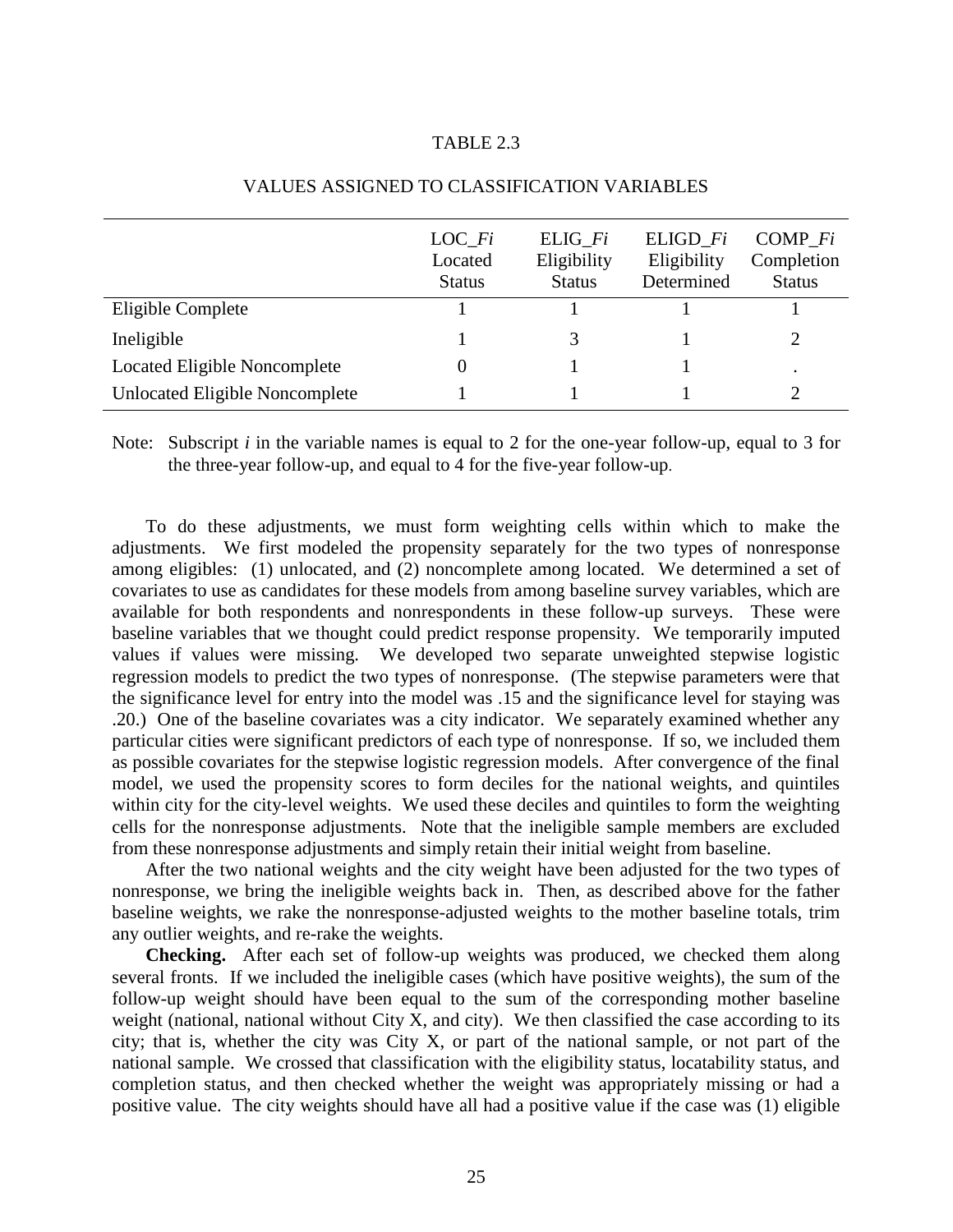and located and complete, or (2) ineligible and noncomplete. For the national weights (including and excluding City X), the same rules applied, except for the following. For national weights including City X, those from the four cities that were not part of the national sample should have zero weights. For national weights excluding City X, those from those four cities plus City X should have zero weights.

We also looked at summary statistics of the ratio between the follow-up weight and its comparable mother baseline weight (for the city-specific weight, this is done separately by city) to see if there were any extreme values. We printed out the cases with the five highest and five lowest values of this ratio, to look at the weighting adjustment factors for valid explanations as to why these ratios were so high or so low. Table 2.4 shows the final weighting variables and the sums of the weights. $14$ 

Table 2.5 shows the covariates used for each of the response propensity models, after the stepwise regression procedure, and any other differences across the weights.

#### TABLE 2.4

#### FATHER BASELINE AND FOLLOW-UP WEIGHTS SUMMARY

| Final Survey Father Weight      |                        | Weight Variable Name | Sum of the<br>Weights |
|---------------------------------|------------------------|----------------------|-----------------------|
| <b>National Level</b>           | <b>Baseline Father</b> | f1natwt              | 1,131,308.36          |
| Including                       | 1-Year Follow-up       | f2natwt              | 1,131,308.36          |
| City X<br>$(16 \text{ cities})$ | 3-Year Follow-up       | f3natwt              | 1,131,308.36          |
|                                 | 5-Year Follow-up       | f4natwt              | 1,131,308.36          |
| <b>National Level</b>           | <b>Baseline Father</b> | f1natwtx             | 1,131,308.36          |
| Excluding                       | 1-Year Follow-up       | f2natwtx             | 1,131,308.36          |
| City X<br>$(15 \text{ cities})$ | 3-Year Follow-up       | f3natwtx             | 1,131,308.36          |
|                                 | 5-Year Follow-up       | f4natwtx             | 1,131,308.36          |
| City Level                      | <b>Baseline Father</b> | flcitywt             | 347,237.80            |
| $(20 \text{ cities})$           | 1-Year Follow-up       | f3citywt             | 347, 237.81           |
|                                 | 3-Year Follow-up       | f3citywt             | 347,237.80            |
|                                 | 5-Year Follow-up       | f4citywt             | 347,237.80            |

 $14$  Cases without valid survey data (except for cases who were dead/child not living with either parent) are recoded to missing in the final version of the weights so the sums in the data files will not match these sums.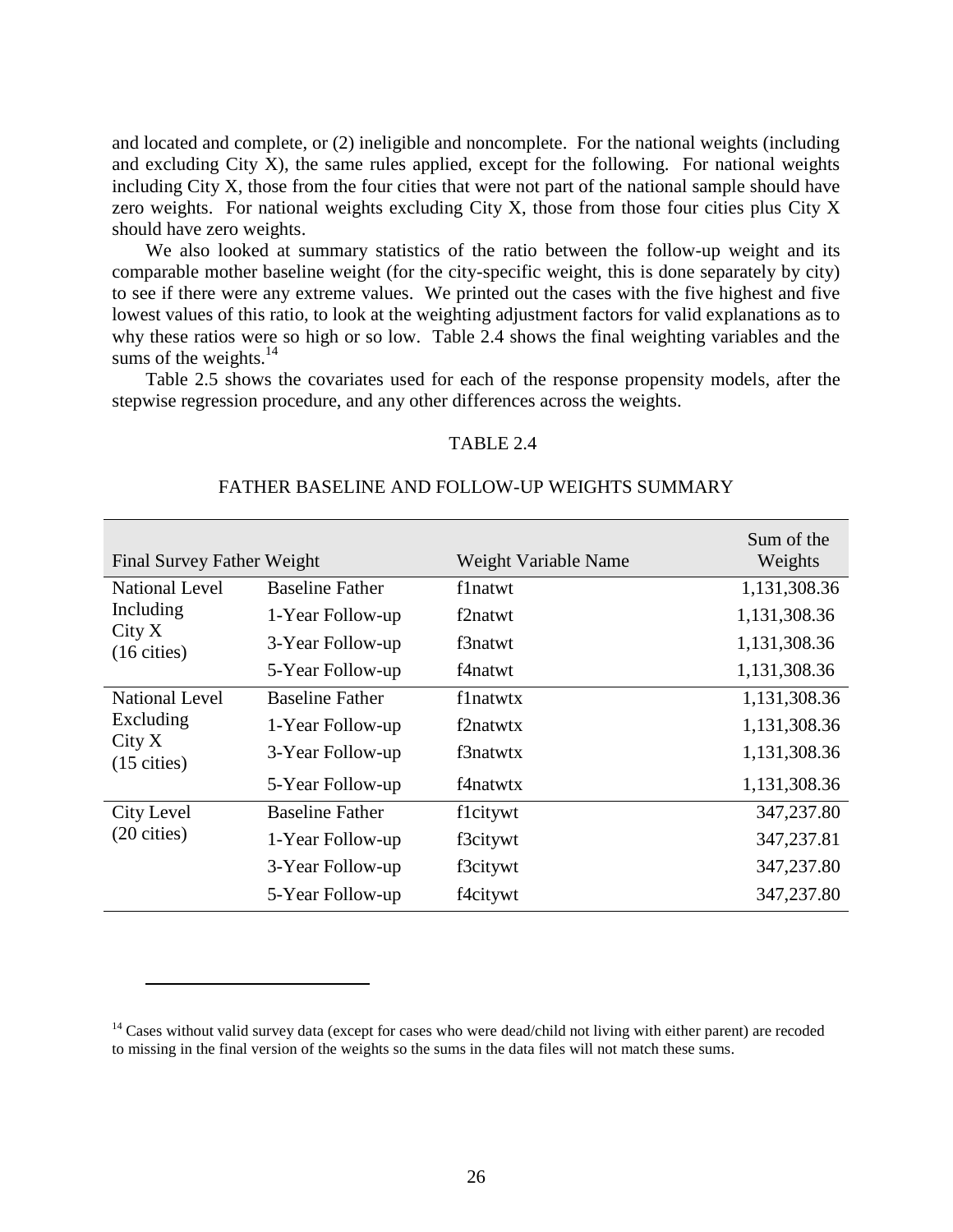| Locatability Adjustment      |                         |                         |                                                                                                          | Response Adjustment for Located |                         |
|------------------------------|-------------------------|-------------------------|----------------------------------------------------------------------------------------------------------|---------------------------------|-------------------------|
| 1-year                       | 3-year                  | 5-year                  | 1-year                                                                                                   | 3-year                          | 5-year                  |
| M1CITY*                      | M1CITY*                 | M1CITY*                 | M1CITY*                                                                                                  | M1CITY*                         | M1CITY*                 |
| $M1A13+M1A13A$               | M1A13+M1A13A            | M1B8                    | M1A9 (grpd)                                                                                              | M1A11A                          | M1A11D                  |
| M1B3                         | M1A15                   | M1D1D                   | M1B3                                                                                                     | M1A13+M1A13A                    | M1E4B                   |
| M1D2B                        | M1B3                    | M1D2A                   | M1D1A                                                                                                    | M1D2E                           | M1F5                    |
| M1D2F                        | M1B28                   | M1I1 (grpd)             | M1D1C                                                                                                    | M1E3C                           | M1I2A (grpd)            |
| M1E3E                        | M1D2F                   | LOC M3                  | M1D1D                                                                                                    | M1E4A                           | COMP_M2                 |
| M1H3+M1H3A                   | M1G2 (grpd)             | LOC_M4                  | M1D2B                                                                                                    | M1G6                            | COMP_M4                 |
| M1I11                        | M1G6                    | LOC F3                  | $M1F7$ (grpd)                                                                                            | M1I1 (grpd)                     | COMP F0                 |
| M1J4                         | M1I3 (grpd)             |                         | M1G3 (grpd)                                                                                              | M1I11                           | COMP <sub>F2</sub>      |
|                              | LOC_M2                  |                         | $M1G4$ (grpd)                                                                                            | COMP_M3                         | COMP_F3                 |
|                              | LOC M3                  |                         | M1G6                                                                                                     | COMP F <sub>0</sub>             |                         |
|                              | LOC F2                  |                         | M1I1 (grpd)                                                                                              | COMP <sub>F2</sub>              |                         |
|                              |                         |                         | M1I3 (grpd)                                                                                              |                                 |                         |
|                              |                         |                         | M1I11                                                                                                    |                                 |                         |
|                              |                         |                         | M1J3                                                                                                     |                                 |                         |
|                              |                         |                         | COMP M2                                                                                                  |                                 |                         |
|                              |                         |                         | COMP F0                                                                                                  |                                 |                         |
| *Significant cities for this | *Significant cities for | *Significant cities for | *Significant cities for                                                                                  | *Significant cities for         | *Significant cities for |
| model:                       | this model:             | this model:             | this model:                                                                                              | this model:                     | this model:             |
| Oakland                      | Oakland                 | Oakland                 | Newark                                                                                                   | <b>Baltimore</b>                | <b>Baltimore</b>        |
| City X                       | Detroit                 | Detroit                 | Corpus Christi                                                                                           | Corpus Christi                  | Newark                  |
| <b>Baltimore</b>             | Philadelphia            | Indianapolis            | New York                                                                                                 | Milwaukee                       | Philadelphia            |
| Detroit                      | Richmond                | Milwaukee               | Chicago                                                                                                  | New York                        | New York                |
| <b>Newark</b>                | San Jose                | <b>Boston</b>           |                                                                                                          | San Jose                        | San Jose                |
| Philadelphia                 |                         | Jacksonville            |                                                                                                          | <b>Boston</b>                   | <b>Boston</b>           |
| San Jose                     |                         |                         |                                                                                                          | Jacksonville                    |                         |
|                              |                         |                         |                                                                                                          | Pittsburgh                      |                         |
| Note:                        |                         |                         | Cities that were not significant predictors of nonresponse for a particular model were grouped together. |                                 |                         |

INDEPENDENT VARIABLES IN FINAL PROPENSITY MODELS USED TO FORM CELLS FOR FATHER WEIGHTS  $^{15}$ 

TABLE 2.5

<sup>15</sup> See the appendix for what these baseline variables represent. We imputed missing values of these variables for propensity modeling only.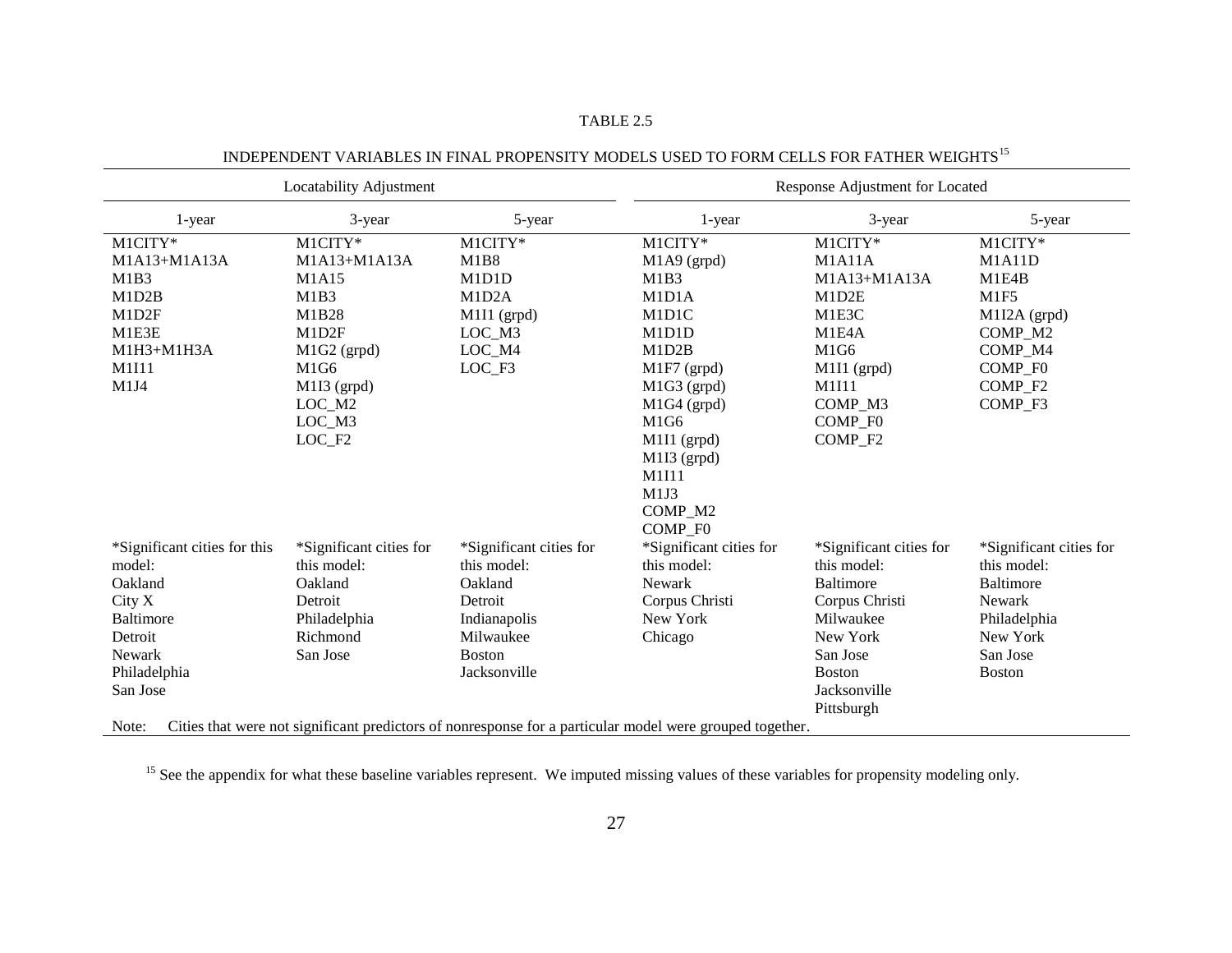#### **SECTION 3 – COUPLE WEIGHTS**

This memorandum documents the methodology for constructing the weights used for analysis of the survey data provided by mothers and fathers as part of the core data collection effort for the Fragile Families and Child Well-Being Study. These weights would be used when the analyst wants to include data from both the mother and the father for a particular analysis. The target survey population for this study can be summarized as: live births occurring in large cities, by mothers who plan to keep the child, can identify the still-living father, and speak English or Spanish.

The memorandum covers the weights for the follow-up surveys conducted at one year, three years, and five years after baseline. For each of these three time periods, there are three sets of weights: one for analysis at the city level and two for analysis at the national level. We discuss these in detail below. Please see Section 1 for how we created a set of baseline weights that make the sample of births represent all eligible births occurring in large metropolitan areas of the United States during the study period. All the couple weights would then sum up to this baseline total, which represents the population of children eligible for the study at baseline. For each stage of sampling and data collection, we discuss below which units are considered to be eligible respondents. Because we are starting with the final mother and father weights, each stage of weighting the couples follows two basic steps: (1) adjust weights for nonresponse, and (2) poststratify weights to known totals. Issues related to variance estimation will be covered in a separate memorandum.

#### **A. BASELINE WEIGHTS**

For analyzing couples at baseline, the father baseline weight (**f1natwt, f1natwtx,** or **f1citywt** depending on the sample/measure of interest) can be used. Please see Section 2 for how we created the father baseline weights.

#### **B. FOLLOW-UP WEIGHTS**

The final *mother baseline* weights, which represent the sampled births, serve as the anchor for all the couple follow-up weights at one year, three years, and five years after baseline. Because there is no subsampling at the follow-ups, we concern ourselves mainly with nonresponse adjustments and re-raking to the mother baseline totals.

There was much discussion about how to define the eligible population at each stage of follow-up. The final decision was that a case was ineligible at follow-up only if the child associated with the sampled birth had died. Because of the rarity of this type of situation, we considered all sample members to have known eligibility status; that is, even if we could not locate a sample member, we assumed the case was still eligible unless we learned otherwise. (We also treated as ineligible those cases that were released to the sample in error, because they were duplicates.)

Other types of situations were those in which a survey was not intended to be conducted, according to study protocol, because the questions did not apply. These included cases in which the child was adopted, neither parent had custody of the child, or one of the parents had died. It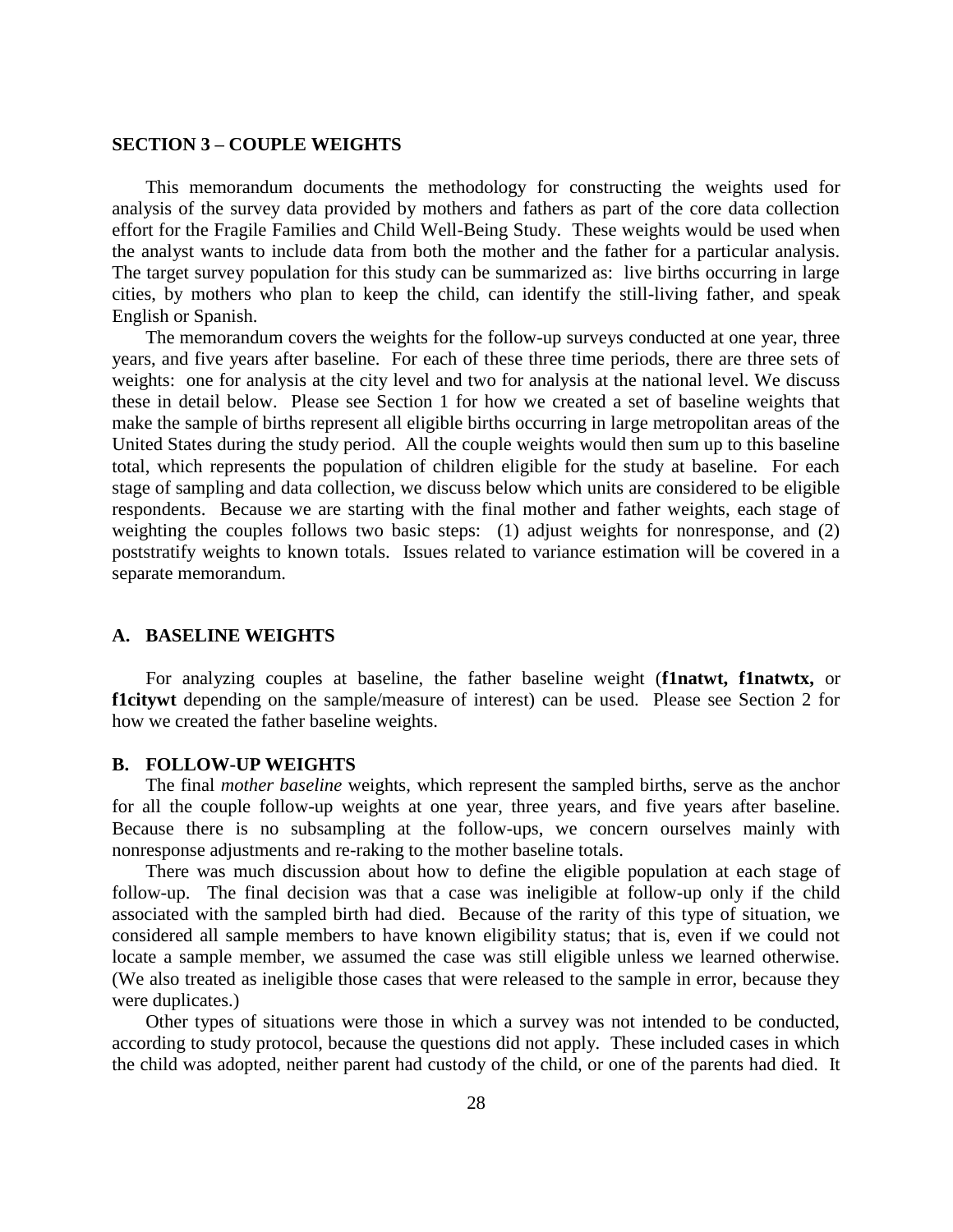also included cases where the father was unknown, the father denied paternity, the father was not told of the pregnancy, or the DNA test indicated this was not the father. While no survey was completed (or only a few questions of the survey were answered) for these situations, we decided that we would still consider these cases part of the target population, and that these situations (custody and parental death) were a type of outcome. Because we obtained all the needed information from the case as part of the disposition code, these cases were considered to be completes for weighting purposes. Princeton University constructed separate indicators (**cm***W***samp/cf***W***samp** flags, where *W* is the wave) to indicate whether some or all of a questionnaire was completed, among those considered to be part of the eligible completes within the sample. All other final dispositions were considered to be eligible noncompletes, subclassified as located or unlocated. Table 3.1 shows how the mother and father disposition codes were classified for weighting purposes, Table 3.2 shows how we combined these classifications for the couple weight, and Table 3.3 shows how the classification variables were assigned values.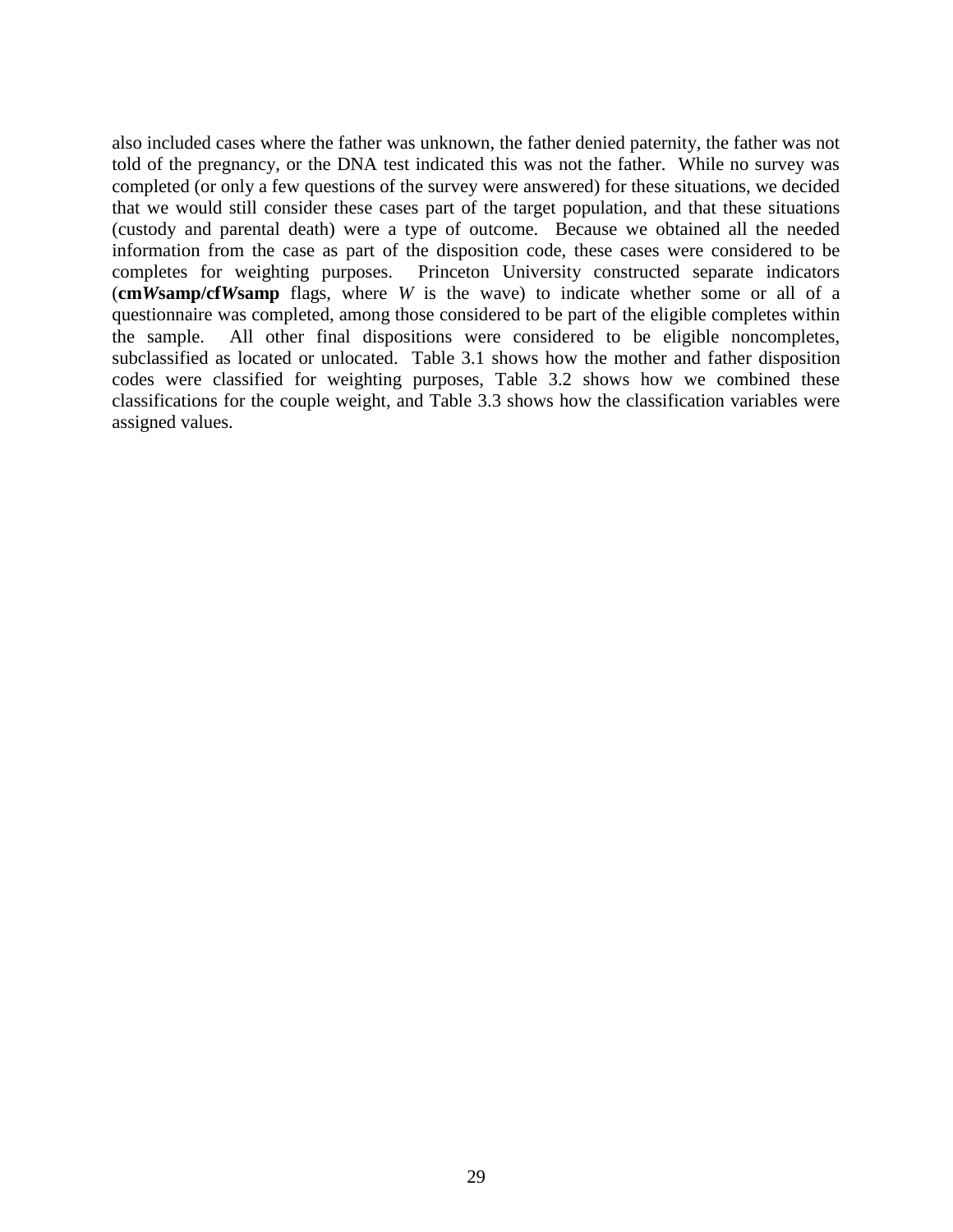#### CLASSIFICATION OF FINAL MOTHER AND FATHER DISPOSITION CODES FOR COUPLE WEIGHTING PURPOSES

| <b>Classification for Weighting Purposes</b> |                                   | Final Disposition Code                                                                                                                                                                                                                                                                                                                                                                                               |
|----------------------------------------------|-----------------------------------|----------------------------------------------------------------------------------------------------------------------------------------------------------------------------------------------------------------------------------------------------------------------------------------------------------------------------------------------------------------------------------------------------------------------|
| Eligible<br>Complete                         | With Survey Data                  | 01-Complete callout<br>05-HC Comp-field<br>06-HC Comp-field-incarcerated<br>07-Comp-field call in<br>08-Comp-incarcerated call in                                                                                                                                                                                                                                                                                    |
|                                              | Without Survey Data <sup>16</sup> | 40-Deceased<br>41-DNA not dad<br>42-Child adopted<br>44-Father unknown<br>45-Father not told of pregnancy<br>46-Neither parent had custody<br>47-Father denies paternity                                                                                                                                                                                                                                             |
| Ineligible $17$                              |                                   | 43-Child deceased<br>48-Duplicate                                                                                                                                                                                                                                                                                                                                                                                    |
| Eligible<br>Noncomplete                      | Located                           | 20-Hung up during intro<br>21-Refusal<br>28-Mother refused info on dad<br>30-Language barrier<br>31-Ill/other barrier<br>32-Incarcerated<br>33-Unavailable during field period<br>37-No prior interview – no field<br>39-Other eligible<br>49-Other ineligible<br>54-Moved out of state<br>65-Maximum calls<br>66-Case retired<br>67-Marr dad/no field eff<br>68-Mom no contact with dad<br>69-Out of area/no effort |
|                                              | Unlocated                         | 59-Cannot locate                                                                                                                                                                                                                                                                                                                                                                                                     |

<sup>&</sup>lt;sup>16</sup> There were some cases that started to respond to the survey, but whose survey responses early in the questionnaire indicated that the child was adopted or that neither parent had custody. At that point, the survey was terminated. The final disposition codes for these cases were changed from "complete" to "child adopted" or "neither parent had custody."

<sup>&</sup>lt;sup>17</sup> If a previous round of the survey indicated ineligibility (child deceased or duplicate), or the spouse's current survey indicated ineligibility, then the current round was classified as ineligible, regardless of the current disposition code.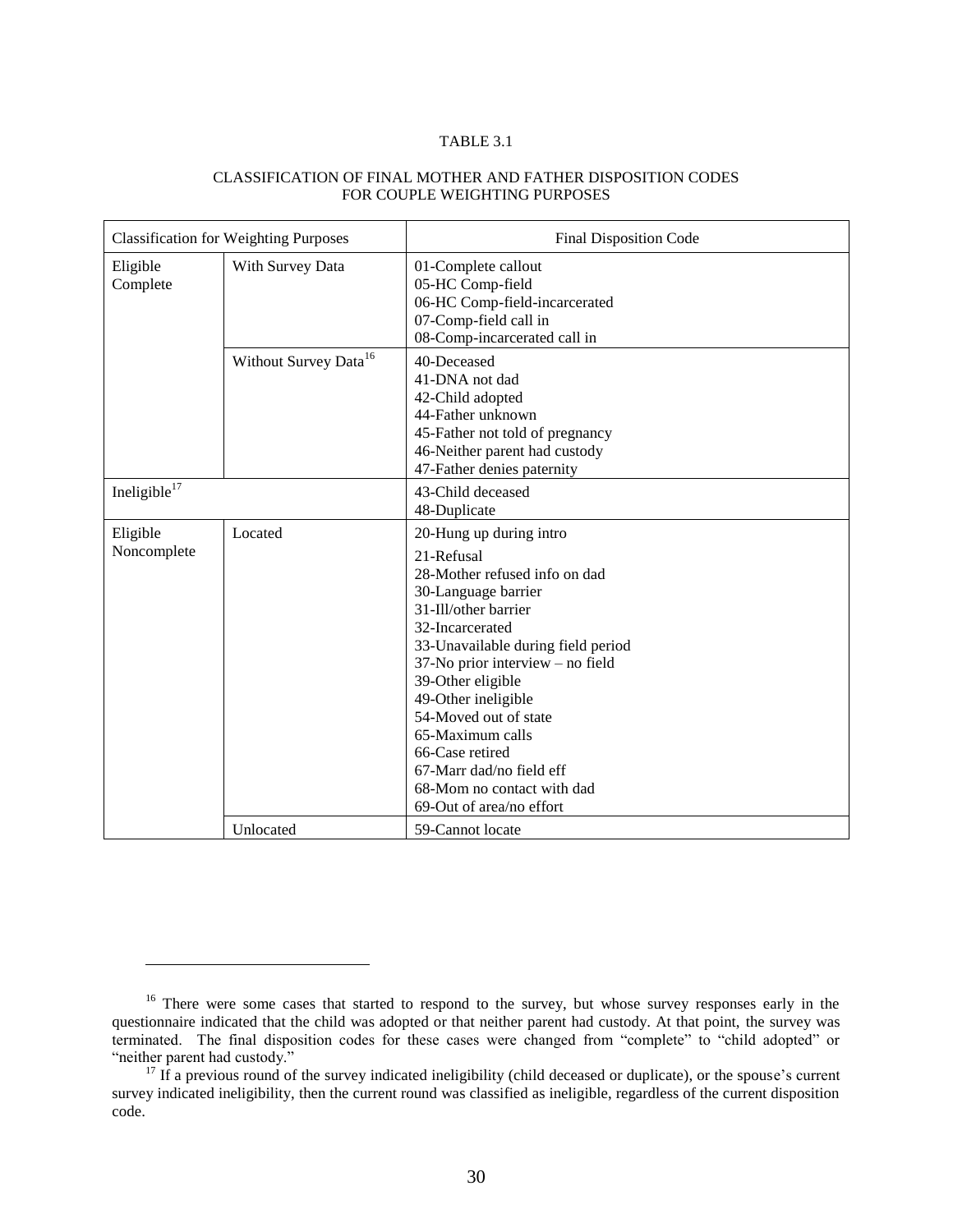| Mother Classification          | <b>Father Classification</b>   | Couple Classification          |
|--------------------------------|--------------------------------|--------------------------------|
| Eligible Complete              | Eligible Complete              | Eligible Complete              |
| Eligible Complete              | Ineligible                     | Ineligible                     |
| Eligible Complete              | Eligible Noncomplete Located   | Eligible Noncomplete Located   |
| Eligible Complete              | Eligible Noncomplete Unlocated | Eligible Noncomplete Located   |
| Ineligible                     | Eligible Complete              | Ineligible                     |
| Ineligible                     | Ineligible                     | Ineligible                     |
| Ineligible                     | Eligible Noncomplete Located   | Ineligible                     |
| Ineligible                     | Eligible Noncomplete Unlocated | Ineligible                     |
| Eligible Noncomplete Located   | Eligible Complete              | Eligible Noncomplete Located   |
| Eligible Noncomplete Located   | Ineligible                     | Ineligible                     |
| Eligible Noncomplete Located   | Eligible Noncomplete Located   | Eligible Noncomplete Located   |
| Eligible Noncomplete Located   | Eligible Noncomplete Unlocated | Eligible Noncomplete Located   |
| Eligible Noncomplete Unlocated | Eligible Complete              | Eligible Noncomplete Located   |
| Eligible Noncomplete Unlocated | Ineligible                     | Ineligible                     |
| Eligible Noncomplete Unlocated | Eligible Noncomplete Located   | Eligible Noncomplete Located   |
| Eligible Noncomplete Unlocated | Eligible Noncomplete Unlocated | Eligible Noncomplete Unlocated |

#### COMBINING MOTHER AND FATHER CLASSIFICATIONS

If either member of the couple was classified as "ineligible," then the couple was classified as "ineligible." If both members of the couple were classified as "eligible completes," the couple was classified as an "eligible complete." Otherwise, the couple was classified as "eligible noncomplete." To be classified as "eligible noncomplete unlocated," both members of the couple had to be unlocatable.

We adjusted the weights of the eligible completes to account for those of the eligible noncompletes in two stages. Each follow-up weight started with the final poststratified mother baseline weight (national, national without City X, or city, as appropriate). First we adjusted for unlocatability; that is, we adjusted the initial weights for all the eligible located cases upward to account for those of the eligible unlocated cases. Then we adjusted for nonresponse among the located; that is, these adjusted weights for the eligible located completes were further adjusted upward to account for those of the eligible located noncompletes. These adjustments were made within weighting cells. (The formation of these weighting cells is described below.) Each cell comprised sample members who had similar response propensities. After the cells were formed, the two sets of adjustments were made separately for each of the two national weights and the city weight.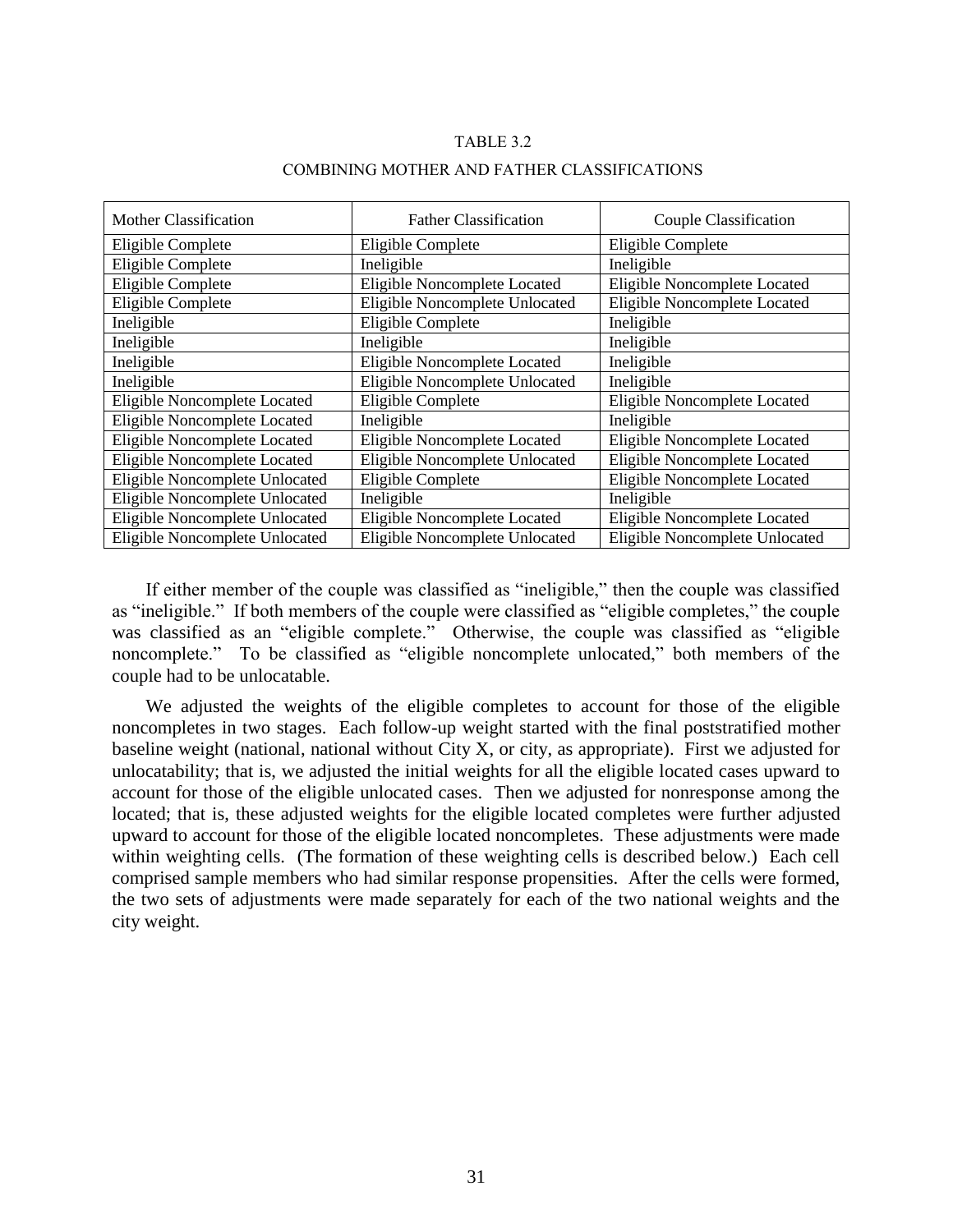|                                       | $LOC\_Ci$<br>Located<br><b>Status</b> | $ELIG_Ci$<br>Eligibility<br><b>Status</b> | ELIGD Ci<br>Eligibility<br>Determined | COMP Ci<br>Completion<br><b>Status</b> |
|---------------------------------------|---------------------------------------|-------------------------------------------|---------------------------------------|----------------------------------------|
| Eligible Complete                     |                                       |                                           |                                       |                                        |
| Ineligible                            |                                       |                                           |                                       |                                        |
| Located Eligible Noncomplete          |                                       |                                           |                                       | $\bullet$                              |
| <b>Unlocated Eligible Noncomplete</b> |                                       |                                           |                                       |                                        |

#### VALUES ASSIGNED TO CLASSIFICATION VARIABLES FOR COUPLE WEIGHTS

Note: Subscript *i* in the variable names is equal to 2 for the one-year follow-up, equal to 3 for the three-year follow-up, and equal to 4 for the five-year follow-up.

To do these adjustments, we must form weighting cells within which to make the adjustments. We first modeled the propensity separately for the two types of nonresponse among eligibles: (1) unlocated, and (2) noncomplete among located. We determined a set of covariates to use as candidates for these models from among baseline survey variables, which are available for both respondents and nonrespondents in these follow-up surveys. These were baseline variables that we thought would predict response propensity. We temporarily imputed values if values were missing. We developed two separate unweighted stepwise logistic regression models to predict the two types of nonresponse. (The stepwise parameters were that the significance level for entry into the model was .15 and the significance level for staying was .20.) One of the baseline covariates was a city indicator. We separately examined whether any particular cities were significant predictors of each type of nonresponse. If so, we included them as possible covariates for the stepwise logistic regression models. After convergence of the final model, we used the propensity scores to form deciles for the national weights, and quintiles within city for the city-level weights. We used these deciles and quintiles to form the weighting cells for the nonresponse adjustments. Note that the ineligible sample members were excluded from these nonresponse adjustments and simply retained their initial weight from baseline. After the two national weights and the city weight had been adjusted for the two types of nonresponse, we brought the ineligible weights back in.

**Raking.** See the Section I for more information about raking in general and some specifics for this study. In this study, the variables used for the raking process are given in Table 3.4. Even though the adjustment was done within individual raking cells, the raking process requires only known marginal population totals for a single variable, rather than totals for individual cells in which multiple variables are crossed. We therefore do not need to worry about empty or very small cells formed by crossing all the variables used in the poststratification process.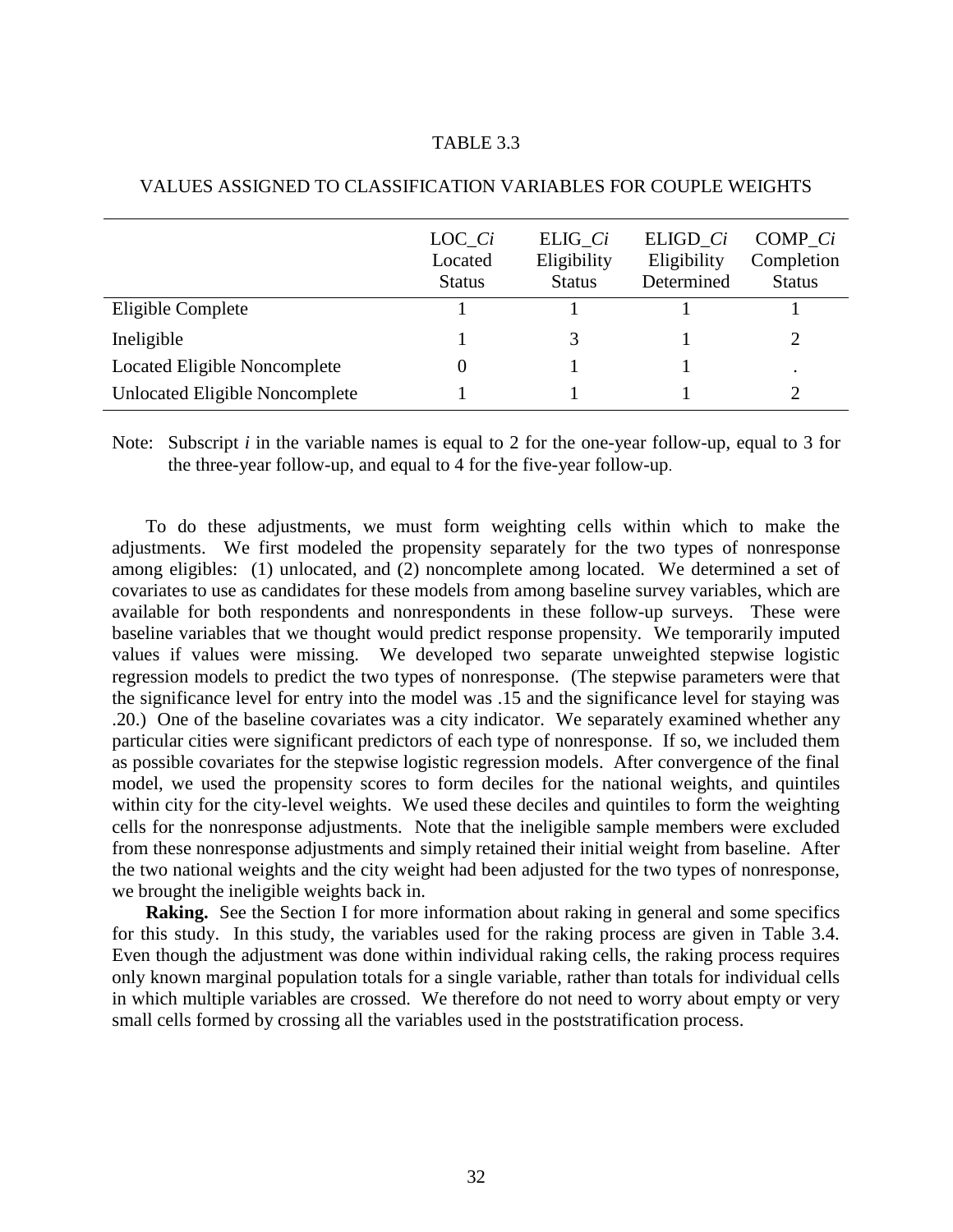| Variable Name         | Description              | Levels |
|-----------------------|--------------------------|--------|
| <b>Marital Status</b> | Mother's Marital Status  |        |
| Education             | Mother's Education Level |        |
| Race/Ethnicity        | Mother's Race/Ethnicity  |        |
| Age                   | Mother's Age             |        |

#### LIST OF RAKING VARIABLES FOR COUPLE WEIGHTS

The raking adjustment would be calculated as the synthetic estimate (using CDC Natality data) of the number of births by marital status in the appropriate city (or nationally) and year, divided by the sum of the nonresponse-adjusted weights within raking cell. This adjustment is then applied to the nonresponse-adjusted weight for each completed case.

**Trimming.** After raking the weights as described above, we trimmed them to remove any outliers that may have occurred due to a large adjustment factor or combination of factors. For each of the three types of weights, we determined the mean *(M)* and the standard deviation *(S)* of each weight, by marital status *(i)*. We set the trim value for marital status *i* to  $M_i + 4S_i$ . That is, we considered any weights that were more than four standard deviations higher than the mean weight value to be outliers and trimmed them to that maximum value. After trimming, we reraked the weights.

**City-Level Weights.** The couple city-level weight at time *t* (**c1citywt**) was developed to provide users of the couple follow-up survey data with final survey weights for analyses within individual cities. Using the methods explained in the previous section, we adjusted/raked these weights so that they are consistent with total population counts of births in the large U.S. cities in this study, based on CDC data.

**National-Level Weights.** The national-level weights are the final couple follow-up survey weights attached to individual births for analyses that pool records for the 16 national-sample cities within the sample. The analysis generalizes to births occurring in the 77 large cities defined as the Fragile Families population. The weights were developed based on national weights (computed in the earlier steps), which were in turn raked to total (population) birth counts in the 77 cities based on CDC data.

We computed two sets of couple follow-up national-level weights at each time point: one based on all 16 of the national-sample cities in the sample, with all 77 cities as the population being targeted (**c1natwt**), and the other based on only 15 cities (City X is excluded) in the sample, with all 77 cities as the population being targeted (**c1natwtx**).<sup>18</sup>

**Checking.** After each set of follow-up weights was produced, we checked them along several fronts. If we included the ineligible cases (which have positive weights), the sum of the follow-up weight should have been equal to the sum of the corresponding mother baseline

<sup>&</sup>lt;sup>18</sup> National analyses using **c1natwtx** should include only samples in the 15 cities, while analyses using **c1natwt** should include all records in the 16 national-sample cities.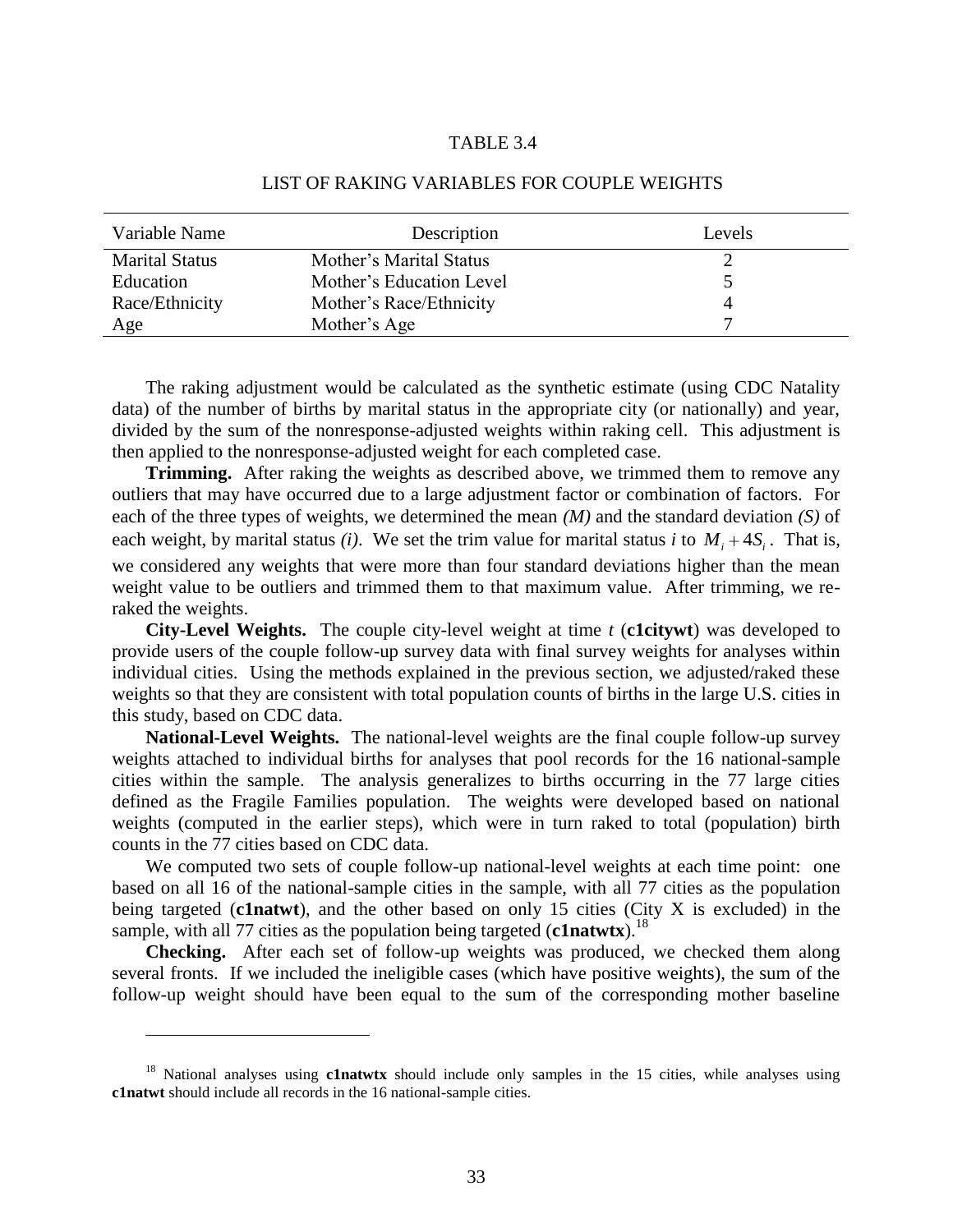weight (national, national without City X, and city). We then classified the case according to its city; that is, whether the city was City X, or part of the national sample, or not part of the national sample. We crossed that classification with the eligibility status, locatability status, and completion status, and then checked whether the weight was appropriately missing or had a positive value. The city weights should have all had a positive value if the case was (1) eligible and located and complete, or (2) ineligible and noncomplete. For the national weights (including and excluding City X), the same rules applied, except for the following. For national weights including City X, those from the four cities that were not part of the national sample should have zero weights. For national weights excluding City X, those from those four cities plus City X should have zero weights.

We also looked at summary statistics of the ratio between the couple follow-up weight and its comparable mother baseline weight (for the city-specific weight, this is done separately by city) to see if there were any extreme values. We printed out the five highest lowest values of this ratio to look at the weighting adjustment factors for valid explanations as to why these ratios were so high/low. Table 3.5 shows the final weighting variables and the sums of the weights.<sup>19</sup>

Table 3.6 shows the covariates used for each of the response propensity models, after the stepwise regression procedure, and any other differences across the weights.

| <b>Final Survey Couple Weight</b> |                        | Weight Variable Name          | Sum of the<br>Weights |
|-----------------------------------|------------------------|-------------------------------|-----------------------|
| <b>National Level</b>             | <b>Baseline Couple</b> | clnatwt (same as flnatwt)     | 1,131,308.36          |
| Including                         | 1-Year Follow-up       | c2natwt                       | 1,131,308.36          |
| City X                            | 3-Year Follow-up       | $c3$ natwt                    | 1,131,308.36          |
| $(16 \text{ cities})$             | 5-Year Follow-up       | c4natwt                       | 1,131,308.36          |
| <b>National Level</b>             | <b>Baseline Couple</b> | clnatwtx (same as flnatwtx)   | 1,131,308.36          |
| Excluding                         | 1-Year Follow-up       | c2natwtx                      | 1,131,308.36          |
| City X                            | 3-Year Follow-up       | $c3$ natwtx                   | 1,131,308.36          |
| $(15 \text{ cities})$             | 5-Year Follow-up       | c4natwtx                      | 1,131,308.36          |
| City Level                        | <b>Baseline Couple</b> | cloity wt (same as floity wt) | 347,237.90            |
| $(20 \text{ cities})$             | 1-Year Follow-up       | c2citywt                      | 347,237.80            |
|                                   | 3-Year Follow-up       | c3citywt                      | 347,237.80            |
|                                   | 5-Year Follow-up       | c4citywt                      | 347,237.80            |

TABLE 3.5 COUPLE BASELINE AND FOLLOW-UP WEIGHTS SUMMARY

Reminder: For analyzing couple data at baseline, father weights can be used as all mothers responded to the baseline survey and the weight only needs to adjust for father non-response.

 $19$  Cases without valid survey data (except for cases who were dead/child not living with either parent) are recoded to missing in the final version of the weights so the sums in the data files will not match these sums.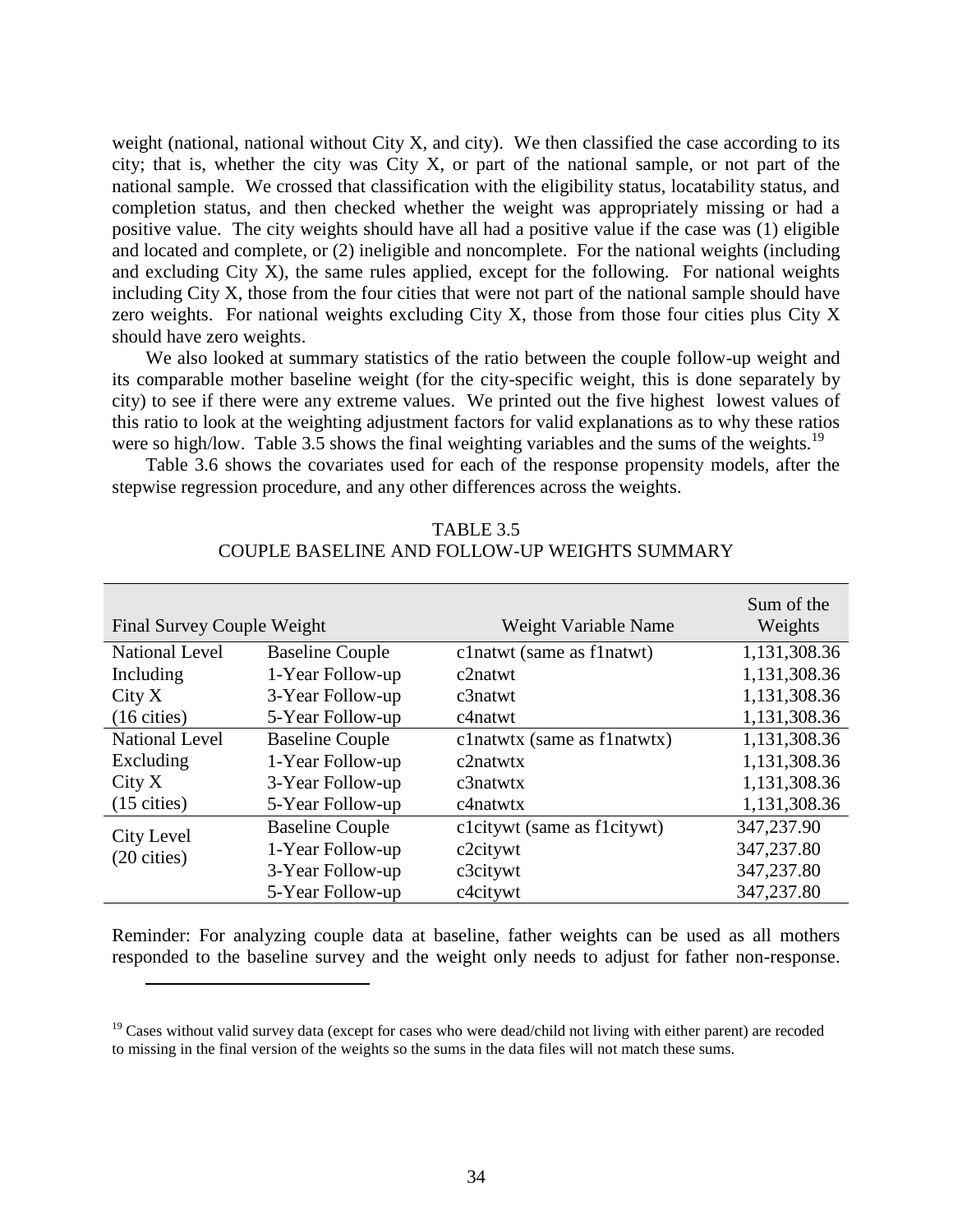| Locatability Adjustment |                    |                    | Response Adjustment for Located                                                                                |                         |                         |  |
|-------------------------|--------------------|--------------------|----------------------------------------------------------------------------------------------------------------|-------------------------|-------------------------|--|
| 1-Year                  | 3-Year             | 5-Year             | 1-Year                                                                                                         | 3-Year                  | 5-Year                  |  |
| CM1AGE                  | <b>CM1AGE</b>      | M1A9 (grpd)        | M1CITY*                                                                                                        | M1CITY*                 | M1CITY*                 |  |
| M1A11B                  | M1A11B             | M1A11B             | $M1A9$ (grpd)                                                                                                  | M1A11B                  | M1A9 (grpd)             |  |
| M1A13+M1A13A            | M1A13+M1A13A       | M1A11C             | M1A13+M1A13A                                                                                                   | M1D2A                   | <b>M1A11D</b>           |  |
| M1B8                    | M1A15              | M1D1B              | M1A15                                                                                                          | M1D2E                   | M1D1B                   |  |
| M1D1A                   | M1D1B              | M1D1E              | M1B3                                                                                                           | M1E3C                   | M1D1D                   |  |
| M1D1F                   | M1D1F              | M1D2C              | M1D1C                                                                                                          | M1E4A                   | M1D2B                   |  |
| M1D2A                   | M1D2C              | M1D2F              | M1D2B                                                                                                          | M1G1                    | M1D2F                   |  |
| M1D2E                   | M1D2D              | M1E4A              | M1E4C                                                                                                          | M1G3 (grpd)             | M1E3E                   |  |
| M1E3E                   | M1D2E              | M1F6               | M1F7 (grpd)                                                                                                    | M1I1 (grpd)             | M1F5                    |  |
| M1E4A                   | M1D2F              | M1G3               | M1G4 (grpd)                                                                                                    | M1J5                    | M1G2 (grpd)             |  |
| M1F3                    | M1E4C              | M1G4 (grpd)        | M1I2A (grpd)                                                                                                   | COMP F0                 | $M1H3+M1H3A$            |  |
| M1I11                   | M1F6               | M1G6               | M1I3 (grpd)                                                                                                    | COMP_C2                 | $M111$ (grpd)           |  |
| M1J5                    | M1G6               | M1H3+M1H3A         | M1I11                                                                                                          |                         | COMP F0                 |  |
| COMP_F0                 | M1H3+M1H3A         | M1J4               | COMP F0                                                                                                        |                         | COMP C <sub>2</sub>     |  |
|                         | $M1I1$ (grpd)      | LOC_C <sub>2</sub> |                                                                                                                |                         | COMP_C3                 |  |
|                         | M1I2A (grpd)       | LOC_C3             |                                                                                                                |                         |                         |  |
|                         | LOC_C <sub>2</sub> |                    |                                                                                                                |                         |                         |  |
|                         |                    |                    | *Significant cities for                                                                                        | *Significant cities for | *Significant cities for |  |
|                         |                    |                    | this model:                                                                                                    | this model:             | this model:             |  |
|                         |                    |                    | Oakland                                                                                                        | Oakland                 | Oakland                 |  |
|                         |                    |                    | Detroit                                                                                                        | <b>Baltimore</b>        | <b>Baltimore</b>        |  |
|                         |                    |                    | Newark                                                                                                         | Milwaukee               | Philadelphia            |  |
|                         |                    |                    | Philadelphia                                                                                                   | New York                | Indianapolis            |  |
|                         |                    |                    | Corpus Christi                                                                                                 | San Jose                | New York                |  |
|                         |                    |                    | New York                                                                                                       | Jacksonville            | San Jose                |  |
|                         |                    |                    | Chicago                                                                                                        | Pittsburgh              | <b>Boston</b>           |  |
|                         |                    |                    | Toledo                                                                                                         |                         |                         |  |
|                         |                    |                    | Note: Cities that were not significant predictors of nonresponse for a particular model were grouped together. |                         |                         |  |

TABLE 3.6

INDEPENDENT VARIABLES IN FINAL PROPENSITY MODELS USED TO FORM CELLS  $^{20}$ 

<sup>20</sup> See the appendix for what these baseline variables represent. We imputed missing values of these variables for propensity modeling only.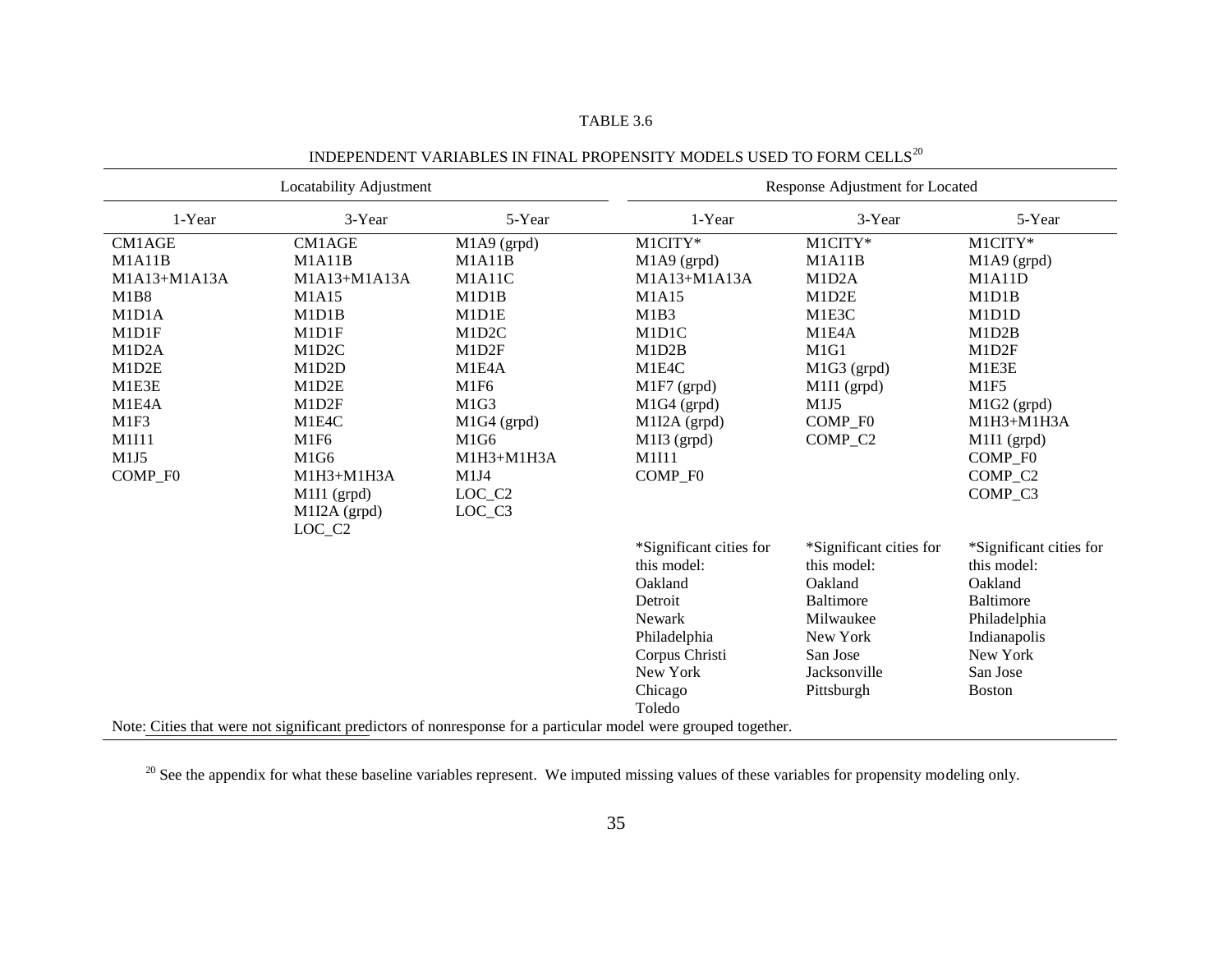## **SECTION 4 - VARIANCE ESTIMATION<sup>21</sup>**

This section describes the methods used for constructing replicate weights for the public data (which do not contain the strata and PSU variables, except through a restricted use contract) and instructions on how to use these weights in Sudaan and Stata.

The Fragile Families study used a multistage design<sup>22</sup> and estimates can be made at the national or city level. There were 20 cities in the study, of which 16 are used for national estimates, and an average of 3.6 sampled and participating hospitals per city.

Because of the complex sample design, it is important to use specialized techniques when calculating the variance of estimates arising from the data. One technique is the Taylor Series approach, which is available in SUDAAN statistical software and in specialized survey procedures in SAS and Stata. These specialized survey procedures should be used when estimating variance using the strata and PSU variables. Another set of techniques involves replication procedures and the creation of a set of replicate weights. These techniques should be used when using the public data files that do not contain the geographic identifiers needed to construct the strata and PSU variables.

#### **Preparation of Replicate Weights for Public Use Estimation**

There are several techniques for creating replicate weights, all of which essentially randomly exclude certain sample members, reweight to account for the excluded sample members, calculate a new estimate based on the subsample, and then calculate the variance across a series of these subsamples. Methods of estimating standard errors that rely on Taylor Series approximations require specification of design parameters such as sampling strata and PSUs. There was concern that even knowing the PSU (city) could potentially compromise the anonymity of some sample members. Therefore, we created a set of replicate weights so that the Taylor Series approximations would not be necessary to calculate variances when using the public data. Jackknife estimation, a replication technique, will allow for the estimation of sampling errors while masking the cities and hospitals with which sample members were associated. Jackknife estimation requires the creation of replicate weights.

We employed a replication method—the random groups approach, discussed in Chapter 2 of Wolter  $(1985)$ .<sup>23</sup> The excluded random groups were formed by taking random subsamples of nearly equal size such that, for each level of estimate (national or city), each PSU had the same representation in each random group. This was accomplished by selecting the sample for each random group as a stratified random subsample of the whole sample, using the PSUs as explicit strata. These subsamples were selected so that no case could appear in more than one excluded random group. For national estimates, the PSU was the city; for city-level estimates the PSU was the hospital. Cities that are not considered part of the sample for national estimates were excluded from the national level random groups; however, city-level random groups were formed for these cities. We formed 33 random groups for national estimates and 10 for each

 $21$  Adapted from a memorandum written by John Hall to Princeton University

<sup>22</sup> A description of the sample design can be found in *Children and Youth Services Review*, vol. 23, nos. 4/5, 2001, pp. 303-26, available at [www.fragilefamilies.Princeton.edu/surveys/Reichman\_et\_al\_2001.pdf].

<sup>23</sup> Wolter, KM (1985). *Introduction to Variance Estimation*. New York: Springer-Verlag.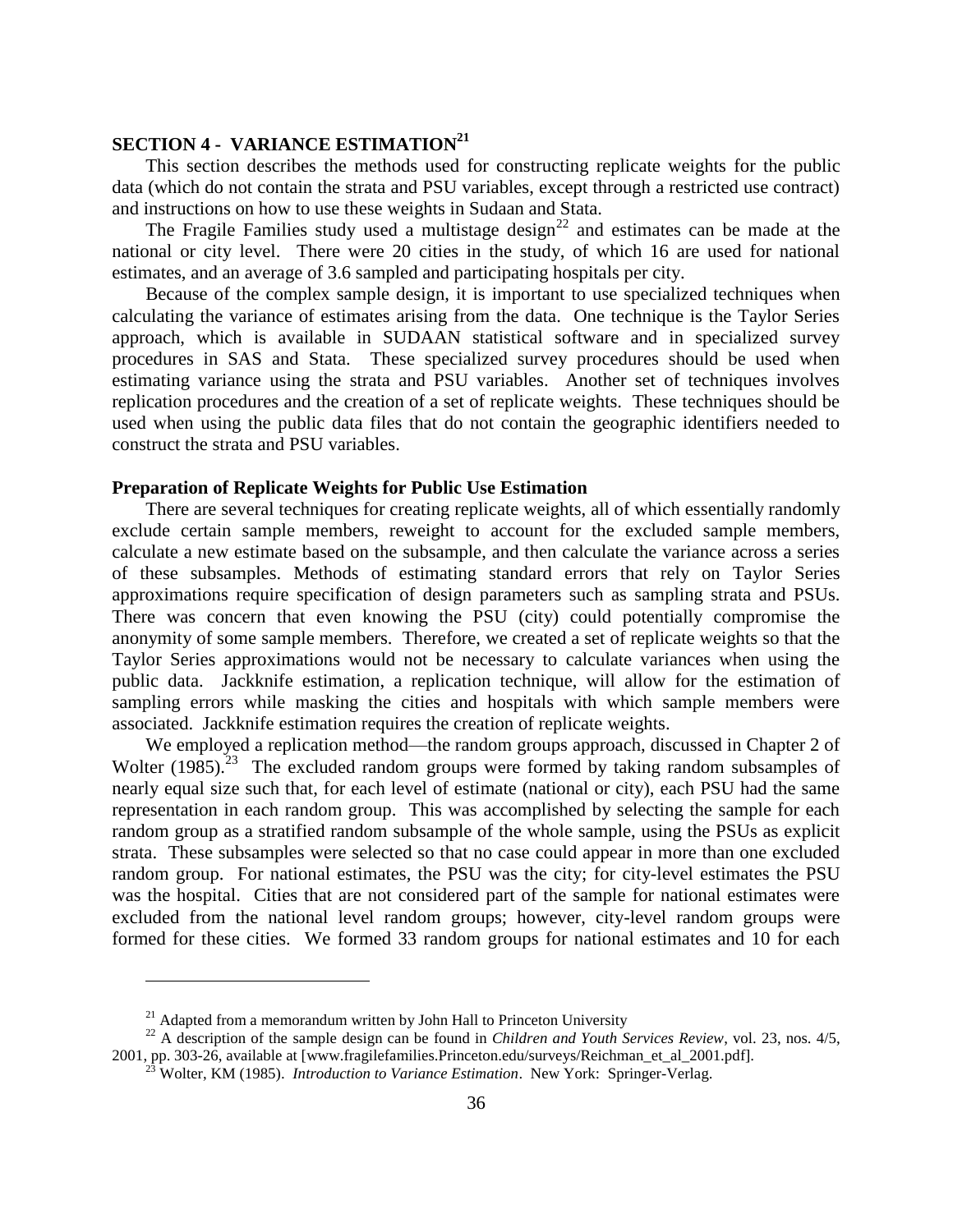city-level estimate. The number of random groups was based on having approximately 100 cases in each random group for national estimates (each random group being about 1/33 of the sample size) and anywhere from 9 to 42 cases in each random group for city-specific estimates (each random group being about 1/10 of the sample size for the city).

For estimation, we created a number of replicate weights equal to the number of random groups. For each replicate  $\alpha$ , the weights of the  $\alpha^{th}$  random group were set to zero, while the weights for those not in that random group were adjusted by (1) weighting them up to the full sample by hospital and marital status, and (2) raking and trimming these weights using the same program used for raking and trimming the base weights for the entire sample.

The resulting weights are displayed below.

 $\overline{a}$ 

## TABLE 4.1

#### WEIGHTING VARIABLE NAMES FOR FRAGILE FAMILIES CORE TELEPHONE **SURVEY**

| <b>Wave</b>     | National level weights <sup>1</sup> |                            |                        | <b>City level weights</b>     |
|-----------------|-------------------------------------|----------------------------|------------------------|-------------------------------|
|                 | <b>Basic</b><br>weight              | <b>Replicate weights</b>   | <b>Basic</b><br>weight | <b>Replicate weights</b>      |
| <b>Baseline</b> | m1natwt                             | mlnatwt_rep1-mlnatwt_rep33 | mlcitywt               | mlcitywt_rep1-mlcitywt_rep10  |
|                 | f1natwt                             | flnatwt_rep1-flnatwt_rep33 | flcitywt               | flcitywt_rep1-flcitywt_rep10  |
|                 | $c1$ natwt                          | clnatwt_rep1-clnatwt_rep33 | clcitywt               | clcitywt_rep1-clcitywt_rep10  |
| One-Year        | m2natwt                             | m2natwt_rep1-m2natwt_rep33 | m2citywt               | m2citywt_rep1- m2citywt_rep10 |
|                 | f2natwt                             | f2natwt_rep1-f2natwt_rep33 | f2citywt               | f2citywt_rep1-f2citywt_rep10  |
|                 | c2natwt                             | c2natwt_rep1-c2natwt_rep33 | c2citywt               | c2citywt_rep1-c2citywt_rep10  |
| Three-year      | m3natwt                             | m3natwt_rep1-m3natwt_rep33 | m3citywt               | m3citywt_rep1- m3citywt_rep10 |
|                 | f3natwt                             | f3natwt_rep1-f3natwt_rep33 | f3citywt               | f3citywt_rep1-f3citywt_rep10  |
|                 | $c3$ natwt                          | c3natwt_rep1-c3natwt_rep33 | c3citywt               | c3citywt_rep1-c3citywt_rep10  |
| Five-year       | m4natwt                             | m4natwt_rep1-m4natwt_rep33 | m4citywt               | m4citywt_rep1- m4citywt_rep10 |
|                 | f4natwt                             | f4natwt_rep1-f4natwt_rep33 | f4citywt               | f4citywt_rep1-f4citywt_rep10  |
|                 | c4natwt                             | c4natwt_rep1-c4natwt_rep33 | c4citywt               | c4citywt_rep1-c4citywt_rep10  |

<sup>&</sup>lt;sup>i</sup> There is also an alternate set of national sample weights with the suffix "x" (e.g, **m1natwtx**). Applying these weights makes the data from 15 of the cities in the sample representative of births occurring in large U.S. cities. This weight achieves the same goal as the primary national sample weight (described above) but drops one of the cities that has a high rate of questions "not asked" (denoted by -5 in the data), particularly at the one-year follow-up, because of changes to the survey instruments between fielding the first two cities and the remaining 18 cities. For example, this weight could be used if you wanted to analyze responses in the following variables… m2b11, m2b11a, m2b11b, m2b21, m2c10, m2d4, m2d4a, etc. To identify variables when the alternative national weights may be necessary, see the annotated questionnaires for notations "18-cities only" or see data for questions with high percent of "-5" responses.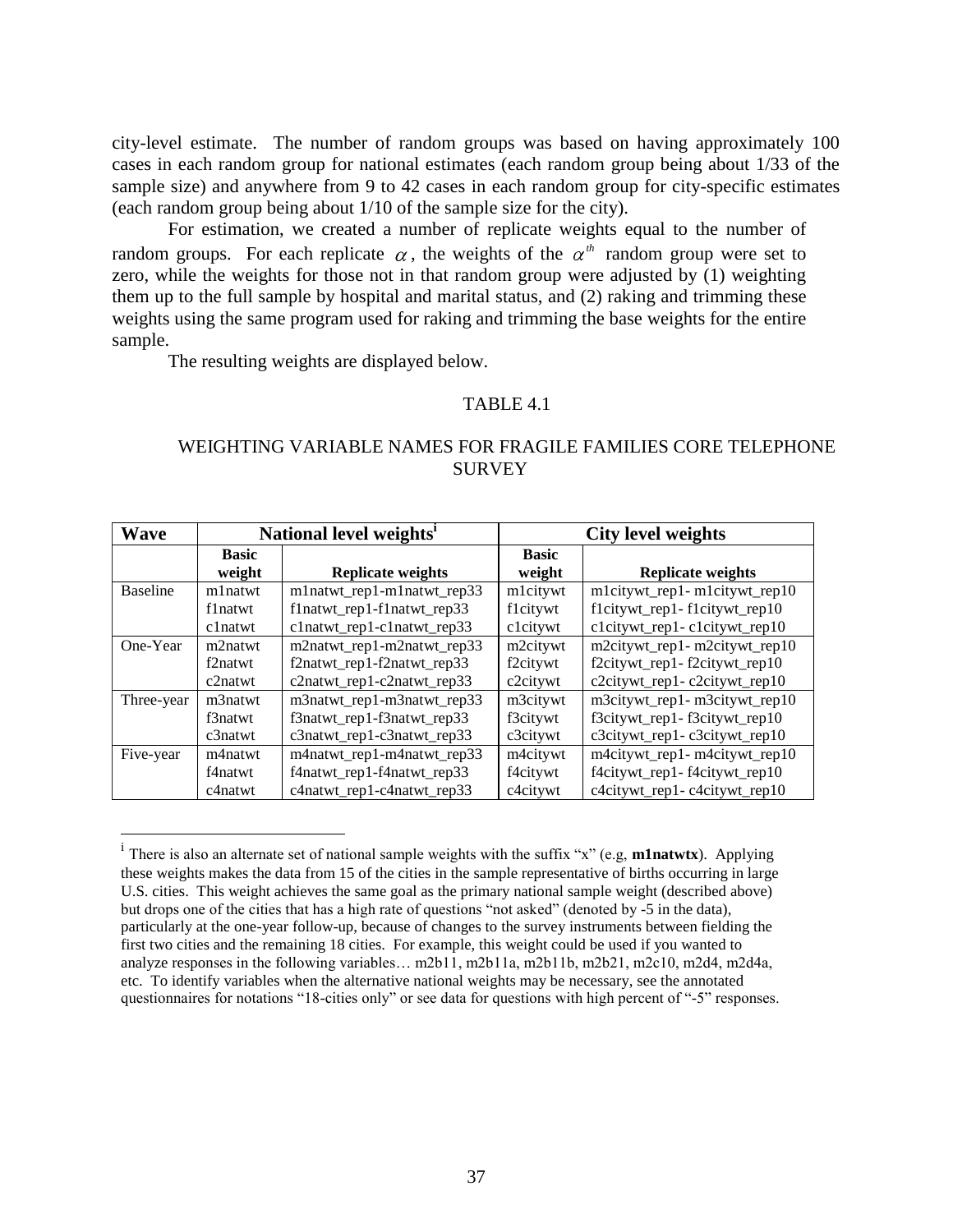#### **Analysis Using Replicate Weights**

The variances for random groups and jackknife estimates are almost identical (see Wolter 1985, chapters 2 and 4), so software that computes standard errors using the jackknife method will produce appropriate estimates of sampling error for the FF data.

In SUDAAN, the statement "design=jackknife" invokes the jackknife estimation procedure. The analysis file contains a basic weight; this weight must be specified in the weight statement. The replicate weights should be listed as part of the "jackwgts" statement. The sample code below produces estimates using "Replicate Weight Jackknife" procedures in SUDAAN (RTI 2004, Chapter 3).<sup>24</sup> As mentioned above, the analysis file contains a basic weight; this weight must be specified in the weight statement (e.g., "WEIGHT m1natwt;"). The subgroup and levels statements are required for PROC CROSSTAB and are explained in the SUDAAN documentation. The replicate weights are listed as part of the "jackwgts" statement.

Sample SUDAAN code looks like this…

proc crosstab data=*filename* filetype=sas design=jackknife deft4; weight *fill in weight*; *(e.g. m1natwt)* tables [some categorical variable]\*[another categorical variable]; subgroup [some categorical variable]; levels [number of categories of categorical variable]; jackwgts *fill in replicate weights (e.g. m1natwt\_rep\*)* / adjjack = 1; output colper serow secol deffrow deffcol/filename=out.*filename*\_wA filetype=sas replace; run;

Sample Stata code would look like…

 $\overline{a}$ 

## **svyset [pw=***BASICWEIGHT***], jkrw(***REPLICATES***, multiplier(1)) vce(jack) mse**

… where *BASICWEIGHT* and *REPLICATES* are replaced with the relevant (wave/sample) weights for your analyses. Then users would put the "svy:" command before the command they wanted to run (e.g. logistic or regress). See the document "*Fragile Families & Child Wellbeing Study: A Brief Guide to Using the Mother, Father, and Couple Weights for Core Telephone Surveys Waves 1-4*" for more examples using Stata.

## **Analysis using Taylor Series Approximation with Stratum and PSU (for users with geographic identifiers)**

As alternative to using the replicate weights, those using restricted files with information on design parameters (stratum and PSU) could use the basic weight appropriate for the data and conduct analyses that rely on Taylor Series approximations to estimate sampling error. It is not clear that estimates of standard errors by this method will be much better (at least for crosssectional estimates) than those using the replicate weights prepared for the public use files. While the estimates using replicate weights do not allow for treatment of PSUs as certainty

<sup>24</sup> Research Triangle Institute (2004). *SUDAAN Language Manual, Release 9.0* Research Triangle Park, NC: Research Triangle Institute.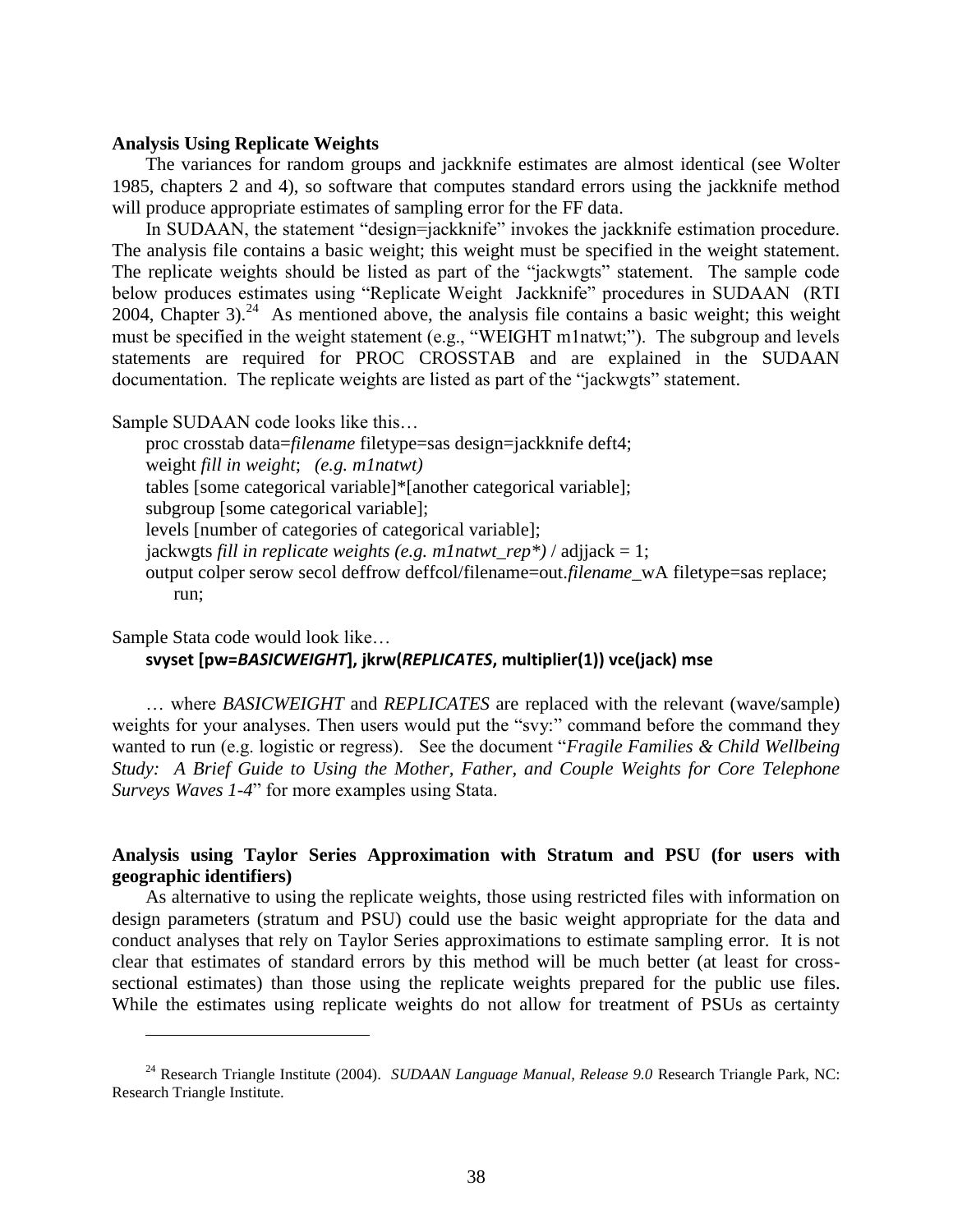selections, the fact that there are more random groups than there are cities may provide estimates of sampling error that are as stable as those using Taylor Series approximations.

In conducting the Taylor Series method in SUDAAN, it would be appropriate to specify selection with replacement (design  $=$  wr). In both SUDAAN and Stata, this is the default.

For city-specific analysis of births, the PSU would be the hospital (m1hospid), and the stratum would be the city (m1city -- which only comes into play if more than one city were to be included in the analysis). For convenience, these variables are recreated for you as **citystratum** and **citypsu**.

For national estimates: for cities selected with certainty, the stratum is the city (m1city), and the PSU is the hospital (m1hospid); for non-certainty cities, the stratum is a variation on the one used for selecting cities (STRAT\_2) and the PSU is the city. Note that you must use STRAT\_2 instead of STRAT, because STRAT\_2 treats San Jose and Baltimore as if they had been a priori certainty selections. Because the STRAT\_2 variable contains 5 strata with singleton PSUs, we have created an alternative stratum variable that collapses these five cities into one pseudostratum.<sup>25</sup> The variables are stratum = **natstratum** and the primary sampling unit (PSU) = **natpsu**. Users can consider alternate strategies.

Sample SUDAAN code using the Taylor Series methodology would look something like this for national estimates:

PROC CROSSTAB DATA=filename DESIGN=WR DEFF; NEST [appropriate stratum and psu variables]; *e.g. natstratum natpsu* WEIGHT [appropriate weight for wave/sample]; *e.g. m2natwt* SUBPOPN [appropriate sample flag for wave/sample]; *e.g. m2natsm* SUBGROUP [some categorical variable]; LEVELS [number of categories of categorical variable]; TABLES [some categorical variable]\*[another categorical variable]; RTITLE '[title]';

The syntax of the svyset statement in Stata you should use is …

#### **svyset [pw=***BASICWEIGHT***], strata(***STRATID)* **psu***(PSUID)* **clear**

… where *BASICWEIGHT* is replaced with the relevant (wave) weights for your analyses and *STRATID* and *PSUID* are replaced with the appropriate strata/PSU for the sample you are analyzing (national or city). You also need to include the subpop command with the appropriate sample flag…

 svy, subpop(*SAMPLEFLAG*): …before the command you are running.

<sup>25</sup> In the **natstratum** variable we collapsed the following five cities into one stratum as one strategy data users can consider for dealing with singleton PSUs. Data users who have access to city identifiers can consider alternate strategies as well.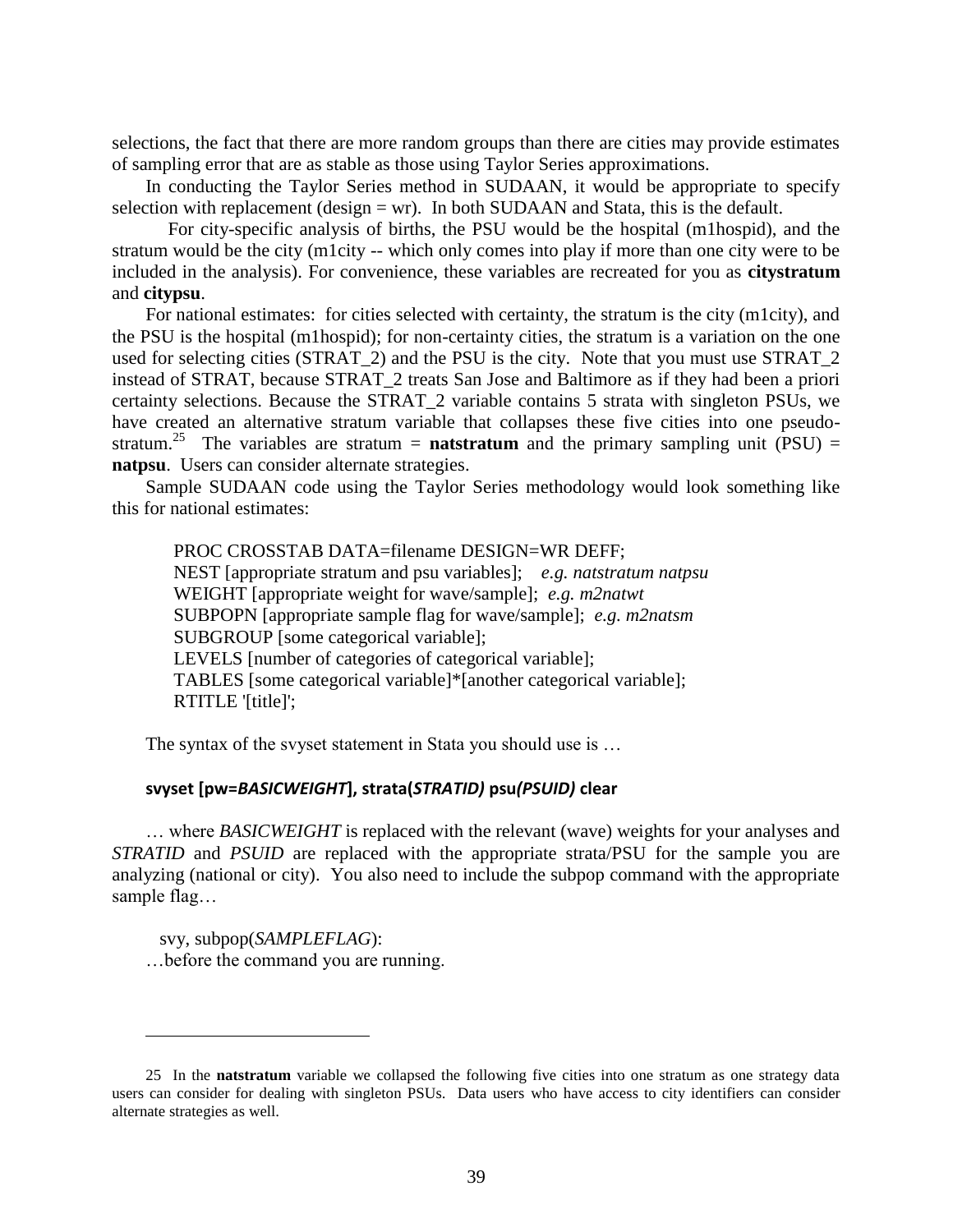To limit to your analytic sample, you would use the SUBPOPN statement in SUDAAN or the subpop option in Stata to specify the sample to be included. Note that using the subpopulation specification is preferred over subsetting the file to the domain of interest. By including the full file and specifying the subpopulation, your statistical package will make full use of the design when determining the degrees of freedom.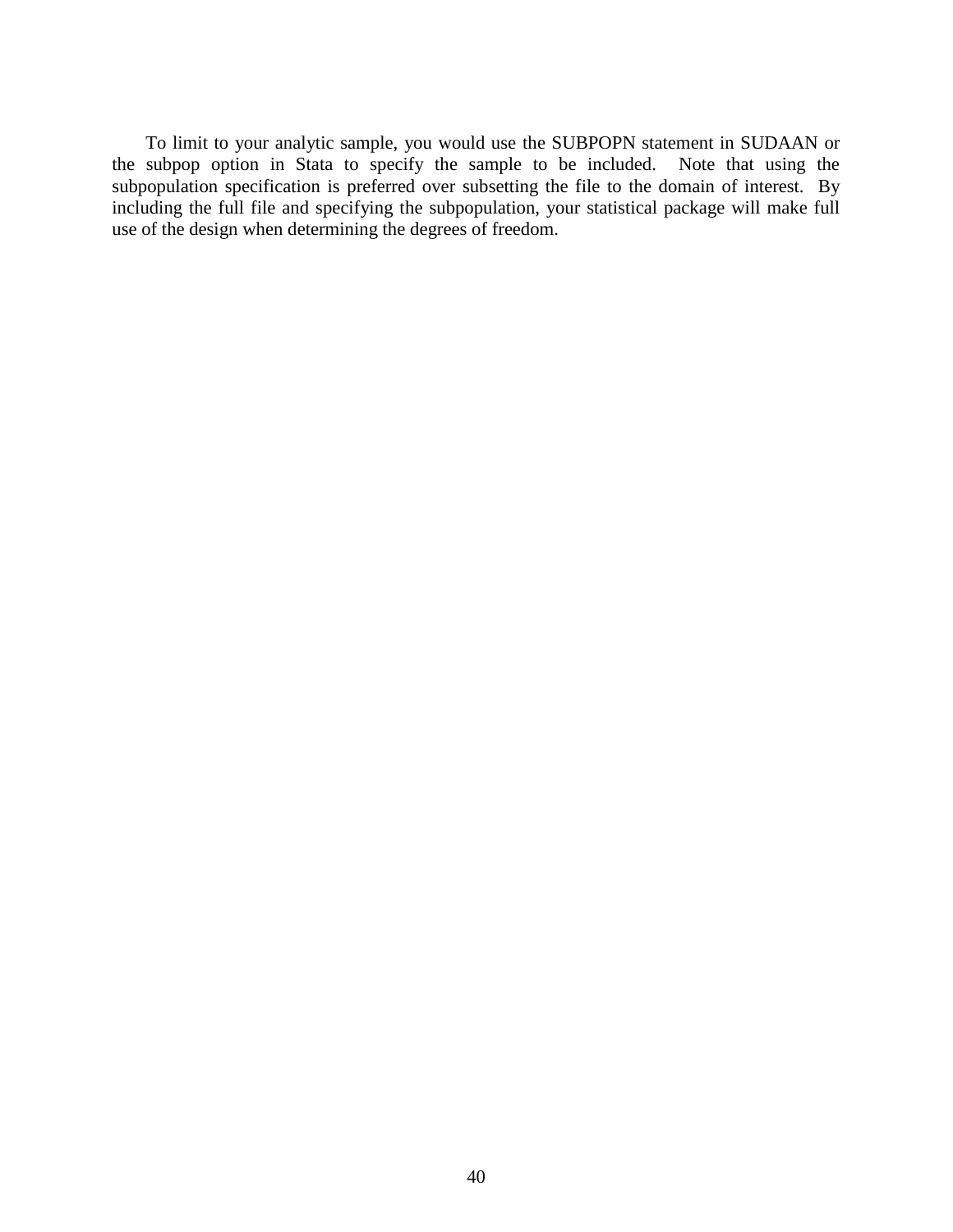## APPENDIX

|                    |                                                                                     |             | Variable used in propensity<br>models for |             |  |
|--------------------|-------------------------------------------------------------------------------------|-------------|-------------------------------------------|-------------|--|
| Variable           |                                                                                     | Mother      | Father                                    | Couple      |  |
| Name               | Variable Label                                                                      |             |                                           |             |  |
| cmlage             | Constructed—mother's age (years)                                                    | $\mathbf X$ |                                           | X           |  |
| mlcity             | City of interview                                                                   | $\mathbf X$ | X                                         | X           |  |
| m1a4               | Is respondent married to baby's father                                              | X           |                                           |             |  |
| m1a9               | Do you feel ready to go home or would you rather<br>stay longer?                    | X           | X                                         | X           |  |
| mlalla             | Will the baby live with mother?                                                     | X           | X                                         |             |  |
| mla11b             | Will the baby live with father?                                                     | X           |                                           | X           |  |
| mlallc             | Will baby live with other relatives?                                                | X           |                                           | X           |  |
| mla11d             | Will baby live with non-relatives?                                                  |             | X                                         | X           |  |
| m <sub>1a13</sub>  | Did you visit a doctor/other health care<br>professional to check on the pregnancy? | X           | X                                         | X           |  |
| m <sub>1a13a</sub> | In which month of pregnancy did you first see<br>doctor/other health care provider? | X           | X                                         | X           |  |
| m1a15              | How are you paying for the baby's birth?                                            | X           | X                                         | X           |  |
| m1b2               | Int chk: Is respondent married? (primary marriage<br>variable)                      | X           |                                           |             |  |
| m1b3               | Which statement best describes your current<br>relationship with baby's father?     | X           | X                                         | X           |  |
| m1b8               | Are you and bf living together now?                                                 | X           | X                                         | X           |  |
| m1b27              | When you found out you were pregnant, did you<br>think about having an abortion?    | X           |                                           |             |  |
| m1b28              | Did bf suggest that you have an abortion?                                           |             | X                                         |             |  |
| m1d1a              | The main advantage of marriage is financial<br>security?                            |             | X                                         | X           |  |
| m1d1b              | There are more advantages to being single than to<br>being married?                 | X           |                                           | X           |  |
| m1d1c              | A single m can bring up a child as well as a<br>married couple?                     |             | $\mathbf X$                               | $\mathbf X$ |  |
| m1d1d              | It is better for a couple to get married than just<br>live together?                | X           | X                                         | X           |  |
| m1d1e              | It is better for children if their parents are<br>married?                          | X           |                                           | X           |  |
| m1d1f              | Living together is just the same as being married?                                  |             |                                           | X           |  |
| m1d2a              | How imp for successful marriage, have same<br>friends?                              | X           | X                                         | X           |  |
| m1d2b              | How imp for successful marriage, husband has                                        | X           | $\mathbf X$                               | X           |  |

## SELECTED BASELINE VARIABLE NAMES AND DESCRIPTIONS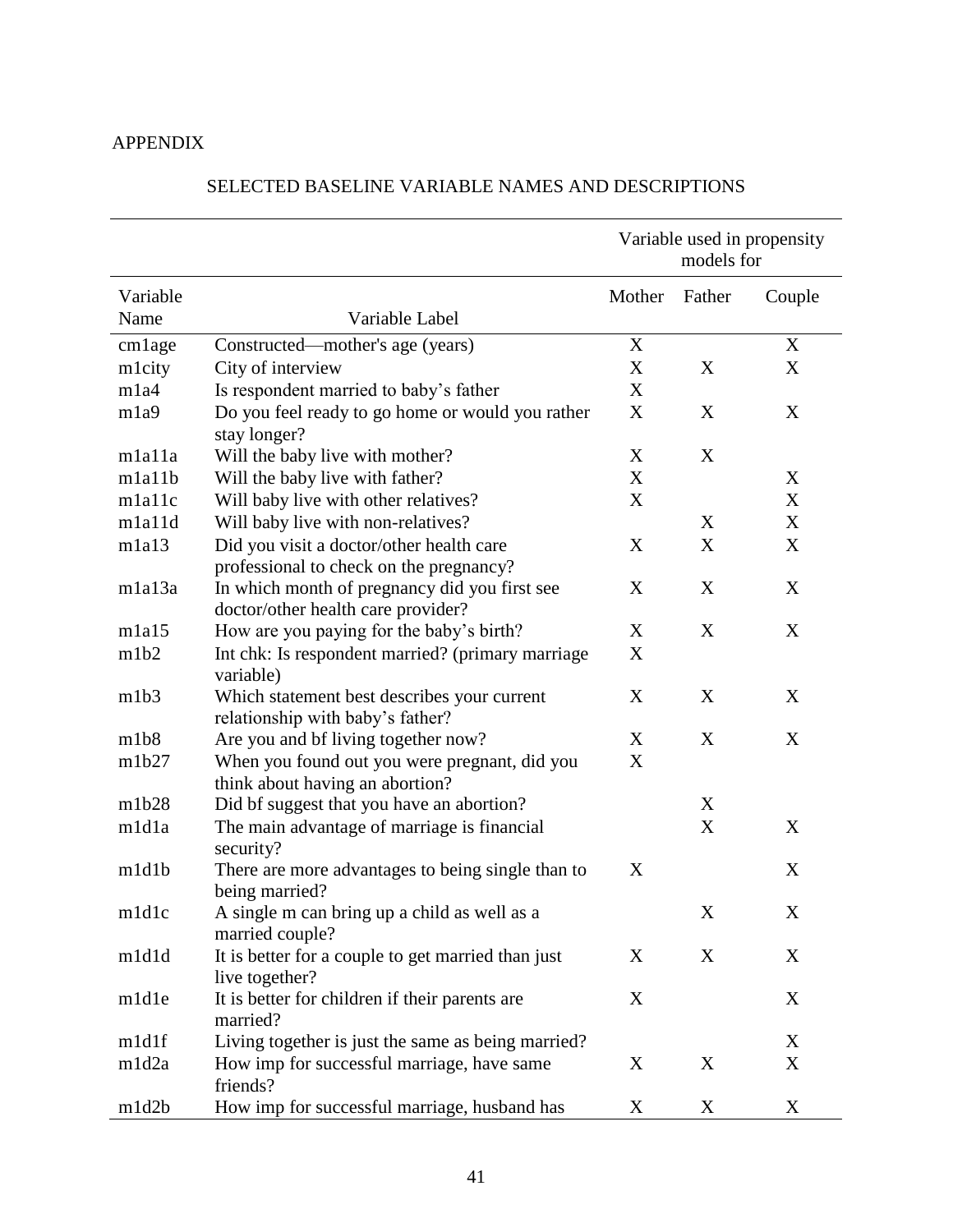|                   |                                                                                          |                  | Variable used in propensity<br>models for |             |
|-------------------|------------------------------------------------------------------------------------------|------------------|-------------------------------------------|-------------|
| Variable          |                                                                                          | Mother           | Father                                    | Couple      |
| Name              | Variable Label                                                                           |                  |                                           |             |
|                   | steady job?                                                                              |                  |                                           |             |
| m1d2c             | How imp for successful marriage, wife has steady<br>job?                                 | X                |                                           | X           |
| m1d2d             | How imp for successful marriage, both same<br>race/ethnicity?                            | X                |                                           | X           |
| m1d2e             | How imp for successful marriage, have good sex?                                          | X                | X                                         | X           |
| m1d2f             | How imp for successful marriage, share same<br>religion?                                 | $\boldsymbol{X}$ | X                                         | X           |
| m1e3a             | During your preg, did you receive financial<br>support from anyone besides birth father? | X                |                                           |             |
| m1e3c             | During preg, did you receive a place to live?                                            |                  | X                                         | X           |
| m1e3e             | During preg, did you receive child care?                                                 | X                | X                                         | X           |
| m1e4a             | Next yr, would someone in family loan you \$200?                                         | X                | X                                         | X           |
| m1e4b             | Next yr, would someone in family give place to<br>live?                                  |                  | X                                         |             |
| m1e4c             | Next yr, would someone help you with<br>babysitting/child care?                          | $\boldsymbol{X}$ |                                           | X           |
| m1f2              | Is the home/apartment where you currently reside<br>owned/rented?                        | X                |                                           |             |
| m1f3              | Do you live in a public housing project?                                                 | X                |                                           | X           |
| m1f4              | Is the fed/state/local govt helping to pay for your<br>rent?                             | X                |                                           |             |
| m1f5              | How safe are the streets around your home at<br>night?                                   |                  | X                                         | X           |
| m1f6              | About how often do you attend religious services?                                        | X                |                                           | X           |
| m1f7              | What is your religious preference?                                                       |                  | X                                         | X           |
| m1g1              | How is your health?                                                                      | X                |                                           | X           |
| m1g2              | During the preg, how often did you drink alcohol?                                        | $\mathbf X$      | X                                         | X           |
| m1g3              | During the preg, how often did you use drugs?                                            | X                | X                                         | $\mathbf X$ |
| m1g4              | During the preg, how many cigarettes did you<br>smoke?                                   | $\mathbf X$      | X                                         | $\mathbf X$ |
| m1g6              | Have you ever sought help or been treated for<br>drug/alc problems?                      |                  | X                                         | X           |
| m1h3              | What is your race?                                                                       | X                | X                                         | X           |
| m1h3a             | Are you of Hispanic or Latino origin or descent?                                         | X                | X                                         | X           |
| m <sub>111</sub>  | What is the highest grade/years of school that you<br>have completed?                    | $\mathbf X$      | X                                         | $\mathbf X$ |
| m <sub>1i2a</sub> | When you last worked, how many hours per week<br>did you work?                           |                  | X                                         | $\mathbf X$ |